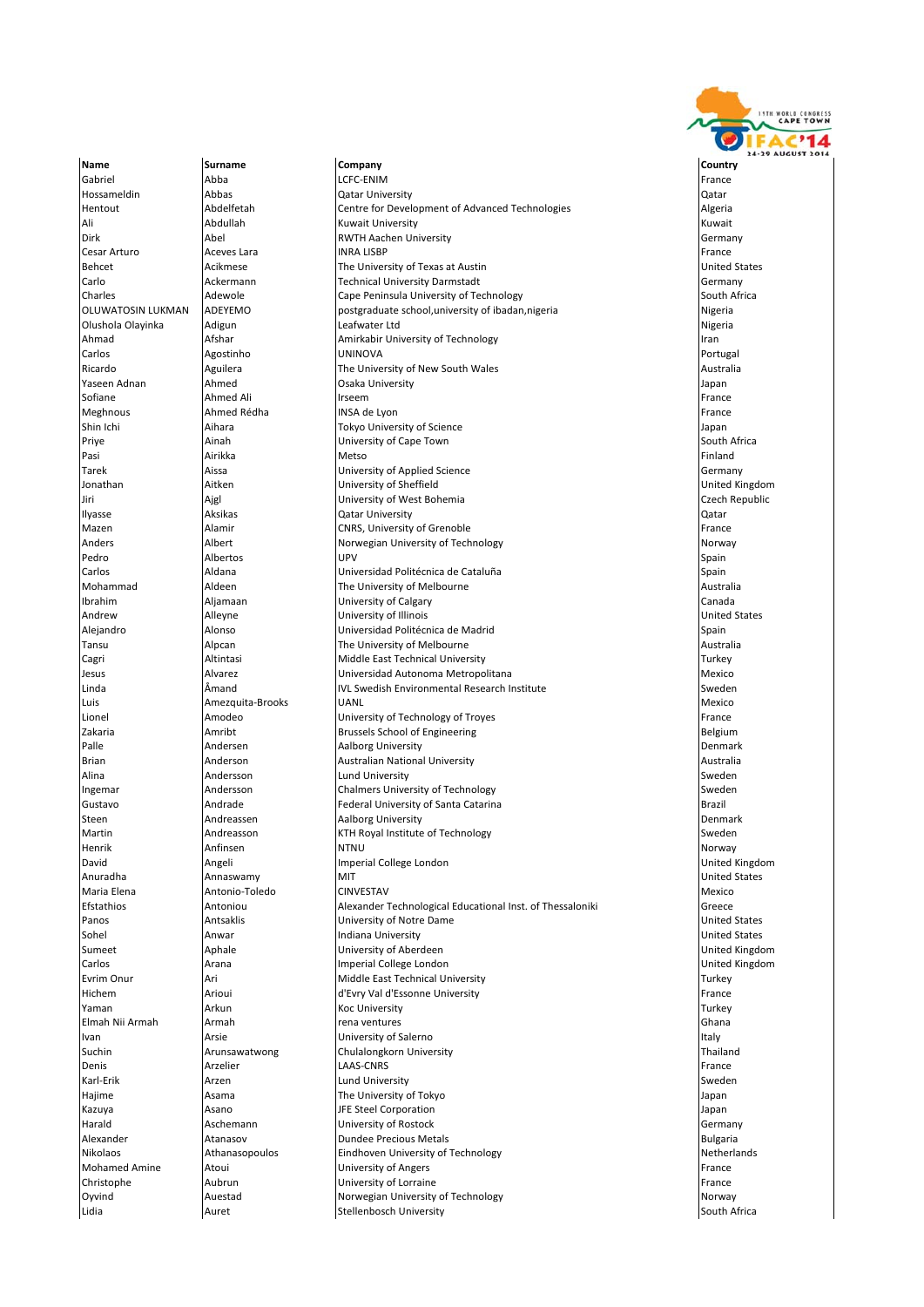

Name **Surname Company Company Company** Country Country **Ramesh Bansal Bansal Bansal University of Pretoria** 

Patrik **Axelsson** Automatic Control, LiU Sweden Automatic Control, LiU Sweden Sweden Taylan Ayken Tokyo Institute of Technology Japan Valerii **Azarskov** Mational Aviation University **Aximic Little Aviation University** Channel Aviation University Channel Aviation University Channel Aviation University Channel Aviation University Channel Aviation Universit Ganzorig Baatar Technical University Ilmenau Germany Robert **Babuska Delft University of Technology** Netherlands **Netherlands** Riccardo **Bacci di Capaci** University of Pisa Italy **Italy 1996** (Italy Italy Thomas Bächle Ulm University Germany Vincent and Bachtiar and University of Melbourne and Australia Australia Christoph Josef Backi Backi Norwegian University of Technology Norway Norway Joonbum Bae UNIST Korea, Republic of Mitra Bahadorian The University of New South Wales Australia Wook Bahn Seoul National University Korea, Republic of University of Iowa John Baillieul Boston University United States Natalia Bakhtadze V.A.Trapeznikov ICS Russian Federation Lubomir **Example 19 and 19 and 19 and 19 and 19 and 19 and 19 and 19 and 19 and 19 and 19 and 19 and 19 and 19 and 19 and 19 and 19 and 19 and 19 and 19 and 19 and 19 and 19 and 19 and 19 and 19 and 19 and 19 and 19 and 19** Juan Carlos Balda University Of Arkansas United States Giancarlo Baldan Massachusetts Institute of Technology United States Fabio Baldissera Federal University of Santa Catarina Brazil Pablo Ballesteros Clausthal University of Technology<br>
Pablo Bamimore Dobafemi Awolowo University Clausthal Disperia Nigeria Obafemi Awolowo University<br>
Harbin Institute of Technology<br>
China **Xiaojun** Ban **Ban Harbin Institute of Technology** China Ban Harbin Institute of Technology Zbigniew Banaszak Warsaw University of Technology, Poland Moses Bangura Australian National University Australia Jie 1980 Bao The University of New South Wales<br>Remy Baraille Strom Baraille SHOM BERNESS BOOK Remy Baraille SHOM France Giacomo **Barbieri** Barbieri **Barbieri** Univerty of Modena and Reggio Emilia **Italy** Italy Jean-Pierre Rarbot ECS-Lab France Barbot ECS-Lab France Barbot Barbot ECS-Lab France Barbot Barbot ECS-Lab Bob Barmish University of Wisconsin United States Jakobus Barnard Stellenbosch University South Africa Ruth Bars Budapest University of Technology and Economics<br>Marcus Bartels Bartels Hamburg University of Technology Hamburg University of Technology Germany Zbigniew Bartosiewicz Bialystok University of Technology Poland Luis Basanez Universitat Politecnica de Catalunya Spain Tamer Basar University of Illinois United States **Irina Bashkirtseva Ural Federal University Russian Federation** Russian Federation Michael **Basin** Basin **Autonomous University of Nuevo Leon** Mexico Mexico Michel Basset Université de Haute‐Alsace / MIPS France Luca Bassi European Patent Office Netherlands Tobias Bäthge Max‐Planck‐Institute Magdeburg Germany Germany<br>
José Soares Batista Lopes IFRN/UFRN José Soares Batista Lopes IFRN/UFRN Brazil **Stefano Battilotti** Sapienza University of Rome **Italy Italy** Italy Giorgio **Battistelli** Battistelli **Battistelli** University of Florence **Italy and Italy 1996** Italy Margret **Rambush Bauer** Bauer **Bauer** University of the Witwatersrand South Africa **Florian Community Community of Stuttgart Community of Stuttgart Community Community Community Community Community** Martin Bayliss Schlumberger Oilfield Ltd United Kingdom Alexandre Bazanella Univ. Federal Do Rio Grande Do Sul Brazil Dmitry Bazylev ITMO University Russian Federation Daniel **Beauchamp** University of Toronto Canada Canada Canada Wiaan Beeton Stellenbosch University Stellenbosch University South Africa leander **South Africa** Nelson Mandela Metropolitan University Nelson Mandela Metropolitan University South Africa Michiel **Eindhoven University of Technology** Netherlands Netherlands Juri Belikov Tallinn University of Technology Estonia Djamel Eddine Chouaib Belkhiat Ferhat Abbas University Algeria Oladipupo Bello **Bello** Tshwane University Of Technology **South Africa** South Africa Julian Belz University of Siegen Germany Remporad **IMT** Institute for Advanced Studies Lucca Italy Ahmed Ben Amira Ben Amira Ben Amira Ecole des Mines de Saint‐Etienne<br>Sofiane Ben Chabane SUPELEC BENGER ARE ETAN BENGER BENGER BENGER Sofiane Ren Chabane SUPELEC France Superintendent Superintendent Superintendent Superintendent Superintendent Superintendent Superintendent Superintendent Superintendent Superintendent Superintendent Superintendent Superin Wafa **Ben Hassen** CEA List France CEA List France CEA List France CEA List France **Frank** Bender **Bender Communisty of Stuttgart** Germany Communisty of Stuttgart Germany Jan Bendtsen Aalborg University Denmark Denmark<br>Samir Bennani Bennani European Space Agency Bennani **Bennani Bennani Bennani Bennani Bennan** European Space Agency Mouhacine **Benosman** Benosman Mitsubishi Research Labs. Nietworks and Benosman Dirited States Balázs Benyó Budapest University Of Techn. & Econ. Casas Budapest University Of Techn. & Econ. B. Wayne **Bequette** Rensselaer Polytechnic Institute **B. A. A. A. B. A. A. A. B. A. B. A. B. A. B. A. B. A. B. A.** B Mihaly Berekmeri GIPSA‐Lab France Berekmeri GIPSA‐Lab France Berekmeri Berekmeri Maksim **Beresnev** SFEDU **Russian Federation** SFEDU Marco Bergamasco AgustaWestland S.p.A. Italy and Bergamasco AgustaWestland S.p.A. Luis **Example 2018** Bergh Santa Maria University **Chile** Chile Olivier **Bernard Bernard Inria France Bernard Bernard** Inria France Bernard Bernard Bernard Bernard Bernard Bern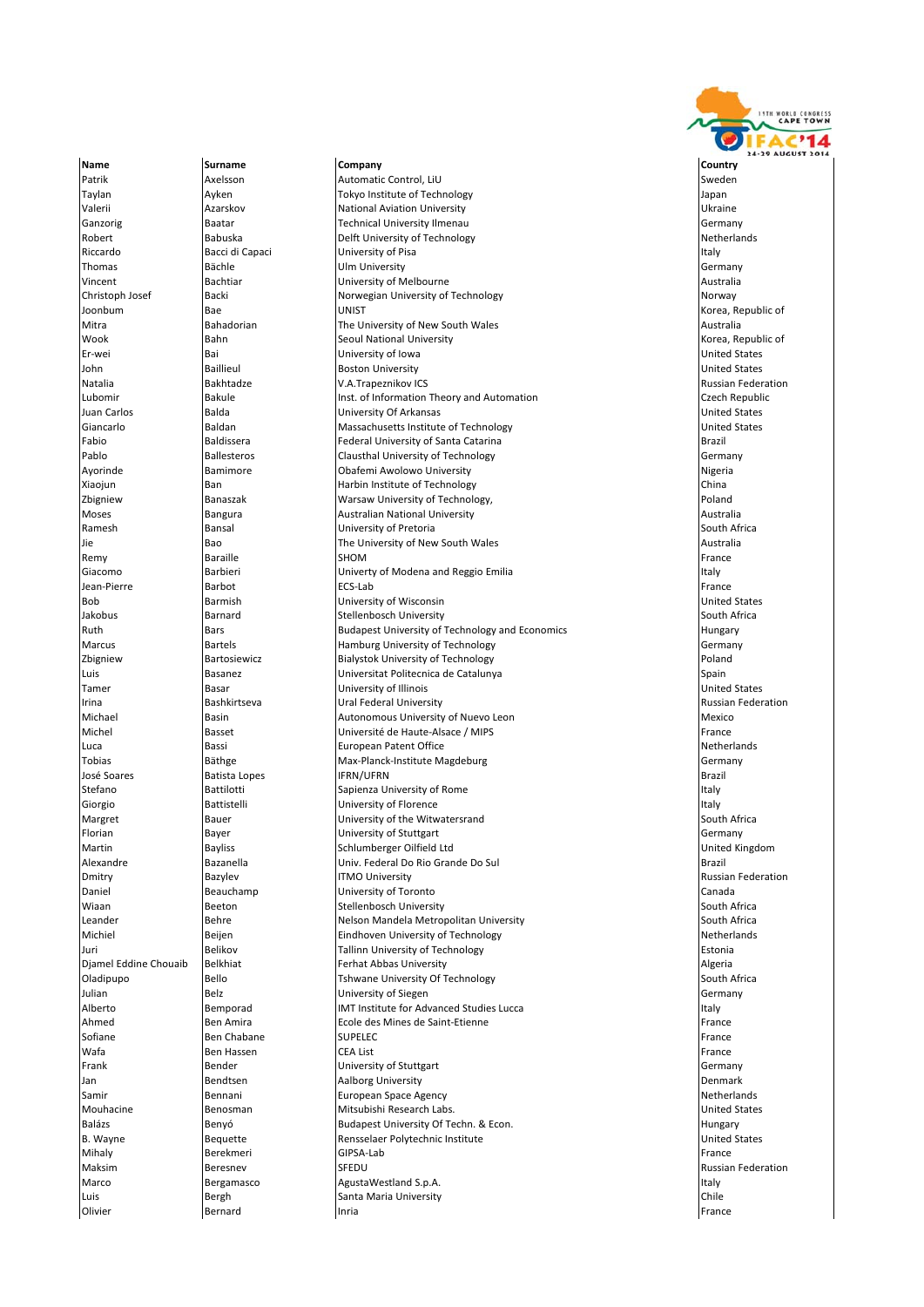

Name **Surname Company Company Company** Country Country Andrea **Bernardi Italy (Bernardi Italy Bernardi** University of Padova Italy Italy Italy Italy Italy Italy Italy Josefin **Berner Communist Berner** Lund University **Sweden** Sweden Karl Berntorp Lund University Sweden States and Berntorp Sweden States and Berntorp Sweden Peter **Bernus Griffith University Bernus** Griffith University **Australia** Lamia **Berrah Community Community** University of Savoie **France Community Community Community** France Torsten Bertram **Technical University Dortmund** Germany Germany Gildas Besancon GIPSA‐Lab France GIPSA‐Lab France Besancon Besancon Gildas France **Fabrizio 1988** Bezzo **Italy Bezzo** University of Padova **Italy Bezzo Italy Bezzo Italy Bezzo Italy** Italy Bezzo Italy Shankar **Bhattacharyya Texas A&M University Texas A&M University** United States Amit Bhaya Fed. University of Rio de Janeiro Brazil Bharath **Bhikkaji** Bhikkaji **Indian Institute of Technology** Indian Institute of Technology Indian Institute of Technology Indian Institute of Technology Indian Institute of Technology Indian Institute of Technology Indian Wenjian Bi Chinese Academy of Sciences China Marco Bibuli CNR‐ISSIA Italy Antonio Bicchi University of Pisa Italy Aalborg University J.J. Benjamin Biemond KU Leuven Belgium Hildo **Bijl Bill Delft University of Technology** Netherlands Netherlands Benjamin JT Binder NTNU Norway Adrian Bishop NICTA/ANU Australia Robert Bitmead University of California, San Diego United States University of Patras Sergio Bittanti politecnico di Milano Italy i di Bittanti di Bittanti di Bittanti di Politecnico di Milano Italy Andre **Bittencourt** Bittencourt **Linköping University** Sweden Lukas Blaha University of West Bohemia Czech Republic Michael Blaich Konstanz Univ. Of Applied Sciences Germany Sebastien 1988 – Sebastien Blandin 1988 – IBM Research Sebastien Schwarzen Singapore Mathias **Blank** Blank **Vienna University of Technology Austria** Austria Mogens Blanke Technical University of Denmark Denmark Xavier **Blasco** Blasco **De l'Altantist Politècnica de València** Spain en la Spain Saso Saso Blazic Blazic University of Ljubljana Slovenia Slovenia Slovenia Slovenia Slovenia Slovenia Slovenia Luis Felipe Blázquez **Blázquez (University of León Spain** Spain) Spain Torstein Ingebrigtsen Bø orwegian University of Science and Technology Norway Norway Josep Boada Bauxell Airbus France **Ruxandra Valentina** Bobiti **Eindhoven University of Technology Netherlands** Netherlands Rene Boel Boel Ghent University **Belgium** Belgium Edward Boje Boje University of Cape Town South Africa Jozsef Bokor MTA SZTAKI Hungary Paolo **Bolzern Charles Australia Politecnico di Milano** Italy e all'estate di Milano Italy e all'estate di Milano Dominique Bonvin EPFL Switzerland Hossein Bonyan Khamseh UFMG Brazil Wayne Book Georgia Institute of Technology United States Anders Bech Borchersen **Borchersen** Vattenfall A/S **Denmark** Denmark Jeff Borggaard Virginia Tech United States Oleg **Borisov** Borisov ITMO University **ITMO Intervention** Russian Federation Guy **Borren Community of Canterbury Community** Guy New Zealand Theodor Borsche ETH Zurich Switzerland Stefan Botha University of Pretoria South Africa Bottegal Sweden **EXTH Royal Institute of Technology** Sweden Kheir Eddine Bouazza Umm Al‐Qura University Saudi Arabia Mokrane Boudaoud ISIR France Fabien Bouffaron CRAN France Islam Boussaada IPSA & LSS, Supelec‐CNRS‐UPSUD France Serge Serge Boverie **Conitnental Exerge Boverie Continental** France Marcio **Braga** Brazil **Brazil** University of Campinas **Brazil** Brazil Brazil Antoneta Iuliana Bratcu Bratcu GIPSA-lab / Grenoble Institute of Technology **France** Per Brath Brath Grundfos **Communist Communist Communist Communist Communist Communist Communist Communist Communist Communist Communist Communist Communist Communist Communist Communist Communist Communist Communist Commun** Thomas Braunl UWA, EECE Australia Mietek Brdys University of Birmingham United Kingdom Claes **Breitholtz** Breitholtz Chalmers University of Technology **Sweden** Delphine Bresch‐Pietri GIPSA‐lab France Bresch‐Pietri GIPSA‐lab France Bresch‐Pietri G Marc **Breton Breton Community of Virginia** March 2011 and Dirited States **Breton Breton Community of Virginia** United States Kevin Brooks BluESP South Africa Timothy **The University of Melbourne** The University of Melbourne and the University of Melbourne Australia<br>The University of Technology **The Container Australia** Netherlands Elisabeth Brunner Delft University of Technology Florian **Brunner** Brunner **Details Accord University of Stuttgart** Communisty of Stuttgart Communisty of Sermany **Denzil South Africa** Buchner Stellenbosch University South Africa South Africa Hector Budman University of Waterloo Canada Tilman Bünte Bünte German Aerospace Center (dlr) Cermany Germany Luca Rosario **Buonocore Buonocore** Univ. Napoli Federico II italy in the University of the University of the University of the University of the University of the University of the University of the University of the Uni Sam Burden Burden University of California, Berkeley and Dunited States United States Brendan Burke Wilmar Sugar Australia Keith **Burnham Coventry University Burnham** Coventry University **Example 2016** United Kingdom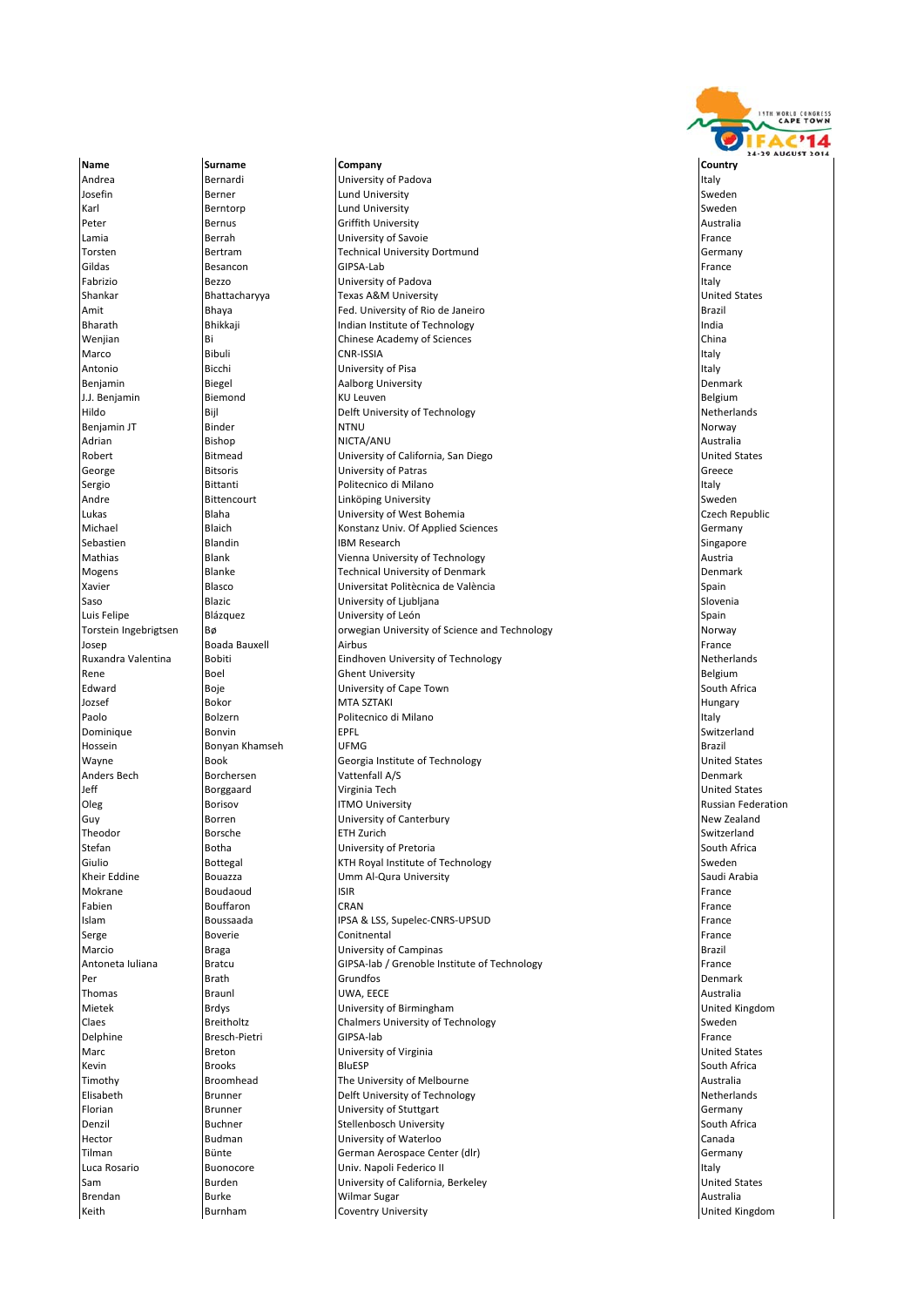

John Burns Virginia Tech United States Linda Bushnell University of Washington United States Lucian Busoniu **Rusoniu** Technical University of Cluj‐Napoca Romania Romania Martin Buss Technical University München Germany Claudia **Caballini** Caballini **Caballini** University of Genova **Italy** Italy Italy Italy Catherine Cadet Université Joseph Fourier France Walter Caharija NTNU Norway He Cai Communisty of Hong Kong Kong Cai The Chinese University of Hong Kong Nong Hong Kong Hong Kong Lilina<br>Hong Kong Hong Kong Hong Kong Hong Kong Hong Kong Hong Kong Lilina China Zhejiang University **China** Zhejiang University China Peter Caines Caines McGill University Canada Canada Canada Canada Dan Calderone University Of California, Berkeley United States Claudia Califano Sapienza University of Rome Italy **Istanbul Technical University** Eduardo F. Camacho University of Sevilla Spain Fernando Camisani Csir South Africa **Marco** Campi Campi University of Brescia **Italy 1996** Italy Silvia Maria Canevese RSE S.p.A. Italy Mark Cannon Communication of University of Oxford Communication of the United Kingdom<br>
Mark Cansever Cannon Communication of Cannon Communication of Turkey Cansever **The Cansever Cansever Cansever** Turkey **Turkey** Turkey Rongmin Cao Beijing information science & technology university China Shanghai Jiao Tong University **Vi** Cao **Cranfield University** Constantine Captain Captain Constantine Captain Constantine Captain Constantine C Ngo Caroline GIPSA‐Lab France GIPSA‐Lab France GIPSA‐Lab France GIPSA‐Lab France GIPSA‐Lab France G Diego Carrasco University of Newcastle Australia **Caruntu Caruntu Caruntu Technical University of Lasi Romania** Romania Giuseppe Casalino ISME ‐ UNIGE Italy **Alessandro** Casavola **Casavola** University of Calabria Italy **Italy** Italy Italy Italy Italy Italy Italy Italy Italy Francesco Casella Politecnico di Milano Italy Marco **Casini** Casini **University of Siena** Italy **Italy** Italy Italy Italy Italy Italy Italy Italy Italy Italy Italy Italy Italy Italy Italy Italy Italy Italy Italy Italy Italy Italy Italy Italy Italy Italy Italy Italy It Maurice Caspar Karlsruhe Institute of Technology Germany Christos Cassandras Boston University United States Jean‐Philippe Cassar LAGIS France Paolo **Castaldi** Castaldi **Castaldi** University of Bologna **Italy 1996** Italy Italy Juan Alejandro Castaño Peña Italian Institute of Technology Italy Andrea **Castelletti Castelletti Politecnico di Milano** Italy **Italy Italy Italy** Italy Rafael Castro PUCRS Brazil Alberto **Cavallo** Cavallo Second University of Naples **Italy** Italy Italy Martin **CECH CECH CECH CECH CECH CECH CECH C**UNIVERSITY Of West Bohemia CACH CHANGE CACH REPUblic Sergej Celikovsky **Inst. of Information Theory and Automation** Czech Republic Angelo Cenedese **Intervention Cenedese** University of Padova **Italy** Italy Italy Italy Italy Italy Italy Italy Italy Italy Italy Italy Italy Italy Italy Italy Italy Italy Italy Italy Italy Italy Italy Italy Italy Italy Ita Ahmet Cetinkaya Tokyo Institute of Technology Japan Jesús Chacón UNED Spain Tianyou Chai Northeastern University China Mohamad Chakaroun **Aix**‐Marseille university & STMicroelectronics France Roustiam Chakirov Bonn‐Rhein‐Sieg University Channel Bonn‐Rhein‐Sieg University Channel Channel States (Germany<br>Bonnel Chakrabortty Bonnel Bonnel Bonnel State University Channel Bonnel Bonnel States  $\blacksquare$ Aranya  $\blacksquare$ Chakrabortty North Carolina State University Maxime Chalon Chalon DLR‐RMC Chalon DUR‐RMC Chalon DUR‐RMC Chalon DUR‐RMC Chalon DUR‐RMC Chalon DUR‐RMC Chalon Yann Chamaillard **University of Orleans** Chamaillard **Prance** Kate Chan SUPELEC France Paul Chang Chang Max Planck Institute Chang Chang Germany<br>
The Chang Chang Chinese Academy of Sciences<br>
China Chang Chinese Academy of Sciences China China China China China China China China China China China China China Houda Chanti University of Haute Alsace ‐ Mulhouse France Sylvie Charbonnier CNRS CONNECT CONNECT CONNECT CONNECT CONNECT CONNECT CONNECT CONNECT CONNECT CONNECT CONNECT CONNECT CONNECT CONNECT CONNECT CONNECT CONNECT CONNECT CONNECT CONNECT CONNECT CONNECT CONNECT CONNECT CONNEC **Geoff** Chase **Chase** University of Canterbury **New Zealand** New Zealand Rémi Chauvin **Chauvin PROMES**-CNRS France **PROMES** France Lahouari **Cheded King Fahd University** Saudi Arabia Saudi Arabia Saudi Arabia Saudi Arabia Chen Chen Chen Chinese Academy of Sciences<br>Chin-Chieh Chen Chen National Chung Hsing University China Chen Taiwan, Republic of China **National Chung Hsing University** Chen National Cheng Kung University Chenen Taiwan, Republic of China<br>
Chen National Chen Diviversity of Bordeaux<br>
David France France David Chen University of Bordeaux France **Dijian Chen Chen Nagoya University Chen Nagoya University** Japan Hong Chen Jilin University China Chen Chen Zhejiang University China<br>
Schen Geling Institute Of Technology<br>
China **Jie Chen** Chen **Beijing Institute Of Technology** Jie Chen City University of Hong Kong Hong Kong **Chen** Civil Aviation University of China China China China China China China China China China China China China China China China China China China China China China China China China China China China China China China Lei Chen Jiangnan University China Maoyin Chen Liaoning Shihua University China Peiying Chen Chinese Academy of Sciences China Tongwen Chen University of Alberta Canada Wen-Hua Chen Chen Loughborough university **Xi** Chen **Zhejiang University** China **Zhejiang University** China **China** China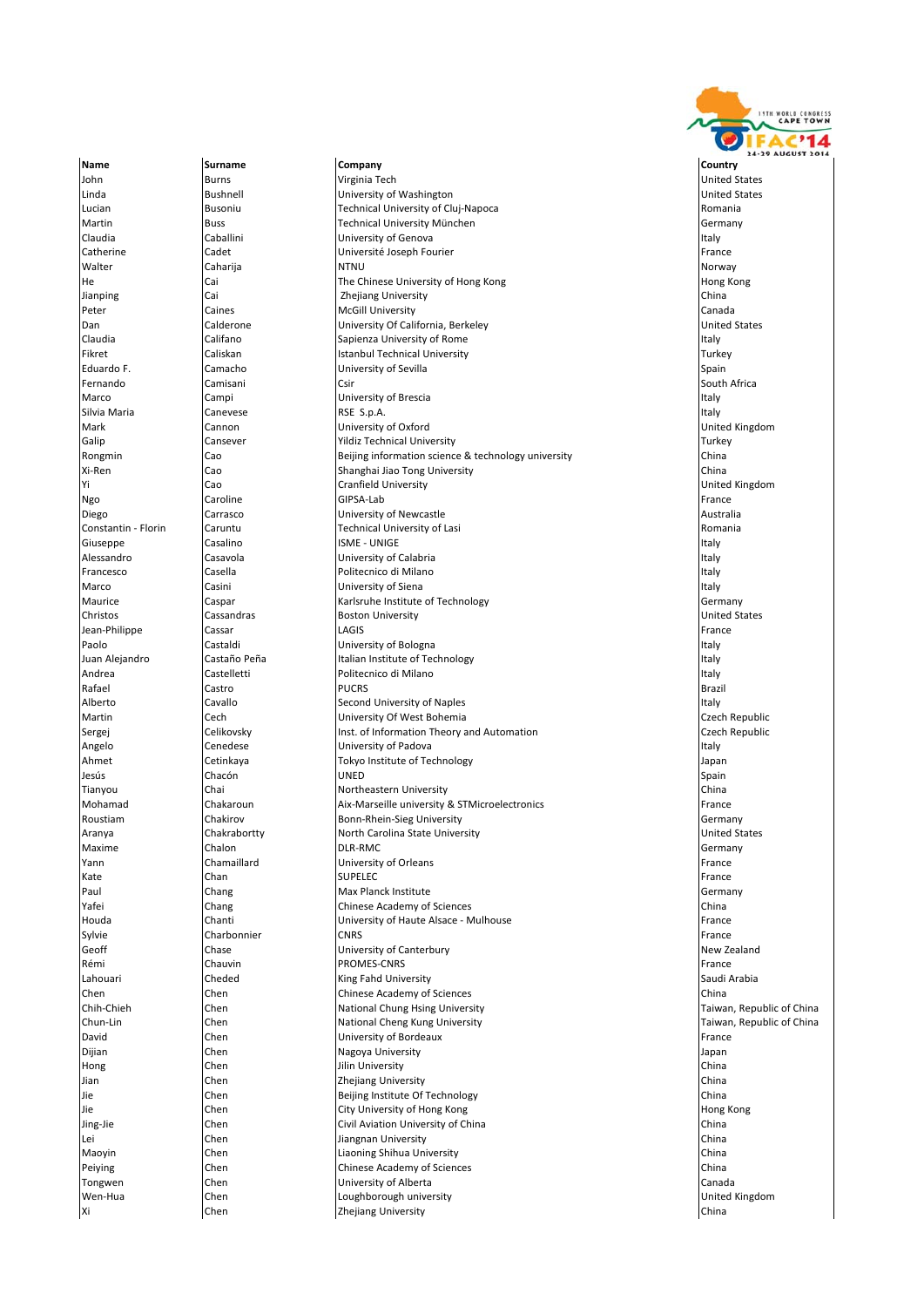

Xiang Chen Chen University of Windsor Canada Canada Canada Canada Canada University of Windsor Canada Canada Canada<br>Chen Chen Shihaura Institute of Technology Canada Ianan Chen Shibaura Institute of Technology **Shipan Shipan** Japan YangQuan Chen University of California, Merced United States **The Ritsumeikan University Chen Ritsumeikan University** Japan Yijing **Chen** Chen **Laboratory of Signals and Systems Example 2 Change France France Example 2 France** Yousu Chen Pacific Northwest National Laboratory United States **I**Yun Chen **Chen Hangzhou Dianzi University** Chen Zhen Chen Beijing Institute of Technology China Chih‐Chiang Cheng National Sun Yat‐Sen University Taiwan, Republic of China Daizhan Cheng Chinese Academy Of Sciences China Long Cheng Chinese Academy of Sciences China Peng Cheng Zhejiang University China Liaoning Technical University Sergey **Sergey Chepinskiy Cheminskiy ITMO University Russian Federation** Russian Federation Kirill Chernyshov **Chernyshov Chernyshov V.A.Trapeznikov ICS** and the state of the Russian Federation Russian Federation<br>Cherubini Cherubini IBM Research Giovanni Cherubini IBM Research Switzerland Graziano Chesi The University of Hong Kong Hong Kong Mathieu Chevrié Prance University of Bordeaux Chevricianus and the Strance of Bordeaux Chevricianus et al.<br>This is the University of Canterbury Chevricianus (New Zealand New Zealand **Yeong Shiong Chiew Chiew Chiew Chiew Conterport Content** Michela Chimienti Laboratorio Kad3 scarl Italy George Chiu Chiu Purdue University Chiu Purdue University Chiu Research of the United States Dong‐Il "Dan" Cho Seoul National University Korea, Republic of **Hyungsuck** Cho **Cho** KAIST Cho KAIST **KAIST** ALL REPORTS A Republic of KAIST CHO KAIST CHO KAIST CHO KAIST CHO KAIST CHO KAIST CHO KAIST CHO KAIST CHO KAIST CHO KAIST CHO KAIST CHO KAIST CHO KAIST CHO KAIST CHO KAIST CHO Namhoon Cho Seoul National University Korea, Republic of SangYule Choi Choi Induk University Choi Industrial Choice Choice Choice in the University Control of the University Chung Choo Chung Chung Chung Hanyang University Chung Choose and Korea, Republic of Chung Choose Republic of S<br>Cieslak Chung Chung Chung Chung Chung Chung Chung Chung Chung Chung Chung Chung Chung Chung Chung Chung Chung<br>C University of Bordeaux **France**<br>
Illinois Institute of Technology<br>
United States Ali **Illinois Institute of Technology Illinois Institute of Technology** Aldo Cipriano Pontificia Universidad Católica de Chile Chile Lubos Cirka Slovak University of Technology Slovakia Cocquempot 
Lagis - Lille1 University France 
Lagis → Lille1 University France 
Lagis → Lagis → Lille1 University France in the University France in the University France in the University of the University of the Univers Loutjie Coetzee Mintek South Africa Giuseppe Cofano **Politecnico di Bari Italy (Cofano Politecnico di Bari** Italy Italy Italy Italy Italy Italy Italy **Patrizio Colaneri** Colaneri Politenico Di Milano Italy italy italy italy italy italy italy italy italy italy italy italy italy italy italy italy italy italy italy italy italy italy italy italy italy italy italy italy ital Guillaume Colin University of Orleans France Simon Collart‐Dutilleul IFSTTAR France International International IFSTTAR France Matjaz Colnaric University of Maribor Slovenia Andre Conceicao **Federal University of Bahia** Brazil Brazil Brazil Brazil Brazil Brazil Brazil Brazil Brazil Brazil Shuang Cong Cong University of Science & Technology China China China **Francesco** Conte Conte **Conte** University of Genova **Italy** Italy Giuseppe Conte Università Politecnica delle Mrche Italy Javier Contreras Contreras University of Castilla<br>Albéric Cornière Cornière Arts & Métiers Parite **Cornière Arts & Métiers Paritech France Cornière France** Matteo Corno Politecnico di Milano Italy Ramon Costa Federal University of Rio de Janeiro Brazil Sean Costello EPFL Switzerland Raphael Coupat University of Reims / Sncf France Estelle Courtial Univ. of Orléans France Daniel Coutinho Universidade Federal De Santa Catarina (ufsc) Brazil Ian Craig Craig Craig University of Pretoria Craig Couth Africa<br>In Crainic Crainic Crainic Ecole de Technologie Supérieure Canada Canada Emmanuel D. Crainic Ecole de Technologie Supérieure Alfons Crespo Universitat Politecnica de Valencia Spain Andrea Cristofaro University of Camerino Italy Daniel Cruz Cruz DAS‐UFSC Brazil Brazil Brazil Brazil Brazil Brazil Brazil Brazil Balazs Csaji MTA SZTAKI Hungary Piotr Cyplik Poznan School of Logistics Poland Andrzej Czajkowski University of Zielona Góra Poland **University of Paris Est Créteil** Fabrizio Dabbene CNR‐IEIIT Italy Azita **Dabiri** Dabiri Chalmers University of Technology **Sweden** Sweden Mario **D'Agostino** University of Salerno **Italy Interventional Italy** Italy Johan **Dahlin** Dahlin **Linköping University** Sweden and Dahlin Sweden Jonas Dakora DUT South Africa Gilney Damm Laboratory of Signals and Systems France Arne **Arme Constructs** Dankers **Delft University of Technology Netherlands** Netherlands Thomas **Darkow Bilfinger GreyLogix GmbH** Germany Germany Alexander **Exercise State University** Controller Moscow State University **Russian Federation** Russian Federation Jorge **Davila** Davila **National Polytechnic Institute** Mexico Mexico Raymond **Example 2** de Callafon **de Callafon** University of California, San Diego United States **United States** Ricardo **de Castro Center Center (DLR)** German Aerospace Center (DLR) Germany Germany Jose de Dona The University of Newcastle Australia Julian de Hoog The University of Melbourne Australia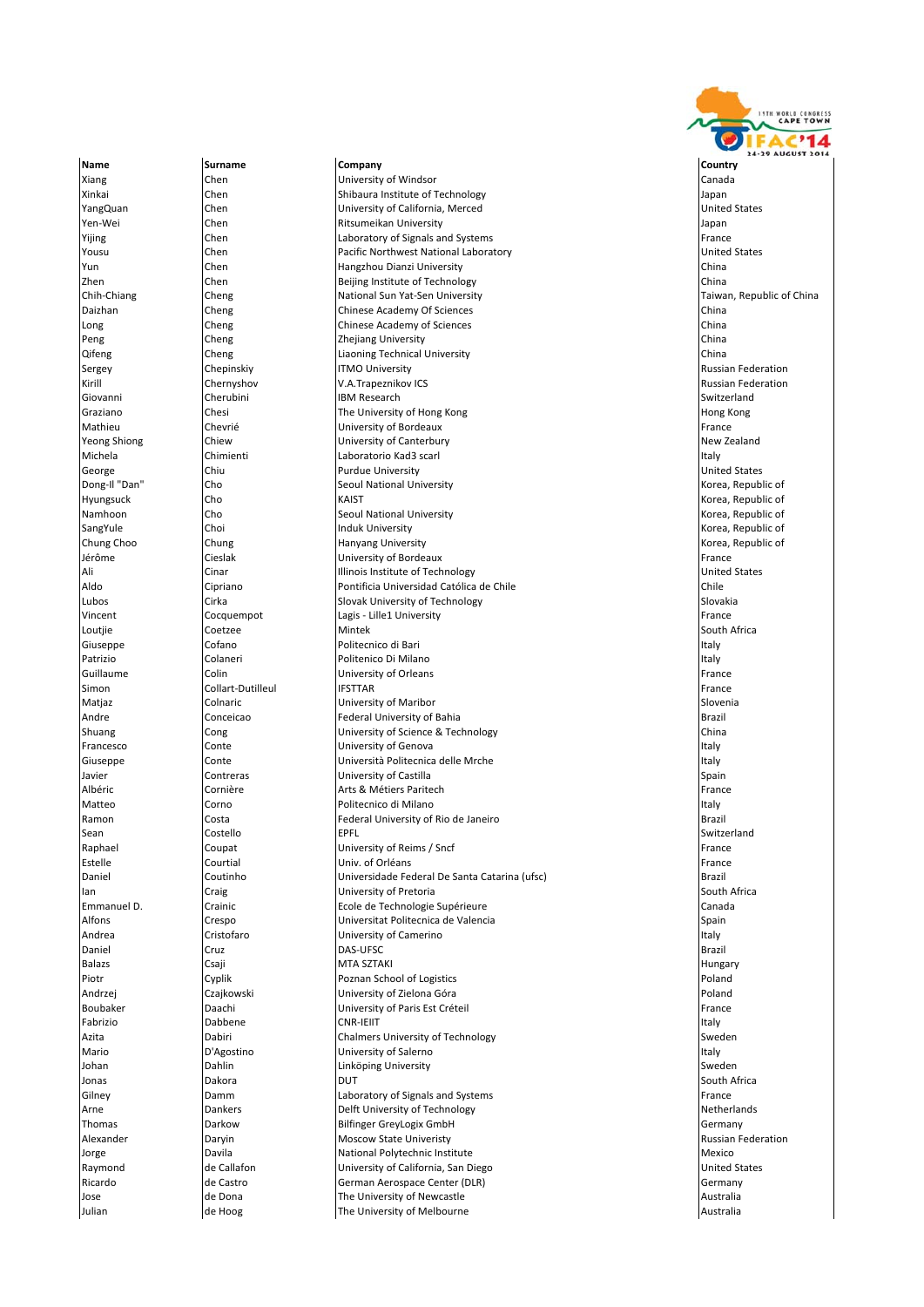

Robin de Keyser Ghent University Ghent University And the Selgium Belgium Belgium Juan Antonio de la Puente Universidad Politecnica de Madrid Spain Jean de Lafontaine (1988) NGC Aerospace Ltd (1988) and Canada (2011) Canada (2011) Canada<br>Marcelo (1988) De Lellis (1989) Canada (2011) Canada (2011) Federal University of Santa Catarina Marcelo **de Lellis Federal University of Santa Catarina** Brazil Brazil Brazil Vinicius de Oliveira de Alternative de La Maria de La Maria de La Maria de La Maria de La Maria de La Maria de Antonio 1988 De Paola **Imperial College London** and College and Definited Kingdom and De Paola Imperial College London César College London César College London César College London César College London César College Londo **César** César **de Prada** Universiity of Valladolid César **Spain** Spain Carlos E. de Souza LNCC Brazil Franco de Villiers Eskom South Africa Grace Deaecto FEM/UNICAMP Brazil Frederik Debrouwere KU Leuven Belgium Anthony Deese The College of New Jersey United States University of Padova Luigi del Re Johannes Kepler University Linz Austria University of Newcastle Sergio **Sergio Constantino della Constantino della Constantino della Constantino della Constantino della Constant Fang Example 2** Deng **Beijing Institute of Technology China China** Qichen Deng KTH Royal Institute of Technology Sweden Frederik Deroo Technical University München Germany Thomas Desaive University Of Liege Belgium Ketan Detroja IIT Hyderabad India Michel Devy Laas‐cnrs France Henrique Dezani Fatec Rio Preto Brazil Tiago Dezuo Federal University of Santa Catarina Brazil Francesco di Corato Polo Universitario Sistemi Logistici Italy Florent di Meglio Mines ParisTech France Ignacio Diaz‐Blanco University of Oviedo Spain Paul Dickinson Dickinson University of Cambridge Jennifer **Dickson** Dickson **Dickson** University of Canterbury **New Zealand** New Zealand Abdoulaye Dieng IREENA France Peaucelle **Dimitri** Dimitri LAAS‐CNRS France Dimitri LAAS‐CNRS France Dimitri Base of the LAAS‐CNRS France Dimitri Jin Ding Zhejiang University China University of Duisburg-Essen Germany A.Talha Dinibutun Dogus University Turkey Jean‐Michel Dion Dion CNRS GIPSA‐lab France CNRS GIPSA‐lab France CNRS GIPSA‐lab France CNRS GIPSA‐lab France Dagmar **Diract Diract Community** Dirzus Association of German Engineers **Community** Germany Rainer **Example 2** Dittmar Mest Coast University of Applied Sciences Coast University of Applied Sciences Germany Askhat **Communist Russian Academy of Sciences Russian Federation** Russian Federation Thierry **Divoux** Divoux Université de Lorraine **France France** France Roger **Example 20 Tana Loughborough University** Controller Management Controller Management Dixon Loughborough United Kingdom Seddik Djouadi University of Tennessee United States Alina Ionela **Doban** Doban **Eindhoven University of Technology Community** Communication Communication Communication Communication Dobrokhodov Vladimir Dobrokhodov Naval Posgraduate School United States Denis **Dochain Dochain UCL Constant Constant Constant Constant Constant Constant Constant Constant Constant Constant Constant Constant Constant Constant Constant Constant Constant Constant Constant Constant Constant** Paul Docherty Docherty Duniversity of Canterbury and Plastics Res.<br>Paul Docherty Dochel Dochel Thuringian Inst. of Textile and Plastics Res. Christian Germany Christian Doebel Thuringian Inst. of Textile and Plastics Res. Germany Michael Doehler Inria France Dionisio Doering Univ. Federal do Rio Grande do Sul Brazil Alexandre Dolgui Ecole des Mines de Saint‐Etienne France Daniel Dolz Universitat Jaume I Spain Manuel **Example 19 Cominguez University of León** Spain Spain Spain Spain Shane Dominic University Duisburg Essen Germany Rodrigo Donadel Federal University of Santa Catarina Brazil Teresa **Interval Constant Constant Constant Constant Constant Constant Constant Constant Constant Constant Constant Constant Constant Constant Constant Constant Constant Constant Constant Constant Constant Constant Constan** Hairong Dong Beijing Jiaotong University China Roy **Example 2** Dong **Constanting University of California at Berkeley Constanting Constanting Constanting Constanting Constanting Provide States** Zhe Dong Tsinghua University China Tijs **Eindhoven University of Technology C**indhoven University of Technology Florian Dörfler ETH Zürich Switzerland Sebastián Dormido UNED Spain Masoud **Dorosti Dorosti Eindhoven University of Technology** Netherlands David Dorrell University of Technology Sydney Australia dos Santos **Example 19 anticipates do São Paulo dos Santos do Santos do Santos do Santos do Santos do Santos do**<br>Caech Technical University in Prague de Caech Scantos de Caech Republic Jiri Dostal Czech Technical University in Prague Czech Republic Fengshan Dou National University of Defense Technology China Antonio **Collection Construction Community of Coimbra** Portugal Portugal Portugal Frank Doyle UCSB United States Pavel **Example 2018** Drabek **Drabek** University of West Bohemia **Czech Republic** Czech Republic Thomas **Drage Drage Drage Victor** December 2018 and December 2019 and December 2019 and December 2019 and December 2019 Márton Drótos MTA SZTAKI Hungary Eben du Toit University of Pretoria South Africa Jaco du Toit Eskom South Africa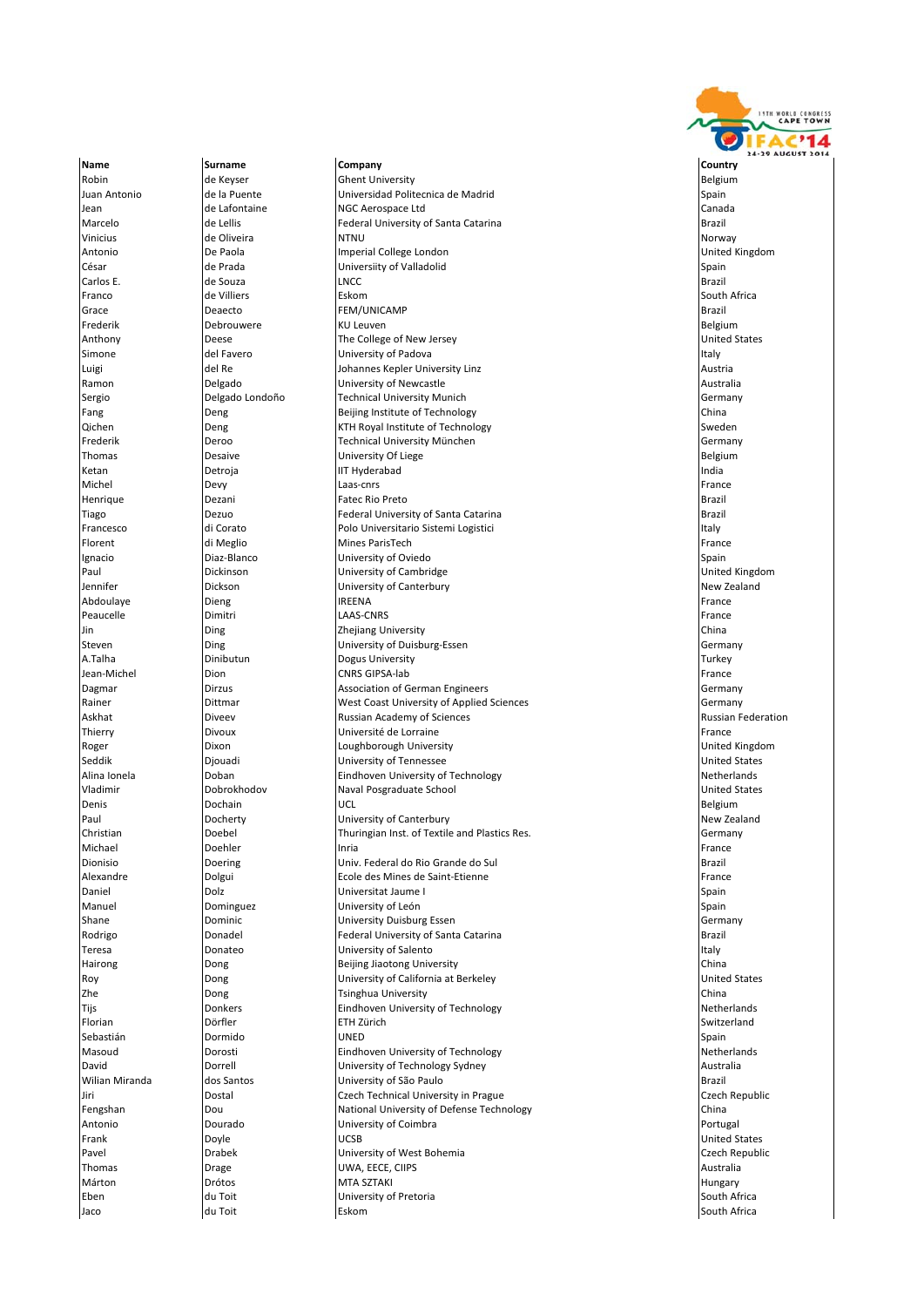

Luc Dugard GIPSA‐Lab France **Christian Christian** Dullinger **Vienna University of Technology Austrian** Austrian **Austrian** Loan Dumitrache University Politehnica of Bucharest Romania Jindrich Dunik University of West Bohemia Czech Republic Sylvain Durand GIPSA‐lab France Robert **Dürr** Dürr **Dürr Otto-von-Guericke University Magdeburg Germany** Germany Eric Duviella Mines Telecom France Siarhei Singapore National University of Singapore Singapore Singapore Singapore Andrzej **Execution Canadian Constructs** Warsaw University of Technology **Polandizes** Poland Christian Ebenbauer University of Stuttgart Germany Stefan **Eberharter Exercise Stefan Exercise Stefan Exercise Stefan Exercise Austria** Yoshio Ebihara Kyoto University Japan Luka Eciolaza European Centre for Soft Computing Spain Christopher Edwards Edwards University of Exeter Christopher United Kingdom<br>
Denis Permane Efimov Inria Inria Christopher Christopher (France Prance Prance Prance Prance Prance Prance Pr Denis Efimov Inria France Bo **Egardt** Chalmers University of Technology **Sweden** Sweden Alexey **Egorov** Egorov Saint-Petersburg State University **Construction Russian Federation** Wolfgang Fehrenberger **Hochschule Fulda** Germany Germany Germany Annika Eichler Hamburg University of Technology Germany Arnfinn Aas Eielsen NTNU Norway György **Eigner Cobuda University Eigner** Obuda University **Eigner** Business of the University of the University Lars Annfinn **Ekornsæter** NFA Norway New York and the University of Norway Norway Ibrahim Eksin Istanbul Technical University Turkey Adnen El Amrauoui Ecole Centrale de Lille France Ahmed El Hajjaji MIS LAB/UPJV France Ebrahim Samer El youssef (Universidade Federal de Santa Catarina ) [Brazil | Brazil<br>| Eleiwi | Eleiwi | KAUST | KAUST | KAUST | Brazil | Saudi Arabia Fadi Eleiwi KAUST Saudi Arabia Nael El‐Farra University of California, Davis United States Nicola Elia Iowa State University United States Reyad El-Khazali Khalifa University (Reyad United Arab Emirates<br>2latko Emedi Emedi Ecole Polytechnique Fed. de Lausanne Switzerland Switzerland Ecole Polytechnique Fed. de Lausanne Switzerland Switzerland Mikhail Emelianov Arzamas Polytechnic Institute Russian Federation Arzamas Polytechnic Institute **Article Architectus** Arzamas Polytechnic Institute Russian Federation Paul **Emmanuel Community of Cape Town** South Africa South Africa Petr Endel Honeywell Czech Republic Jan-Maarten **Engel** Engel Delft University of Technology **Netherlands** Netherlands Japie Engelbrecht Stellenbosch University South Africa Sebastian **Engell** Engell Technical University Dortmund **Germany** Germany Janet **English-Cartwright** Journal of The Franklin Institute United States and The Institute United States Ali Fuat **Ergenc Example 2** Istanbul Technical University **Turkey** Turkey Lars Eriksson Linköping University Sweden Erlank Stellenbosch University<br>
Erlich Stellenbosch University of Duisburg-Istvan Erlich University of Duisburg‐Essen Germany Huseyin Ersin Erol Anadolu University Turkey Anne Mai Ersdal Norwegian University of Technology Norway **IKasra Indianus I Esfandiari Indianus III Amirkabir University of Technology Iran Iran Iran Iran Iran Iran Iran** Danubia Espindola Federal University of Rio Grande Brazil Willem Esterhuizen Mines ParisTech France Esterhuizen eta Mines ParisTech France Esterhuizen Victor Estrada Université De Valenciennes Et Du Hainaut ‐ Cambrésis France Nikolaus **Euler-Rolle** Vienna University of Technology **Austria** Austria Simos Evangelou Imperial College United Kingdom **Niklas Everitt** KTH Royal Institute of Technology **Sweden** Sweden Julien Eynard PROMES‐CNRS France Sebastian **Eze** Eze Nigerian National Petroleum Corp. Nigerian National Petroleum Corp. Martin Fabian Chalmers University of Technology Sweden Maurice Fadel LAPLACE/INPT/CNRS France Lorenzo Fagiano ABB Schweiz Corporate Research Switzerland Saber Fallah University of Surrey United Kingdom Paola **Falugi Falugi** Imperial College London **College London** College London **College Indiana College London** College London **College London** College London College London College London College London College London Co Huijin Fan Huazhong Univ. of Science & Tech. China Hao **Fang** Beijing Institute Of Technology **China** China China **Qiu China Tongji University China China China China China** China China China China China China China China China Song Fang Fang City University of Hong Kong Hong Kong Hong Kong Hong Kong Hong Kong Hong Kong Hong Kong Hong Kong Steve Fankem University of Kaiserslautern Germany Cesare **Fantuzzi Fantuzzi** Univ. of Modena and Reggio Emilia **Italy** Italy Pedro **Faria** Polythecnic of Porto **Provident Construction** Portugal Jay Farrell University of California Riverside United States Clément Fauvel Ecole des Mines de Nantes France Alexander **Fay Fay** Helmut Schmidt University Hamburg Germany Germany **Stefan** Feldmann **Technical University Munich Germany** Germany Daniel Feliu‐Talegon University of Castilla Spain Spain **Christian** Feller **Feller Christian Christian Germany Germany Christian Germany Germany Germany**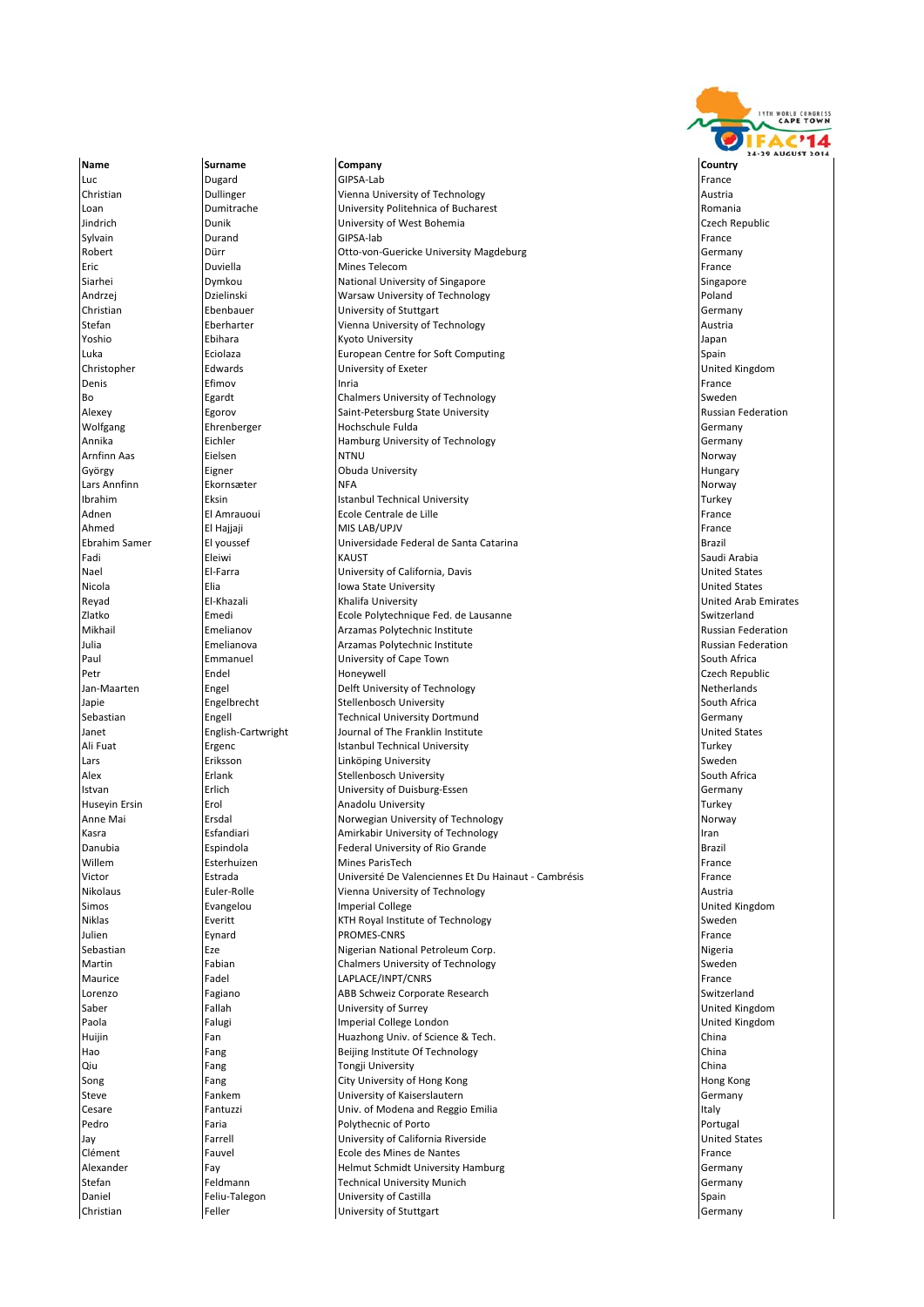Name **Surname Company Company Company** Country Country Gang Feng Feng City University of Hong Kong Hong Kong Hong Kong Hong Kong Hong Kong Hong Kong Hong Kong Hong Kong Zhe **Feng Imperial College London** College London Chemical College London Chemical College London Chemical College London Chemical College London Chemical Chemical Chemical Chemical Chemical Chemical Chemical Chemical Chem Daniel **Fernandes NTNU** Norway Norway Norway Norway Norway Norway Norway Norway Norway Norway Norway Norway Norway Ignacio **International Community Community** University of Almeria Spain Community Communisty of Almeria Spain Borja Fernández Adiego CERN Switzerland Antonio Ferramosca **INTEC ‐ CONICET Argentina** Argentina Argentina Argentina Argentina Argentina Argentina Argentina Francesco Ferrante LAAS‐CNRS Francesco Francesco Ferrante LAAS‐CNRS Luca **Ferrarini** Politecnico di Milano **Italy in the Italy Italy** Italy Italy Italy Italy Italy Italy Italy Italy Italy Italy Italy Italy Italy Italy Italy Italy Italy Italy Italy Italy Italy Italy Italy Italy Italy Italy **Fausto** Ferreira **Register International Executive Contract Contract Contract Contract Contract Contract Contract Contract Contract Contract Contract Contract Contract Contract Contract Contract Contract Contract Contract** Miroslav Fikar Fikar Slovak University of Technology (Slovakia Slovakia)<br>The Slovakia Slovakia University of Galati Slovakia (Slovakia Slovakia) Adrian Filipescu University of Galati Romania Adriana Filipescu University of Galati Romania **Otto von Guericke University Magdeburg Germany Germany** Germany Joerg Fischer Karlsruhe Institute of Technology Germany University of Cape Town Gretta **Fitzgerald Fitzgerald** University College Cork **Inclusion Inclusion I**ncland Michael **FitzGibbon** University College Cork **Internal Conducts** Ireland Michael Flad Flad Karlsruhe Institute of Technology<br>Peter Flag Heming Dividential Contract Contract Contract Contract Contract Contract Contract Contract Contract<br>Peter Support Contract Contract Contract Contract Contract Peter Fleming University of Sheffield United Kingdom Miroslav Flidr Flidr (Filidr University of West Bohemia Czech Republic Czech Republic<br>Gerardo Ramon Flores Colunga (University of Technology of Compiègne Cameratic Republic Republic University of Technology of Compiègne France Sarah Flottmeier University of Paderborn Germany Komla **Folly** Folly **Folly** University of Cape Town South Africa South Africa Jens Folmer Technical University Munich Germany Robert Fonod University of Bordeaux France Fraser **Francisch Canada Forbes University of Alberta** Canada **Canada** Canada Canada Simone **International Community Contract Contract Politecnico di Milano** Italy in the Italy Italy Krister Forsman Perstorp AB Sweden Virginie Fortineau Arts et Métiers Paristech France France France Alexander **Fradkov Franciscus** Russian Academy of Sciences **Russian Federation** Russian Federation Marcelo **Fragoso Fragoso** National Lab. for Scientific Computing - LNCC Brazil Defay Francois Francois ISAE ‐ DMIA Franceis ISAE ‐ DMIA Franceis Franceis ISAE ‐ PMIA Janick **Franch Communist Communist Communist Communist Communist Communist Communist Communist Communist Communist Communist Communist Communist Communist Communist Communist Communist Communist Communist Communist Communi** Gustavo Freitas Federal University of Rio de Janeiro ‐ UFRJ Brazil erig biographic term of the Unit of the Unit of the Unit of the Unit of the Unit of the Unit of the Unit of the Sweden Sweden Sweden Sweden Sweden Sweden Sweden Sweden Sweden Sweden Sweden Sweden Sweden Sweden Sweden Swede Leonid **Fridman Fridman** Universidad Nacional Autonoma de Mexico **Mexico** Mexico Gianluca **Frison** Frison **Frison** Technical University of Denmark **Denmark** Denmark Denmark Pål Johan **From School Sciences** Norwegian University of Life Sciences Norway Norway Heinrich **Frontzek Festo Ag & Co. Kg** Germany Communication of the entries of the state of the state of the state of the state of the state of the state of the state of the state of the state of the state of the state of t Michael Fu University of Maryland United States Minyue Fu University of Newcastle Australia **Technical University Munich Germany** Germany Kenji Fujimoto Kyoto University Japan Hiroyuki Fujioka Fukuoka Institute of Technology Japan Andreas **Furberg** Chalmers University of Technology **Sweden** Sweden Igor **Internal Russian Federation** ITMO University **Russian Federation** Russian Federation Rolf Gaasbeek Eindhoven University of Technology<br>
Davide Gagliardi Université Paris-Est Paris-Est (Davide France France Davide Gagliardi Université Paris‐Est France Javier Gamez University of Jaen Spain Furong Gao Book Hong Kong Univ. of Science & Tech. The Science Book Hong Kong University of Science & Tech. Jianjun Gao Shanghai Jiao Tong University China Xiang Gao Gao BJTU China ang Panamana ng Panamana ng Panamana ng Panamana ng Panamana ng Panamana ng Panamana Simone Garatti Politecnico di Milano Italy Márcio Garcia Radix Brazil Franco Garofalo Università di Napoli Federico II Italy Olof Garpinger **Garpinger** Department of Automatic Control, Lund University Sweden Peter Gaspar MTA SZTAKI Hungary Andrea **Gasparri** Constanting Constanting Constanting Constanting University of Rome in the Italy Constanting Italy Matej Slovenia a Slovenia za postala za postala za ostala za sede slovenia slovenia slovenia slovenia slovenia Ather **Gattami** Gattami **Ericsson Research** Sweden and Sweden Sweden Sweden Sweden Sweden Sweden Sweden Sweden Sweden maxime gautier University of Nantes/IRCCyN France Ming Ge Imperial College London United Kingdom Quanbo Ge Hangzhou Dianzi University China Egon Geerardyn Vrije Universiteit Brussel Belgium Esteban R. Subsetten Charles Colores (Gelso Volvo Group Trucks Technology Sweden Sweden Sweden Sweden Sweden Sweden Jian Geng China Electric Power Research Institute China Christos Georgakis Christophers Tufts University Christophers and Dunited States United States Daniel Ceorgiev Construction of University of West Bohemia Czech Republic Czech Republic Stefan Gering Technical University Darmstadt Germany Stefan Gerlach Gerlach Fraunhofer IAO Germany Germany Germany Germany Germany Germany Alfredo **Germani** Communi dell'Aquila Italy Università dell'Aquila Italy in termini dell'Aquila Italy Italy Italy José Geromel UNICAMP Brazil

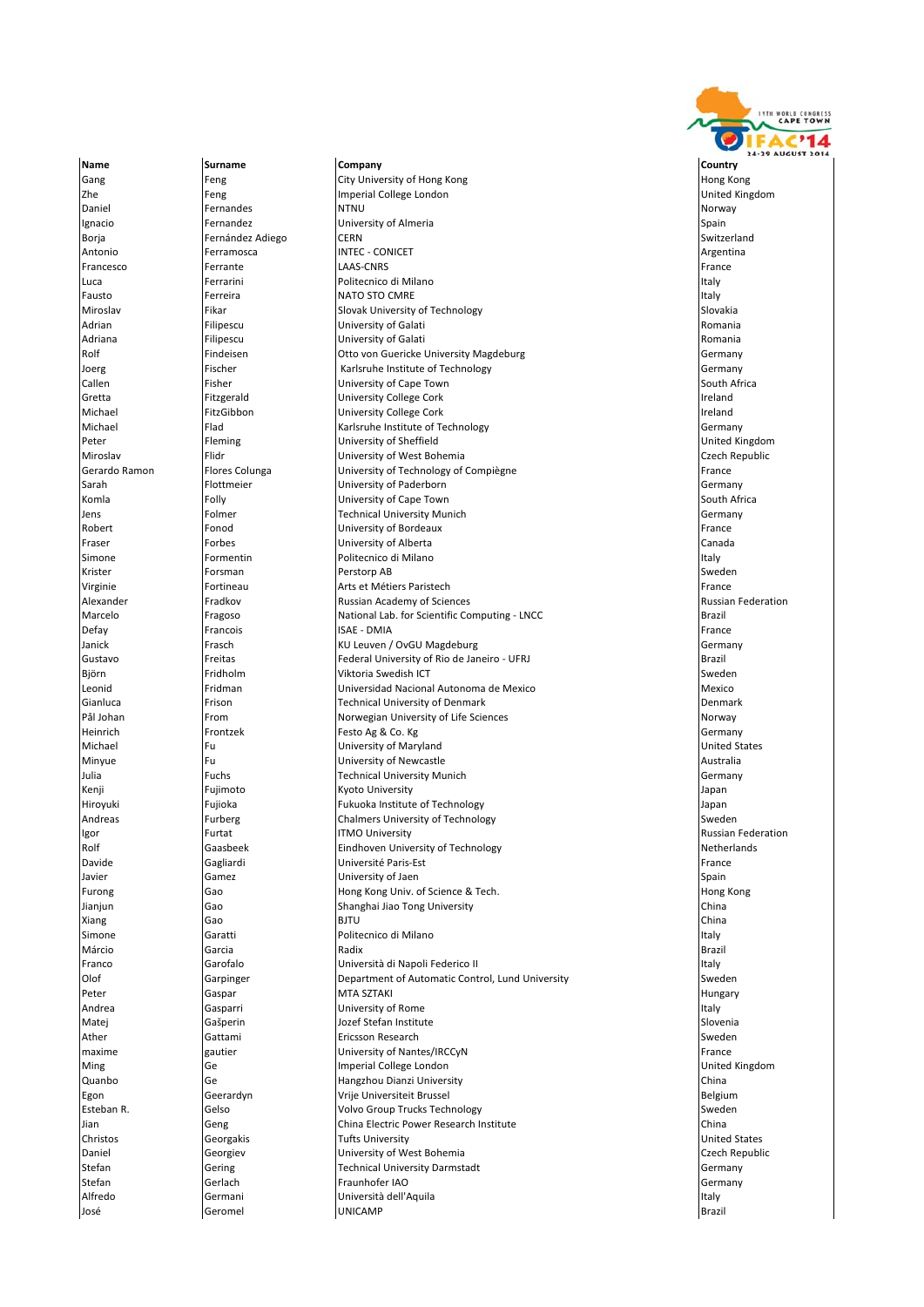

Name **Surname Company Company Company** Country Country Ryszard Gessing Silesian University of Technology<br>
Natthias Genes Genes Technical University Munich Geuss **Technical University Munich Geometric Contract Contract Contract Contract Contract Contract Contract Contract Contract Contract Contract Contract Contract Contract Contract Contract Contract Contract Contract Contra** Margit Gföhler Vienna University of Technology Austria Malek Ghanes ENSEA/ECS‐Lab France M. Mahdi Ghazaei Ardakani Lund University Sweden Grimaud Ghjuvan Inria France Bijoy Ghosh Texas Tech University United States Ramkrishna Ghosh Åbo Akademi University Finland Antonello **Giannitrapani** Universita' di Siena Italya Italya Italya Italya Italya Italya Italya Italya Italya Italy Peyman Gifani Cambridge University United Kingdom Joris Gillis KU Leuven Belgium Antonio Giovannini University of Lorraine France University of Caen Pontus Ciselsson Stanford University Stanford University States<br>Alessandro Giua Giua Diee University of Cagliari - LSIS Aix Marseille University Alessandro Civil Diee University of Cagliari - LSIS Aix Marseille University **Italy** Italy<br> **Alessandro Civiliano** Italy Italy Italy Luca **Giulioni** Giulioni **Politecnico Di Milano** Sidney **Share** Givigi Canada Canada Canada Canada Canada Canada Canada Canada Canada Canada Canada Canada Canada Bartosz Gladysz RMIT University Australia **Luigi** Clielmo **Italy Indiana Institute del Sannio** Italia del Sannio Thomas Glotzbach Technical University Ilmenau Germany University of Cambridge Geon Go Go Chung‐Ang University Control Control of the Second Korea, Republic of the Second Chung‐Ang University Korea, Republic of **Boris Communist Communist Communist Communist Communist Communist Communist Communist Communist Communist Communist Communist Communist Communist Communist Communist Communist Communist Communist Communist Communist Commu** Gregor Goebel University of Stuttgart Germany **Stephen Goldrick Newcastle University** A. Miguel Gomes (Gomes Portugal Porto University Portugal Portugal Portugal Portugal Portugal Portugal Portugal<br>Joao Manoel Gomes da Silva Jr. Univ. Federal do Rio Grande do Sul Univ. Federal do Rio Grande do Sul **Juan Gomez**‐Ortega **Districts of Jaen Spain Spain Spain** Spain Spain Spain Spain Mikhail Gomoyunov Ural Federal University Russian Federation Ravi Gondhalekar | University Of California Santa Barbara | | United States | United States<br>| Alejandro Hernan | Gonzalez | INTEC - CONICET - UNL **Alexandro Hernan Gonzalez INTEC - CONICET - UNL Argentina** Gonzalez International Argentina Temoatzin **Sonoralistic Contract Contract Contract Contract Contract Contract Contract Contract Contract Contract Contract Contract Contract Contract Contract Contract Contract Contract Contract Contract Contract Contract** Antonio Gonzalez Sorribes Lamih France Shayne Gooch Mechanical Engineering New Zealand Roger Goodall Coughborough University Coughborough University Counted Kingdom Graham Goodwin **Goodwin** University of Newcastle Graham Australia Bill Goodwine University of Notre Dame United States Jan Goos (VUB Belgium) and the settlement of the settlement of the settlement of the settlement of the settlem Tomasz Gorecki EPFL Switzerland Leyla Gören Sümer Istanbul Technical University Turkey Turkey Turkey Martin Goubej University of West Bohemia Czech Republic Philippe Goupil AIRBUS France Tommy Gravdahl **Gravdahl Norwegian University of Technology** Norway Norway W. Steven Gray Old Dominion University United States Jean Gregoire Mines ParisTech France Stéphane Grieu Grieu PROMES‐CNRS France Brance Grien (France France Brance France France Brance Brance Brance F Bjarne Grimstad NTNU Norway Grant Grobbelaar **Opti-Num Solutions** South Africa South Africa Andrey **Grobovoy Grobovoy** Novosibirsk State University **Russian Federation** Russian Federation Frederic **Grognard Cromode Community Community** Inria **France Community Community Community Community Community Community Community Community Community Community Community Community Community Community Community Community** Vladislav Gromov ITMO University Russian Federation Waldemar Grzechca Silesian University of Technology Poland Dawei Gu University of Leicester United Kingdom Guangrong **Beijing Institute of Technology** China Martin Guay Queen's University Canada **David** Cucik‐Derigny **David Cucik**•Derigny **David** Buniversity of Bordeaux France Herve Gueguen SUPELEC France Kevin Guelton Univ. of Reims Champagne‐Ardenne France Jeremie Guerra Ecole des Mines de Nantes France Matteo Guerra **Inria - Ecole Centrale de Lille** France **Information** France Thierry Marie Guerra University of Valenciennes France Jerome Mishon Gumpy **Adamawa State University** Adamawa State University **Nigeria**<br>Bilal Gunes **Gumes** Delft Center for Systems and Control Control Netherlands Bilal Gunes **Gunes** Delft Center for Systems and Control Gunes and Control China<br>Bao-Zhu Guo Guo Academy of Mathematics and Systems Science. Academia Sinica China  $\mathsf{B}_{\mathsf{A}}$  Baoe،  $\mathsf{A}_{\mathsf{B}}$  Academy of Mathematics and Systems Science, Academia Sinica Ge Guo Guo Dalian University of Technology<br>The Dalian University of Technology China<br>Hai-Jiao China Guo Dalian Tohoku Gakuin University China China Dalian Japar Guo **Guo Tohoku Gakuin University** Japan Japan Japan Lei Guo Chinese Academy Of Mathematics China Zixu Guo Institute of Cyber System and Control, China Ankit Gupta ETH Zurich Switzerland **Santosh Caupta Rensselaer Polytechnic Institute Caupta Rensselaer Polytechnic Institute Caupta Rensselaer Polytechnic Institute Caupta Rensselaer Polytechnic Institute Caupta Rensselaer Polytechnic Institute Caupta Rensse** Thomas Gustafsson **Culpedia Culpedia Culpedia Culpedia Culpedia Culpedia Culpedia Culpedia Culpedia Culpedia Culpedia Culpedia Culpedia Culpedia Culpedia Culpedia Culpedia Culpedia Culpedia Culpedia Culpedia Culpedia Culpe Gloria** Gutierrez **Gutierrez University of Valladolid** Spain Spain Spain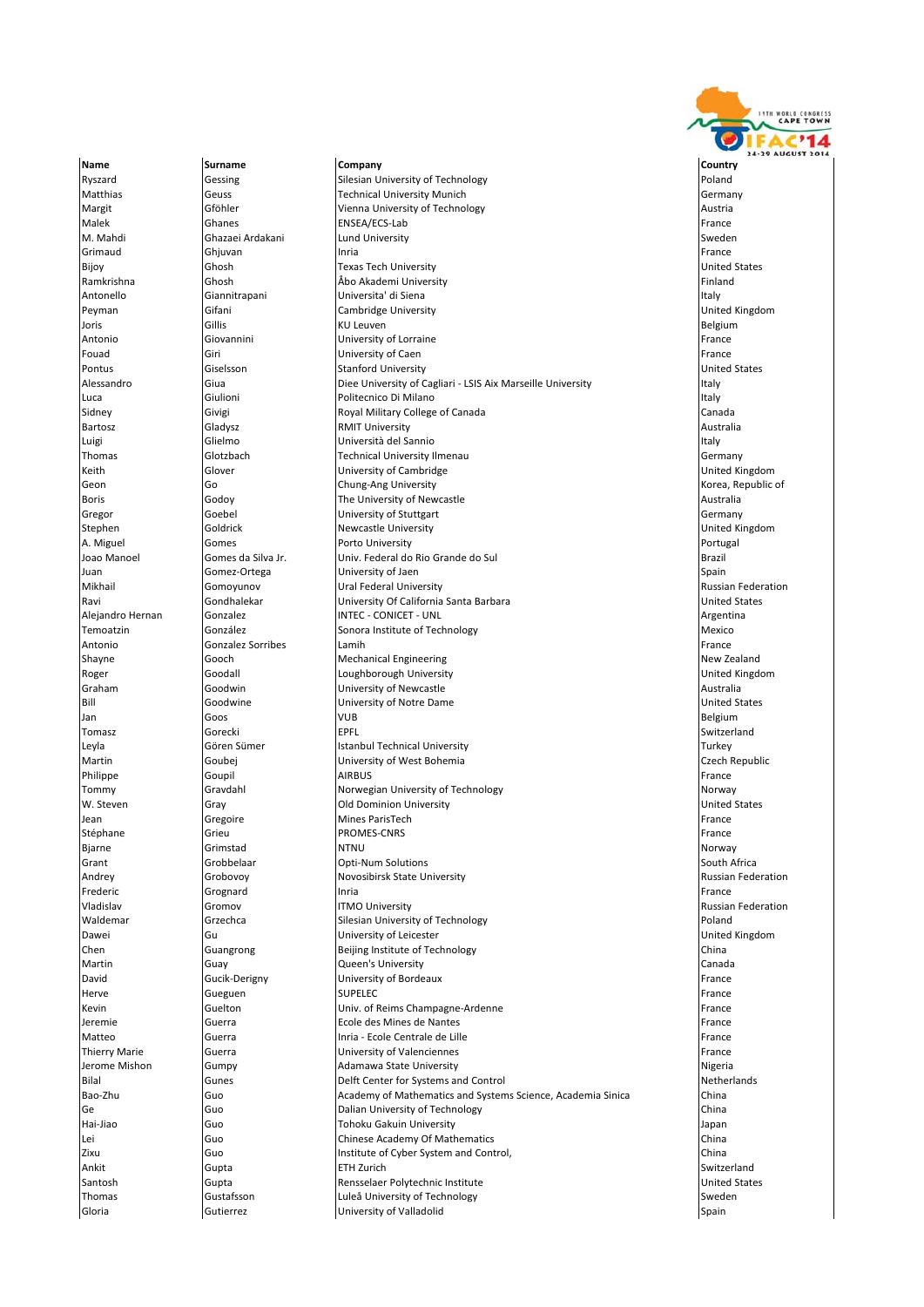

Name **Surname Company Company Company** Country Country Shaul Gutman Technion Israel Jose Luis Cuzman Cumman University of Almeria Spain Spain Spain Lino Guzzella Eth Zurich, Institute For Dynamic Systems And Control Switzerland Robert **Haber** Haber Cologne University of Applied Sciences **Germany** Germany Elske **Haberl IFAC Secretariat** Austria Austria Austria Austria Didace **Habineza** Habineza FEMTO‐ST FRANCE FRANCE HABINEZ FRANCE FRANCE FRANCE FRANCE FRANCE Ahmad **Hably Bernamic Hably GIPSA-Lab** France Hable in the state of the state of the state of the state of the s Cengiz **Interval Center Istanbul Technical University** Turkey Turkey Turkey Lukasz **Hadas** Hadas **Poland** Poland Poland Poland Poland Poland Poland Poland Poland Poland Poland Poland Poland Christian Haehnel Helmut‐Schmidt‐University Hamburg Germany Louw Hager North‐West University South Africa Per Same Hägg KTH Royal Institute of Technology (Sweden Sweden Sweden Sweden Sweden Sweden Sweden Sweden Sweden<br>Sweden Sweden Sweden (Sweden Sweden Sweden Sweden Sweden Sweden Sweden Sweden Sweden Sweden Sweden Sweden Swed **Kurt Kurt Häggblom Alandemi University** Adel Haghani University of Rostock Germany Hahn Rensselaer Polytechnic Institute<br>Hahn University of Rostock Tobias Hahn University of Rostock Germany Edmond **Hajrizi (Edmondary Providing Community** University for Business and Technology **Austrian Communism Communism**<br>
REGEM Austrian REGEM Austrian REGEM Austrian Providing Serman Regension Regension Regension Regension C Mathias Hakenberg RWTH Aachen University Germany Slovak University of Technology Slovakia Slovakia Yoshiro Hamada Japan Aerospace Exploration Agency Japan Tahar Hamaz GIPSA‐Lab France France France Hamaz GIPSA‐Lab France France France France Tarek Hamel I3S UNS‐CNRS France IIII (France IIII) (France III) (France III) (France III) (France II Mustapha Hamerlain CDTA Algeria Christoph Hametner Vienna University of Technology Austria **Tembine Manufacture Hamidou** New York University Moritz Hämmerle Fraunhofer IAO Germany **Dong China Tsinghua University China China University** China China China China China China China China China China Uwe **Hanebeck** Karlsruhe Institute of Technology **Germany** Germany Lutz **Hanel** Hanel **University of Stuttgart** Chronic Chronic Chronic Chronic Chronic Chronic Chronic Chronic Chronic Chronic Chronic Chronic Chronic Chronic Chronic Chronic Chronic Chronic Chronic Chronic Chronic Chronic C Christian A. Hans TU Berlin Germany Soren Hansen Technical University of Denmark Denmark Anders Hansson Linkoping University Sweden The University of Tokyo Japan Japan Japan Japan Japan Japan Japan Japan Japan Japan Japan Japan Japan Japan Japan Japan Japan Japan Japan Japan Japan Japan Japan Japan Japan Japan Japan Japan Japan Japan Japan Japan Japan Raghav Harini Venkatesan Indian Institute of Technology Madras India Uwe **Hartmann Robert Bosch GmbH** Germany **Germany** Kazuhiko **Hasegawa D**saka University **Gramma Magamba Kazuhiko Barangaya** Japan Jan Hasenauer Helmholtz Center Munich Germany Mohammad Reza Hashemi Moghaddam Technical University Dortmund Germany Vahid Hassani MARINTEK Norway **Ricardo Hawerroth Wiggers** WEG **Brazil Ricardo** Brazil Brazil Tomohisa Hayakawa Tokyo Institute of Technology Japan Nagoya University **Nagoya University** Japan David Hayden University of Cambridge United Kingdom Fenghua **He Harbin Institute Of Technology China** China Xiao He Tsinghua University China **Vigang** Technology **Hermitics** Hefei University of Technology Zhangming The He College of Science, National University of Defense Technology China<br>Simon China Hecker China Munich University of Applied Sciences Simon **Hecker** Munich University of Applied Sciences and Munich University of Applied Sciences Wilhelmus **Heemels** Heemels **Eindhoven University of Technology** Netherlands marcel heertjes Eindhoven University of Technology Netherlands Rahmat **Heidari** Heidari **University of Newcastle** Australia Australia Yusuf Hendrawan University of Brawijaya Indonesia Benjamin Henke University of Stuttgart Germany Jean-Claude Hennet LSIS‐CNRS France Hennet LESIS‐CNRS France Hennet Hennet Hennet Hennet Hennet Hennet Hennet Didier **Henrion Henrion LAAS**‐CNRS France Henrion Henrion Henrion Henrion Henri LAAS‐CNRS Jorge Henriques Universidade de Coimbra Portugal Gunter Heppeler University of Stuttgart Germany Andrei Herdt Dyson Ltd. United Kingdom Pavel **Hering Hering Czech Republic** University of West Bohemia **Czech Republic** Czech Republic Bruno **Hérissé Dieuxe Accessed Accessed** Agriculture **Conexulation Aerospace Lab** France **Conexulation** and France Ivo **Herman** Czech Technical University in Prague Czech Republic Czech Republic Andres **Example 19 Andrea** Hernandez **Ghent University Belgium** Belgium Diana **Maria Hernandez-Alcantara** Tecnologido de Monterrey **Maria America** Mexico Guido Herrmann University of Bristol United Kingdom Michael Heuer Heuer Deutsches Elektronen-Synchrotron Communication (Germany Germany Research Deutsches Elektronen<br>Gijs Germany Gelgium Gijs Hilhorst KU Leuven Belgium **Christof Christof Hille School School (Germany** University of Siegen Germany Communisment Christof Germany Commun Sandra **Hirche Hirche** Technical University Munich **Communical Germany** Germany Ravish H. **India Institute of Technology** India Institute of Technology **India** India Ian Hiskens University of Michigan United States Highmarsson **Hyalmarsson** KTH Royal Institute of Technology **Sweden** Sweden Hong Son Hoang SHOM France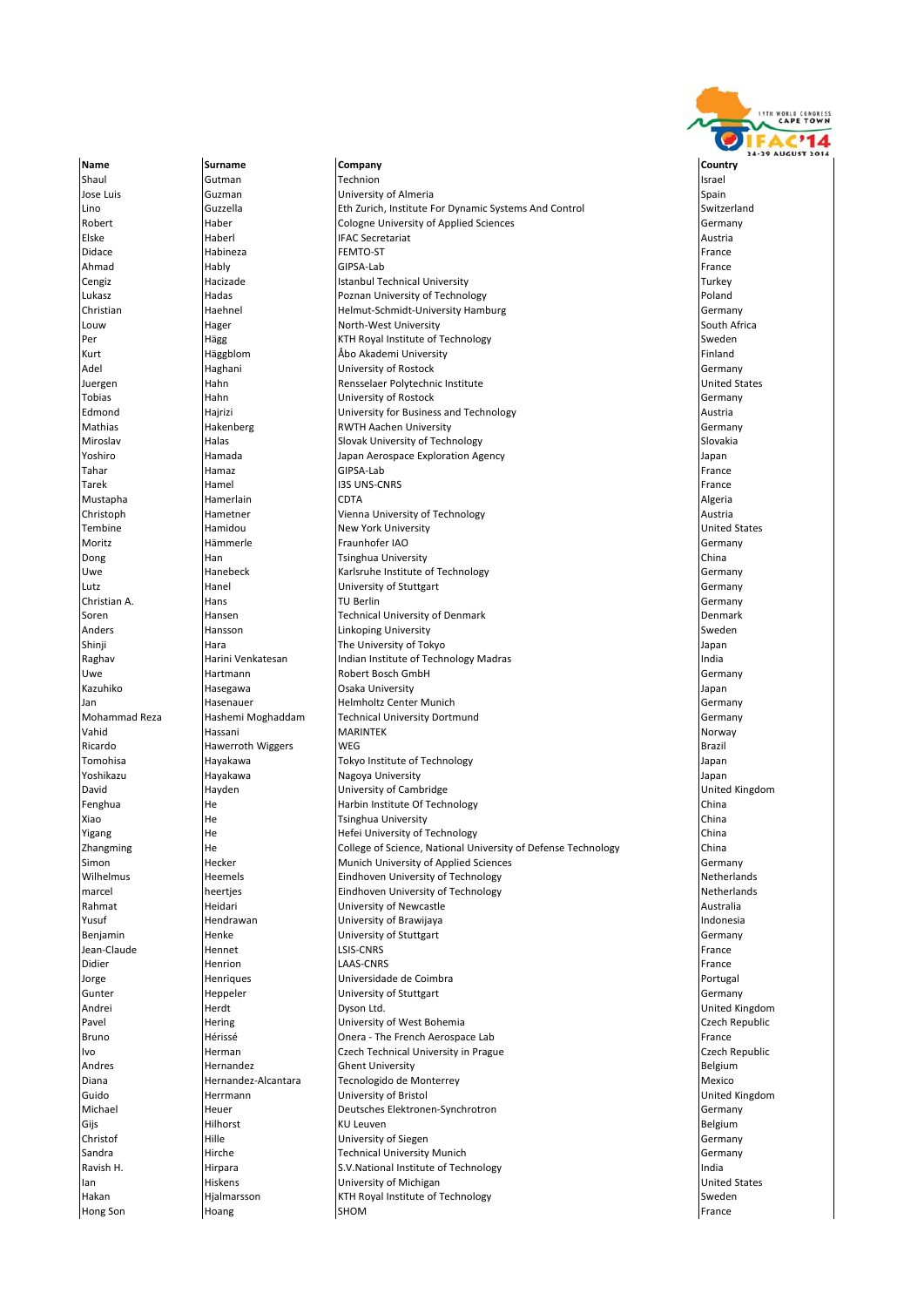

Christian Hoffmann Hamburg University of Technology Germany Soeren 1988 (Hohmann KIT) KIT Germany KIT Germany (Germany Germany Germany Kitt Juraj Nolaza Slovak University of Technology Slovakia Slovakia Slovakia Slovakia Chad Holcomb University of California San Diego United States Boe-Shong Hong Hong Hong National Chung Cheng University Cheng Hong Taiwan, Republic of China Joachim Horn Helmut‐Schmidt‐University Germany Martin **Martin Horn Graz University of Technology** Austria Austria Austria Ryo **Hosoda** Hosoda Tokyo Univ. of Agriculture and Tech. The State of Agriculture and Tech. Zhiwei Hou Huazhong Univ. of Science & Tech. China Zhongsheng Hou Beijing Jiaotong University China Morten Hovd NTNU Norway Liu Hsu Fed. University of Rio de Janeiro Brazil Guoqiang Hu Nanyang Technological University Singapore Xiaoming Hu KTH Royal Institute of Technology Sweden Minh Duc Hua CNRS ISIR France Alex **Huang NC state University** Character Character Character Character Character Character Character Character Character Character Character Character Character Character Character Character Character Character Character Biao **Huang Huang Canada** University of Alberta Canada Canada Canada Canada Dexian Huang Tsinghua University China  $\overline{\mathsf{Garne}}$   $\overline{\mathsf{Huane}}$   $\overline{\mathsf{Hulge}}$   $\overline{\mathsf{Hulge}}$   $\overline{\mathsf{Hulge}}$   $\overline{\mathsf{Hulge}}$   $\overline{\mathsf{Hulge}}$   $\overline{\mathsf{Hulge}}$   $\overline{\mathsf{Hulge}}$   $\overline{\mathsf{Hulge}}$   $\overline{\mathsf{Hulge}}$   $\overline{\mathsf{Hulge}}$   $\overline{\mathsf{Hulge}}$   $\overline{\mathsf{Hulge}}$   $\overline{\mathsf{Hulge}}$   $\overline{\mathsf{Hulge$ Jian Huang Huazhong Univ. of Science & Tech. China Jie hong Kong Huang Huang CUHK (CUHK Hong Kong Hong Kong Hong Kong Hong Kong Hong Kong Hong Kong Hong Kong Hong Kong Zhiwu Huang Central South University China Zuyi (jacky) Huang Villanova Univeristy United States Mikulas **Huba** Huba Slovak University of Technology **Slovakia** Slovakia Marco **Huber Agent AGT International** AGT International Germany Stephan Huck ETH Zurich Switzerland Nicolas **Hudon** Hudon **Hudon** University of Louvain **Belgium** Belgium Helon V. Hultmann Ayala PUCPR Brazil Gerhardus Human North‐West University South Africa Huo **Beihang University China** Petr **Husek Czech Technical University in Prague** Czech Technical University in Prague Czech Republic Jakob K. Huusom Technical University of Denmark Denmark Taras **Iakymchuk Iakymchuk** University of Valencia Spain Spain Spain Spain Sabrina **Iarlori** Iarlori **Iarlori Institute International Polytecnic University of Marche Italy Institute Italy** Efrain Ibarra UANL Mexico Salim **Ibrir** Ibrir **Ibrith Ibrith Ibrith Ibrith Ibritia**l Arabia (Saudi Arabia Ibritial Arabia Ibritial Arabia I Tatsuya Ibuki Tokyo Institute of Technology Japan Altug **Iftar** Iftar Anadolu University **Turkey Turkey** Turkey Idris **Igoulalene** Aix‐Marseille University France France France | Haidar **Inab** | Ihab **Laboratory of Signals and Systems** France **Intervals and Systems** France Kenji Ikeda The University of Tokushima Japan Universitat Politecnica de Catalunya Jun‐ichi Imura Tokyo Institute of Technology Japan Giovanni **Indiveri** Indiveri **Indiversità del Salento** Indiversità del Salento Italy Italy Italy Italy Italy Italy Masaki Inoue Tokyo Institute of Technology Japan Clara Mihaela **Ionescu Ionescu** Ghent University **Belgium** Belgium George Irwin Queen's University Belfast United Kingdom Pantelis Isaiah Technion Israel Alf Isaksson ABB AB Sweden And ABB AB Sweden Alf Isaksson Sweden ABB AB Sweden A Rolf **Isermann Istermann University of Darmstadt Construction Construction Germany** Chiharu Ishii 1992 | Ishii Hosei University Japan Japan Japan Japan Japan Japan Japan Japan Japan Japan Japan | Hideaki **Ishii Ishii Ishii Itokyo Institute of Technology** Japan Islam Islam Islam Islam Islam Islam Islam Islam Takayuki Ishizaki Tokyo Institute of Technology Japan **Alberto Isidori University of Rome** Italy Hiroshi Ito Kyushu Institute of Technology Japan Shingo **Ito Ito Ito Italy Ito Italy Italy Ito Italy Italy Italy Italy Italy Italy Italy Italy Italy Italy Italy** Takuya Iwaki JGC Corporation Japan Iwasaki **Nagoya Institute of Technology** Japan Japan Japan Lukasz **Manual Jadachowski** Vienna University of Technology **Austria** Austria Stefan **Internal Jakubek (Jakubek Vienna University of Technology** Austria Austria Austria Klaus Janschek Technical University Dresden Germany Angelique Janse van Rensburg North‐West University South Africa Malgorzata Jasiulewicz‐Kaczmarek Poznan University of Technology Poland Uwe **Germann Germann Communisties and Aachen University** Germany Germany Germany LAFAY Jean‐francois IRCCyN‐ECN‐CNRS France France Torsten Jeinsch University of Rostock Germany Martin Subsettion Jelemensky Slovak University of Technology Slovakia Slovakia Slovakia Jens Jelitto IBM Research ‐ Zurich Switzerland Elena Jharko V.A.Trapeznikov ICS Russian Federation **and a set of the China** China Ture of the Summer of the Summer of the Summer of the Summer of the Summer of the China China China China China China China China China China China China China China China China China China Shengde **Shengde** Jia National Uni. of Def. Tech. China National Unit of Def. Tech. China National Unit of Def. Tech. **Yongnan** Jia **Deking University** China **Peking University** China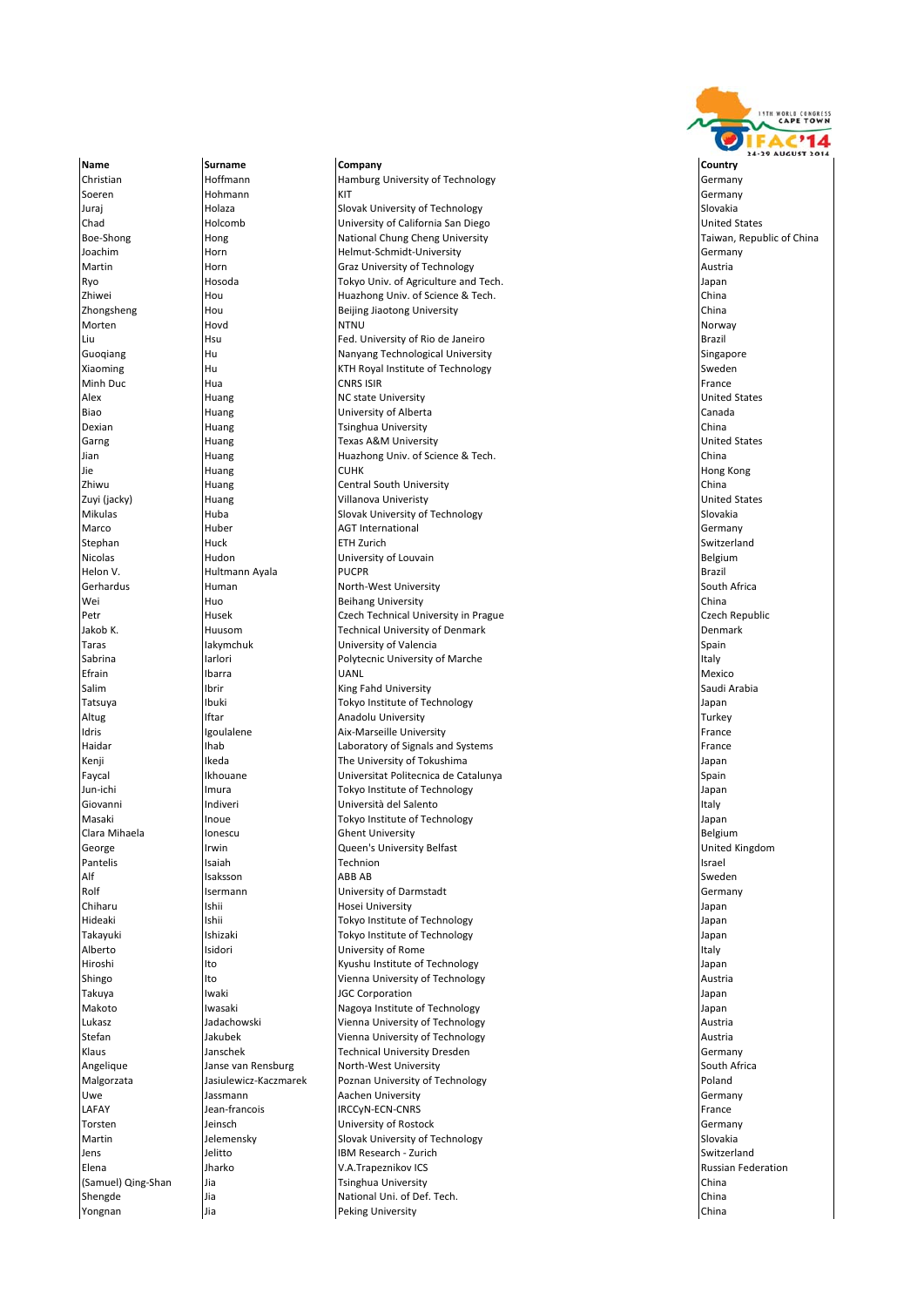

Name **Surname Company Company Company** Country Country **Bin** Jiang **Nanjing University** China **China** Bomin Jiang Australian National University Australia Guangxin Jiang Tongji University China Yongheng Same Music China Tongji University China Tongheng China China Tongheng China Tongheng China Tongheng China Zhengxian Jiang Jiangnan Univesty China Zhong‐Ping Jiang New York University United States Ichiro Jikuya Nagoya University Japan Miguel **Iménez Carrizosa** Laboratory of signals and systems **France Example 2** France Huiyu Jin Xiamen University China Yuanwei Jing Northeastern University China Jiya **Abubakar Tafawa Balewa Univesity, Bauchi** Nigeria Nigeria Nigeria Inseong Jo UNIST Korea, Republic of **IFP Energies Nouvelles** Karl H. Summan and the University of Technology and the University of Technology<br>Sumakula Sweden Summan St.lawrence University Summan Summan Suganda iohn joannes st.lawrence University<br>John Chibuikem UNITEL SYSTEMS LIMI Gabriel **Gabriel Community** John Chibuikem **UNITEL SYSTEMS LIMITED Nigeria** Nigeria Charlotta Johnsson Lund University Sweden Bryn Jones University of Sheffield United Kingdom Colin Jones EPFL Switzerland Thomas Jones Stellenbosch University South Africa Sggsie&t, Nanded John Bagterp Jorgensen Technical University of Denmark Denmark Martina **Martina Constructs** Josevski **RWTH Aachen University** Communisty Communisty Germany Michael Jost Ruhr‐University Bochum Germany Dayuan **Dayuan Canada Ju University of Calgary** Canada Canada Canada Canada Canada Vincent Judalet IFSTTAR France Jorge **Spain Sulla Community of Caragoza** Spain Spain Spain Spain Spain Spain Spain Spain Spain Spain Spain Spain Ulrich Jumar IFAK Institute Germany Raphael **South American** Jungers **Contains University of Louvain** Belgium Belgium Ramesh Kumar Junnuri Tata Consultancy Services Limited Japan Terho Jussila Tampere University of Technology Finland Esko Juuso Juuso University of Oulu Fernando (Finland Finland Finland University of Oulu Finland Poland Finland<br>Tadeusz Kaczorek Białystok University Of Technology Kaczorek **Bialystok University Of Technology** l<br>Inited States and Tuniversity United States and States and Tuniversity United States and United States and United States Gerd **Germany Intedis GmbH & Co. KG Germany Co. KG** Germany Nitin **Indian Institute of Technology Kanpur Indian Institute of Technology Kanpur** Indian Institute of Technology Kanpur Indian Institute of Technology Kanpur Indian Institute of Technology Kanpur Indian Institute of Tech Arvo Kaldmäe Tallinn University of Technology Estonia Carsten Skovmose Kallesøe Grundfos Grundfos Carsten Skovmose Denmark Martin **Martin Communist Communist Communist Communist Communist Communist Communist Communist Communist Communist Communist Communist Communist Communist Communist Communist Communist Communist Communist Communist Communi** Shun New Zealand Kamoi New Young Limitersity of Canterbury New Zealand New Zealand Mitsuru Kanamori Maizuru National College of Technology Japan **Chang Ho Kang Seoul National University** Hiroyuki Kano Tokyo Denki University Japan Sathyamyla Kanthabhabhajeya Chalmers University of Technology Sweden Bartosz Käpernick University of Ulm Germany Aleksandr Kapitonov ITMO University Russian Federation Alen Marabegovic Nuenna University of Technology<br>Anthony Marageorgos TEI of Thessalv Technology Austria Greece extended by the contract of thessaly Contract of Thessaly Greece Contract of The Contract of Thessaly Greece Contract of The Contract of The Contract of The Contract of The Contract of The Contract of The Contract of The C Ayman Karam KAUST Saudi Arabia Alireza Karimi EPFL Switzerland Hamid Reza **Karimi** Karimi **Norway** University of Agder Norway Norway Norway Manoj Karkee Washington State University United States Tohru Katayama Ritsumeikan University Japan Reza **Katebi** Katebi University of Strathclyde **National Communisty of Strathclyde** University of Strathclyde United Kingdom Fukiko Kawai Fuji Electric Co. Denmark Yu Kawano Kyoto University Japan Atefeh Kazeroonian Helmholtz Center Munich Germany Mike Stellenbosch University Stellenbosch University South Africa Alexander Keck ISYS, University of Stuttgart Germany **International Community Community** Iran Community Iran Community Iran Community Iran Community Iran Community Iran Iran Community Iran Community Iran Community Iran Community Iran Community Iran Community Iran Community I Martin **Martin** Keller **Technical University Dortmund** Cermany Germany Scott Kelly UNC Charlotte United States Wolfgang Kemmetmueller Vienna University of Technology Chamber Austria Fabian Kennel University of Kaiserslautern Germany Konstantin Manuel Kernschmidt Technical University Munich Technical University Munich Cernany Jan Henning Keßler Heinz Nixdorf Institute ‐ University of Paderborn Germany Leon Kester Tno Netherlands László Keviczky Computer and Automation Research Institute Hungary Mustafa Khammash ETH Zurich Switzerland Pramod Khargonekar National Science Foundation National Science Foundation National Science Foundation National Science Foundation Saman Manuel Khodaverdian Technical University Darmstadt Cermany Germany **Sei Zhen Sweden Khong Lund University Sweden Sweden** Sweden Sweden Sweden Sweden Sweden Sweden Sweden Sweden Sweden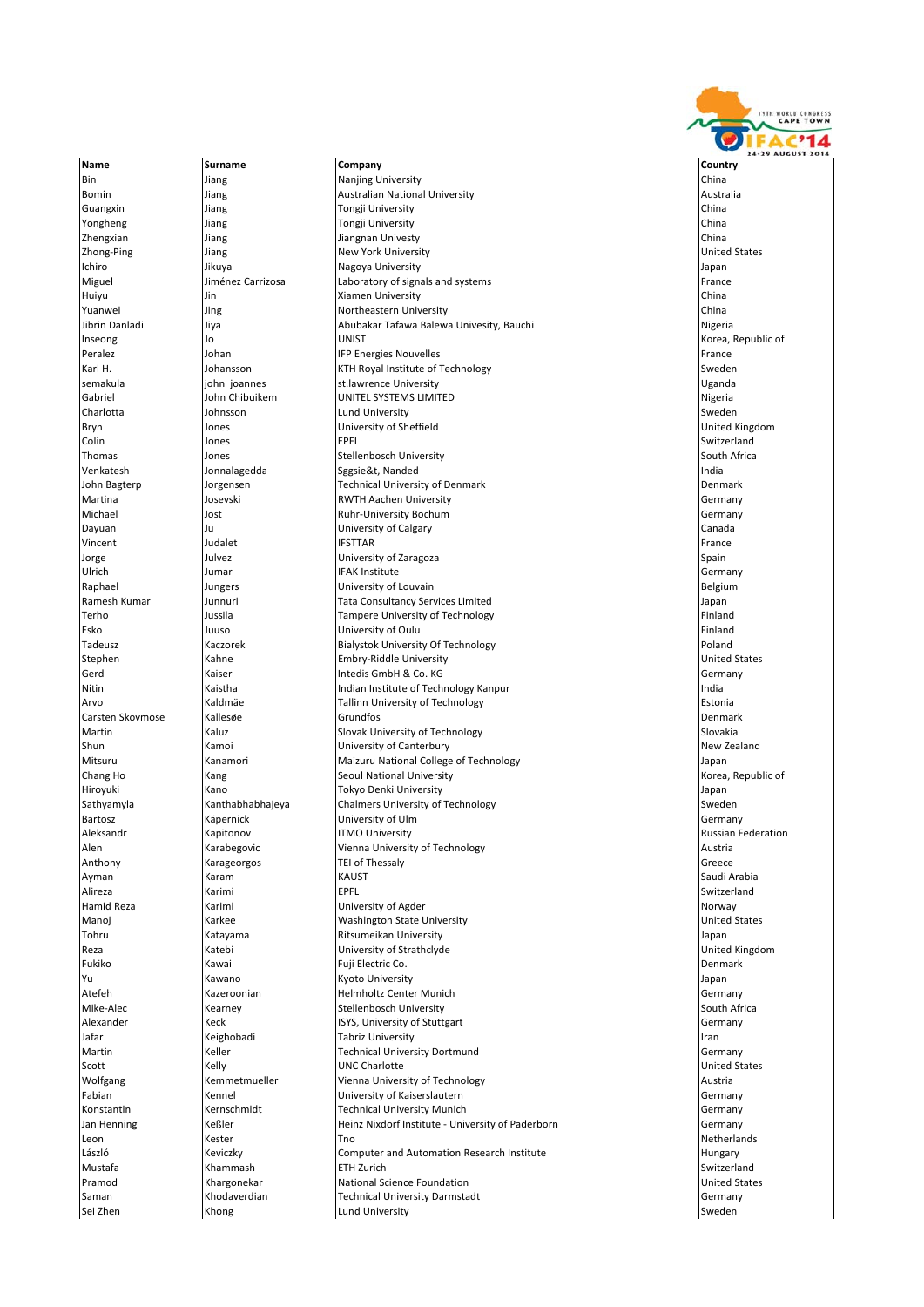

Farshad Khorrami NYU United States Sina Summan Khoshfetrat Pakazad Linköping University Sweden Sweden Sweden Sweden Sweden Sweden Sweden Sweden Sweden Kaveh Kianfar University of Windsor Canada Roozbeh Mianfar Chalmers University of Technology Chalmers University of Technology Sweden Alain **Kibangou GIPSA-Lab - Univ. Joseph Fourier** France France Michaela **Killian** Killian **Vienna University of Technology Austrian Austrian Austrian** Dong-Seong Kim Kim Kumoh National Institute of Technology Korea, Republic of Technology Ho‐Yeon Kim Kim Konkuk University Korea, Republic of Korea, Republic of Korea, Republic of Jin Hyo Kim Kim North American Consei University Conseil American Conseil American Conseil Rorea, Republic of Jongrae Minimity of Glasgow University of Glasgow Communication of Children and Minimity of Glasgow United Kingdom<br>1991 - Kim Seoul National University Communication of Korea, Republic of Seoul National University Mingu Kim Kim Seoul National University wonhee Kim Kim Dong‐A University Korea, Republic of Korea, Republic of Korea, Republic of Korea, Republic of K<br>Noohvun Kim Kim Yonsei University Korea, Republic of Korea, Republic of Korea, Republic of Woohyun Kim Yonsei University Korea, Republic of Yoonsoo Kim Gyeongsang National University Korea, Republic of Seoul National University Marek **Kimmel Silesian University of Technology Poland** Poland Michel Kinnaert Universite Libre de Bruxelles Belgium Anna Kitaeva Tomsk State University, Tomsk Polytechnic University Russian Federation Tatsuo Kitajima MJIIT UTM Malaysia Martin Martin (Klauco Slovak University of Technology Slovakia Slovakia Slovakia<br>Brage Rugstad Knudsen Slovay Slovakia Norwegian University of Technology Slovakia (Slovakia Norway Norwegian University of Technology Norway Norway Koichi Kobayashi JAIST Japan Sergey Kochetkov Russian Academy of Sciences Russian Federation Markus Koegel Otto von Guericke University Magdeburg Germany **Koike** Tokyo Institute of Technology **The Community Community Community Community Community Community Community Community Community Community Community Community Community Community Community Community Community Community** Heikki Koivo Tampere University of Technology Finland The University of Tokyo Japan Chiaki Kojima The University of Tokyo Japan Manon Kok Linkoping University Sweden Kyoungchul Kong Kong Sogang University Ryan Koorts BluESP South Africa **Peter Communist Communist Communist Communist Communist Communist Communist Communist Communist Communist Communist Communist Communist Communist Communist Communist Communist Communist Communist Communist Communist Commu** Petr Korba Zurich University of Applied Sciences Switzerland University of Zielona Góra Milan Korda EPFL Lausanne Switzerland Umesh Korde South Dakota Sch. Mines & Tech United States Dmitry **Russian Federation Kornev Consumersity Consumersity Consumersity** Russian Federation **Peter Korondi** Budapest University Of Techn. & Econ. **Example 2016** Hungary Hungary Timo **Korpela** Korpela **Tampere University of Technology Finland** Finland Gennadiy **State Accounts Accounts** Tomsk State University **Containers and State Accounts Accounts** Russian Federation Mangal Kothari Northumbria University United Kingdom Ülle Kotta Tallinn University of Technology Estonia **Paul Contract University Munich Contract Technical University Munich Germany** Levente Kovacs Obuda University Hungary **Marek Control Control Auto. Inst. Of Auto. Control and Mechatronics Control and Mechatronics Control and Mechatronics** Alena **Kozakova** Slovakia Slovak University of Technology **Slovakia** Slovakia Martin Kozek Vienna University of Technology Austria Ladislav Kral University of West Bohemia Czech Republic Boris **Example 2** (Kramer Mateur Virginia Tech United States and Dunited States and Dunited States and Dunited States Artem Kremlev ITMO University Russian Federation Arthur Krener Naval Postgraduate School United States Dusan Krokavec Technical University of Kosice Slovakia **Miroslav Krstic Communisty** (University of California, San Diego United States States States States States States Minjia Krueger University Duisburg Essen Germany Kruger South Africa North-West University South Africa North⊧West University South Africa Kai Kalendary (Kruppa Kalendary HAW Hamburg Kalendary Germany Germany Germany Germany Germany Germany Germany Vladimir **Calculation Calculation** Czech Technical University in Prague Czech Republic Czech Republic Andreas Kugi Vienna University of Technology Austria Pushpendra Kumar LAGIS France Sergey **Kumkov** Kumkov Russian Academy of Sciences **Russian Federation** Russian Federation Martin **Example 20 November 2018** University of Rostock Communisties and Communisties of Rostock Communisties and Germany Ralf South Africa (Küsel University of Pretoria South Africa South Africa South Africa Ronny **Kutadinata Rounded Australia** University of Melbourne **Australia** Australia Nikolay Kuznetsov Saint‐Petersburg State University Charles School Russian Federation<br>Michal Kyasnica Slovak University of Technology Shows Slovakia Kvasnica Slovak University of Technology Harry **Example 20 No. 2018 No. 2018 No. 2018 No. 2018 No. 2019 No. 2018 No. 2019 No. 2018 No. 2019 No. 2019 No. 2019 No. 2019 No. 2019 No. 2019 No. 2019 No. 2019 No. 2019 No. 2019 No. 2019 No. 2019 No. 2019 No. 2019 No. 20** Mouchira Labidi PROMES‐CNRS France Stephane Lafortune University of Michigan United States Taous Meriem **Laleg Community Communist Arabia** King Abdullah University Saudi Arabia Saudi Arabia Steven **Example 2** Lambeck **Lambeck** University of Applied Science Communication of the Germany Thomas Lammersen RWTH Aachen University Germany Francoise **Lamnabhi-Lagarrigue CNRS**-L2S **France** CNRS EXAMPLE EXAMPLE EXAMPLE EXAMPLE EXAMPLE EXAMPLE EXAMPLE EXAMPLE EXAMPLE EXAMPLE EXAMPLE EXAMPLE EXAMPLE EXAMPLE EXAMPLE EXAMPLE EXAMPLE EXAMPLE EXAMPLE EXAMPLE EXAMPL **Bernhard Example 1 Lampe Example 1 University of Rostock Germany Constant Constant Constant Constant Constant Constant Constant Constant Constant Constant Constant Constant Constant Constant Constant Constant**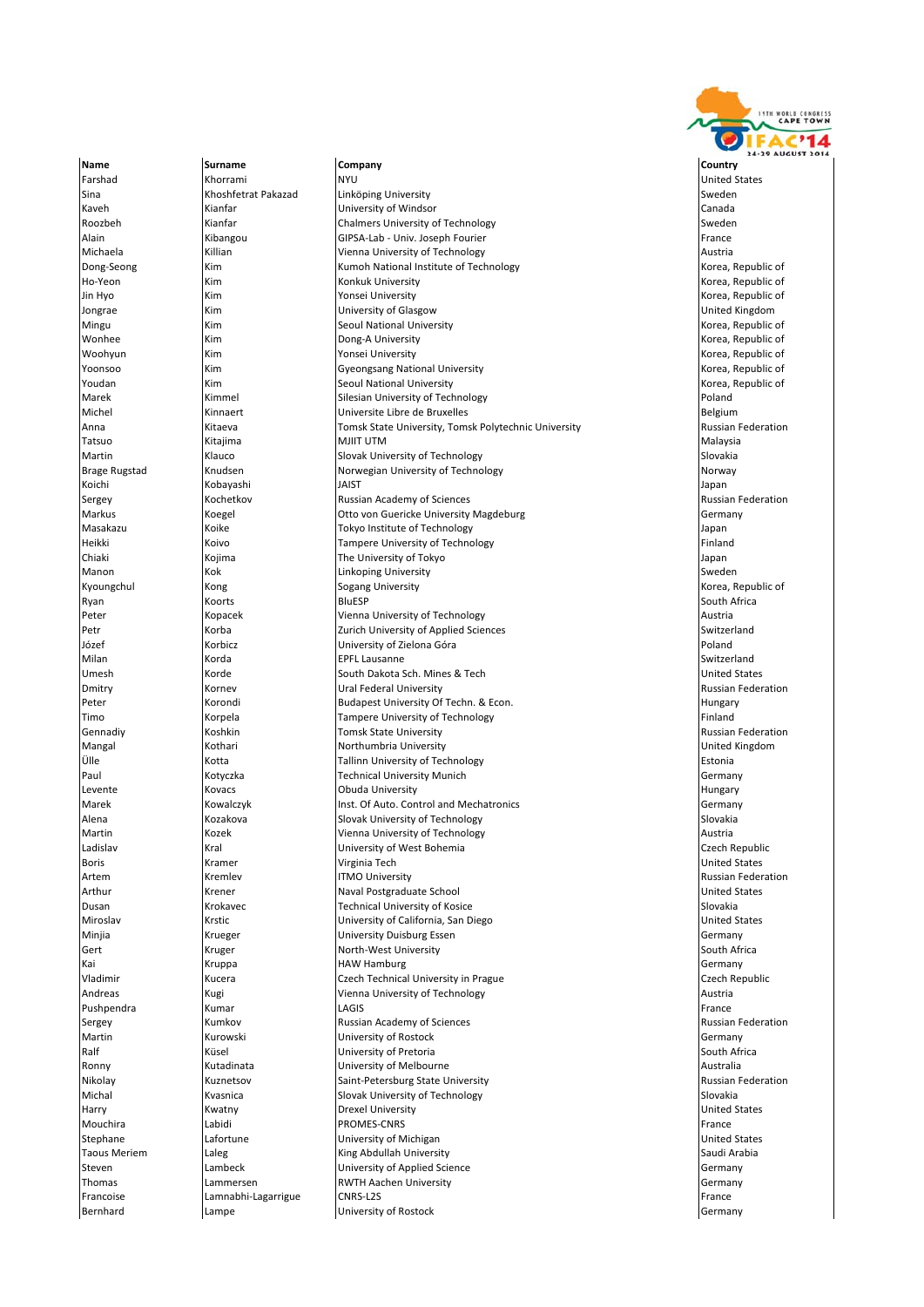Andrew Lamperski University of Cambridge United Kingdom Xuejing Lan Huazhong Univ. of Science & Tech. China Moritz Lang ETH Zurich Switzerland Zi‐Qiang Lang University of Sheffield United Kingdom Les **Lange Lange** Alternisource Products cc **Community Constructs and South Africa** Mark Lantz IBM Research Switzerland Patrick Lanusse Bordeaux INP France Alessandra **Lanzilotto Lanzilotto Lanzilotto University of Salento Italy Italy Italy Italy** Edouard Laroche University of Strasbourg France Sebastian National Larraza (Basic Larraza Aalborg University National Communisty Denmark Jesper Abildgaard Larsen **Aalborg University** Aalborg University **Denmark** Denmark Zeineb Lassoued ENIG Tunisia Enrique Alan Castire Olmedo CINVESTAV CONTENTING Alan Mexico Nexternal Mexico Nexternal Mexico Nexternal Mexico John Lataire Vrije Universiteit Brussel Belgium | Henry | Lau | Lau | The University of Hong Kong<br>| Marcel | Laurijsse | Laurijsse | Eindhoven University of Tech Laurijsse **Eindhoven University of Technology Netherlands** Netherlands<br>
Laurikkala **Netherlands** Tampere University of Technology Mikko Laurikkala Tampere University of Technology Finland Mircea Lazar Eindhoven University of Technology Netherlands |<br>|Yann Le Gorrec ENSMM-FEMTO-ST AS2M Derik Le Roux University of Pretoria South Africa Rikus le Roux North‐West University North‐West University<br>Piotr Lesniewski Lesniewski Lodz University of Tech **Lesniewski Lodz University of Technology Poland Poland Poland** Cedric **Calculation Contract Contract Contract Contract Contract Contract Contract Contract Contract Contract Contract Contract Contract Contract Contract Contract Contract Contract Contract Contract Contract Contract Cont** Chih Feng Sweden Linköping University Chine China China Sweden Sweden Sweden Sweden Linköping University Sweden Jay H Lee KAIST Korea, Republic of Kuan Waey Lee The University of Melbourne Australia Kwang Nee (Lee Baylor University Service States And United States States And The States States States States States States States States States States States States States States States States States States States States S Tae Hee **Lee** Lee **Lee** Yeungnam University **Korea, Republic of Americ of Americ of Americ of Americ of Americ of Americ of Americ of Americ of Americ of Americ of Americ of Americ of Americ of America, Republic of America** Wonhee **Lee** Lee Seoul National University **Contained Accompany of the Second Accompany** Korea, Republic of **Accompany** Korea, Republic of Young Il **Seoul National University** Communist Contact Access Access Access Access Access Access Access Access Access Access Access Access Access Access Access Access Access Access Access Access Access Access Access Access Youngwoo Lee Hanyang university Korea, Republic of Laurent Lefevre Univ Grenoble Alpes France Lei **Chen Lei Southeast University Conrad Contract Contract Leidereiter** Heidelberg University Conrad Conrad Germany Valter Leite CEFET‐MG Brazil Jose Roberto Lemoine Nava Technical University Dortmund Germany **<u>Izsofia Lendek Comes in the Comes Comes Comes in the Comes Comes Comes in the Comes Comes in the Comes in the Romania**</u> Bengt Lennartson Chalmers University of Technology Sweden Lenz **Ederal University of Santa Catarina** Brazil Brazil Brazil Naomi Leonard Princeton University United States Alex **Alex Leong Leong Community of Melbourne** Australia Communication of Australia<br>
Steffen **Australia Communication**<br>
Communication University of Aachen **Steffen Leonhardt University of Aachen** Germany **Gennady Leonov** Leonov Saint-Petersburg State University **Communisty** Russian Federation Sebastian Leonow Ruhr‐University Bochum Germany Francis Lepage CRAN France **Alberto** Leva **Internet di Milano Italy estis di Milano Italy estis di Milano Italy estis di Milano Italy estis di Milano Italy estis di Milano Italy estis di Milano Italy estis di Milano Italy estis di Milano Italy estis** Jean Lévine Mines ParisTech France Józef Bohdan Lewoc BPBIT Leader LLC Poland Mario Lezoche University of Lorraine France Chanying Li Chinese Academy Of Sciences China Donghai Li Tsinghua University China |<br>| Duan Hong Kong | Li Chinese University of Hong Kong Hong Hong Kong | Hong Kong Guang Li University of London United Kingdom Hongbo Li Tsinghua University China Jingshan Li University of Wisconsin ‐ Madison United States Jiwei Li Shanghai Jiao Tong University China Jun Li Southeast University China **Kang Like Like Communister Communister Communister Communister Communister Communister Communister Communister** Liran Li Central South University China Luyang **Li** Li The Chinese University of Hong Kong Hong Kong Hong Kong Hong Kong Hong Kong Hong Kong Hong Kong Hong Kong Hong Kong Hong Kong Hong Kong Hong Kong Hong Kong Hong Kong Hong Kong Hong Kong Hong Kong Hong Kong H Nan Li China Electric Power Research institute China China Electric Power Research institute Ning Li China (China Shanghai Jiao Tong University China Shanghai Jiao Tong University China (China China Shanghai Jiao Tong University China China China (China China Shanghai Jiao Tong University China China China (China Shaoyuan Li Shanghai Jiao Tong University China **Shihua** Li China Li Southeast University Wenqing Li Zhejiang University China Wuquan Li Ludong University China Xianwei **Li Li Harbin Institute of Technology** China China China China China Institute of Technology China China Yanjun Li Zhejiang University China Yaping The China Electric Power Research Institute<br>
Yuan China China China Electric Power Research Institute China China China China China Yuan Li Shenyang Univ. of Chemical Technology China Yueyang China Li Chinan Chinan Chinan Chinan Chinan Chinan Chinan Chinan Chinan Chinan Chinan Chinan Chinan China **Zheng Li Li Li China Li China China China China China China China China China** 

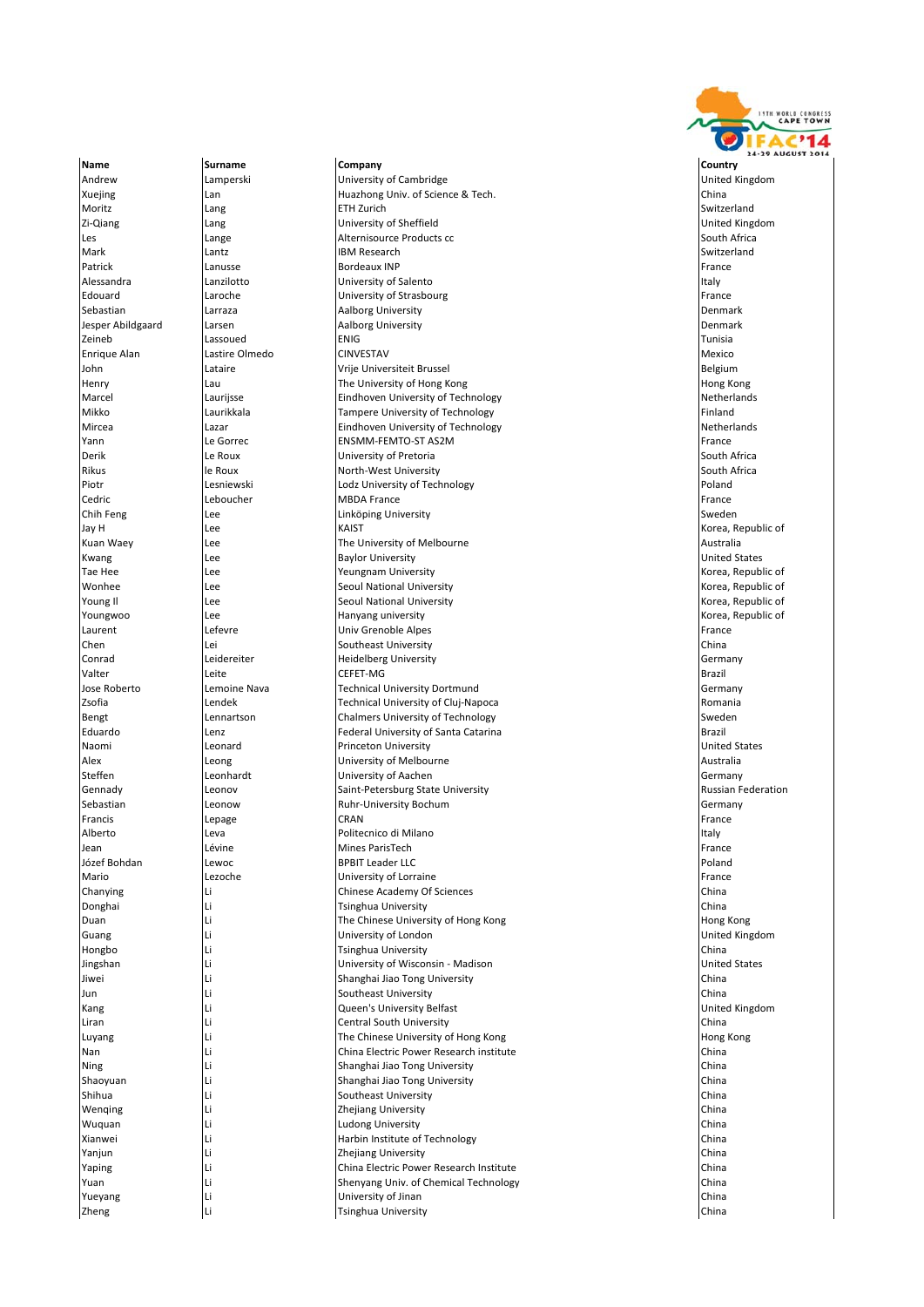

Name **Surname Company Company Company** Country Country Zhuo Li University of California Merced United States Chengbin Lian Beihang University China Jie 1988 (State Lian 1999) (China Dalian University of Technology 1999) (China China 2016) (China 2016) (China<br>1991 - China Dalian Dividing Delijing Institute of Control Engineering 1999 (China 2016) (China 2016) (China Lijiao **Beijing Institute of Control Engineering** China David Limebeer Oxford University United Kingdom **Chun-Liang Lin Chung Lin National Chung H**sing University **Chung Himmann Chung Howan, Republic of China** Hong Lin Zhejiang University China Zhejiang University China (Zhejiang University and The Linux China (China )<br>المساحد المساحد المساحد (University of Virginia ) المساحد المساحد (United States Zongli **Lin** Lin **University of Virginia** Mikael Lindberg Lund University Sweden Jonas Linder Linköping University Sweden Sven‐Olaf Lindert Johannes Kepler University Linz Austria Anna Lindholm Lund University Sweden Brian Lindner Stellenbosch University South Africa Anders **Anders** Lindquist Shanghai Jiao Tong University Shanghai Jiao Tong University Shanghai Jiao Tong University Shanghai Jiao Tong University Shanghai Jiao Tong University Shanghai Jiao Tong University Shanghai Jiao To The University of Cambridge United Kingdom Jack Little MathWorks United States Baisi Liu LAGIS France Derong Liu Chinese Academy of Sciences China Fei Liu Jiangnan Universiy China Ryerson University<br>
University of South Wales<br>
University of South Wales and Liu Vietnam University of South Wales Hao Liu Zhejiang University China Jianfeng Liu ÖÐÄÏ´óѧ China Jiangang Liu Central South University China Jieqiong Liu Central South University China Jun **Liu Liu Verbandom University of Sheffield** Kun Sweden (Liu Sweden (KTH Royal Institute of Technology Sweden Sweden) Mingming Liu Hamilton Institute Ireland Jilin University Shuai **Liu Chann and Delft University of Technology Netherlands** Netherlands Shuai Liu Nanyang Technological University Singapore Southeast University Steven **Liu Communisty of Kaiserslautern** Germany Germany Germany Tao Liu Dalian University of Technology China Xue Liu Harbin Engineering University China **Yang Liu China Liu Tsinghua University** Yisha **Liu Dalian Maritime University** China China China China China Dalian Maritime University China China China Yunhui Liu The Chinese University of Hong Kong China **Zhen** 2011 Liu Chinese Academy of Sciences China China China China China China China China China China China China Zhong Liu National University of Defense Technology China Federal University of Rio de Janeiro Lennart Ljung Linköping University Sweden Xavier **Linköping University** Come Linköping University Sweden Come Linköping University Sweden Dario Lodi Rizzini University of Parma Italy **John Loftus Loftus University Of Manchester** United Kingdom United Kingdom United Kingdom United Kingdom United K Boris Lohmann Technical University Munich Germany Univ. of Modena and Reggio Emilia<br>Shanghai Jiao Tong University<br>China Chengnian | Long | Long | Shanghai Jiao Tong University Stefano Longo Cranfield University United Kingdom Cesar Cesar Cesar Copez Cesar Lopez Eindhoven University of Technology<br>Celuardo Benedicto Lopez Montero The University of Manchester Cesar Cesar Cesar Cesar Cesar Cesar Cesar Cesar Lopez Montero **The University of Manchester** Matthias Loskyll DFKI GmbH Germany Roberto Lot University of Padova Italy Vladimir Lototsky V.A.Trapeznikov ICS Russian Federation **Camilo Camilo Camilo Camilo Camilo Camilo Camilo Camilo Camilo According to the Unit of Technology <b>Mexico** Mexico Charles Lu The University of Auckland New Zealand **Jinhu Lu** Lu Chinese Academy Of Sciences Joseph Lu Honeywell United States Liang **Lu** Lu **Northeastern University** China **China** China China China China Russian and China China China China Ningyun Lu NUAA China Shan Lu China (China Neglislang University China Neglislang University China Neglislang China (China Neglislan<br>Number of the China China Neglislang China Neglislang China Neglislang (China Neglislang China Neglislang Chin Xinglong Lu Northeastern University China **Xiaoli Luan** Jiangnan Univeristy China Luan Jiangnan Univeristy Estelle **Estelle** Lubbe CSIR - DPSS: TSO, NWU South Africa Sergio Lucia TU Dortmund Germany Julian Ludwig Karlsruhe Institute of Technology Germany Kristoffer **Lundahl** Linköping University Sweden Sweden Sweden Sweden Sweden Sweden Sweden Sweden Sweden Sweden Jan Lunze Ruhr‐University Bochum Germany Guiming Luo Tsinghua University China Lizi Luo Southeast University China John Lygeros ETH Zurich Switzerland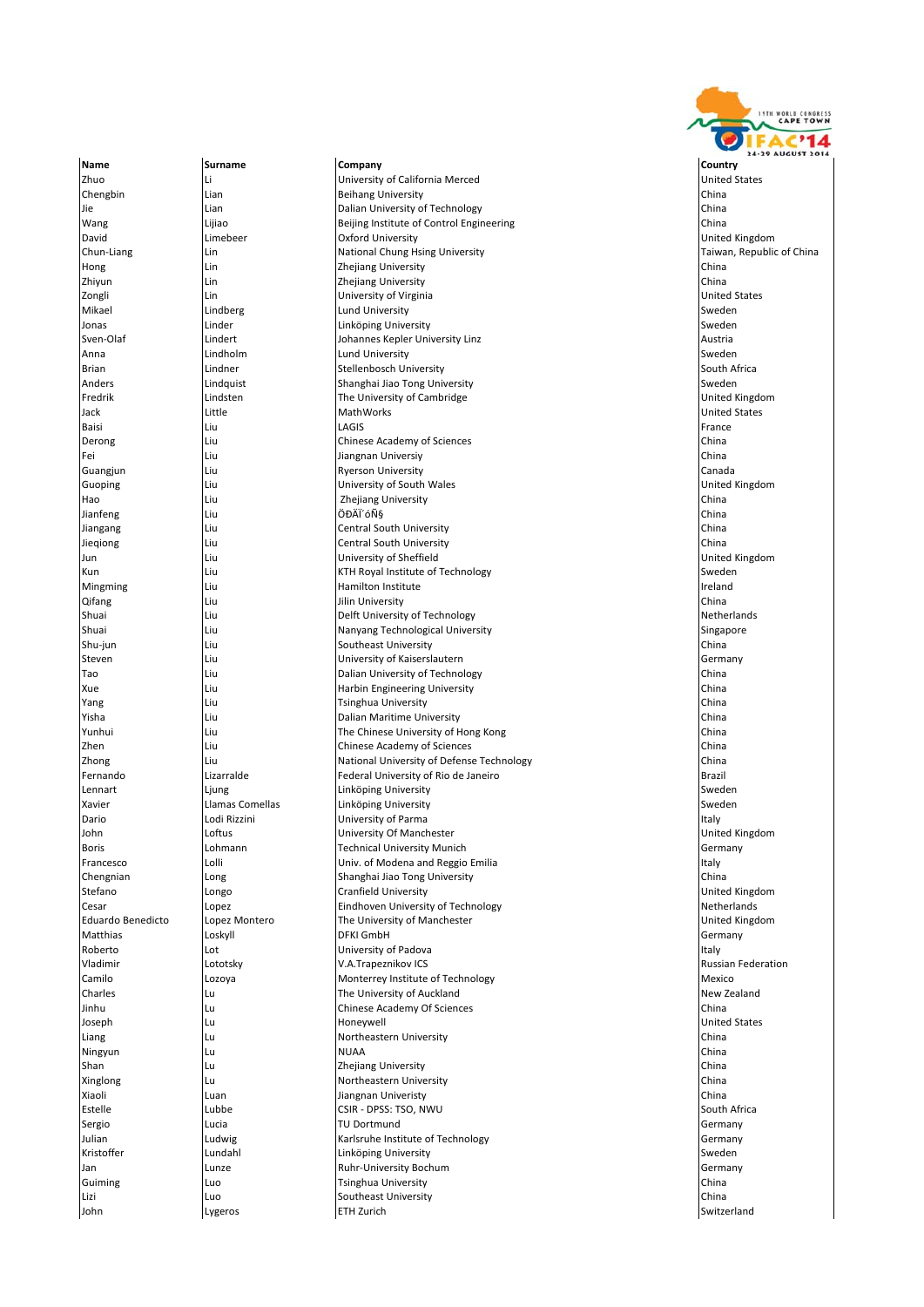

Adam **Adam Lynch Wichita State University** and the University Cham and Dirited States<br>
Diamaleddine Maamria Maamria IIFP Energies Nouvelles **Maamria Example 19 The Maria IFP Energies Nouvelles** France **France France France** Mohamed Mabrok (Mabrok UNSW Canberra Australia Australia Australia Australia<br>Alessandro Macchelli (University of Bologna Australia Australia Australia Australia Australia **Alessandro Macchelli University of Bologna Italy** Marco **Macchi Childenico di Milano Italy di Milano Italy di Milano Italy di Milano Italy di Milano Italy di Milano Italy di Milano Italy di Milano Italy di Milano Italy di Milano Italy di Milano Italy di Milano Italy di Mi** Yuta Machida Yokogawa Electric Corporation Japan **MacKunis Communis Embry-Riddle Aeronautical University** Daria Nadjidian Numbersity (Sweden States and Lund University Sweden States and Sweden States and Sweden States and Sweden States and Sweden States and Sweden States and Sweden States and Sweden States and Sweden States an Maggio **Maggio Lund University** Sweden and Maggio **Sweden** Sweden and Maggio **Sweden** Sweden and Sweden and Sweden and Sweden and Sweden and Sweden and Sweden and Sweden and Sweden and Sweden and Sweden and Sweden and Sw Nariman Mahdavi Mazdeh CSIRO COM CONSTRUCT Australia Australia FENO **Mahenina Remiel ARTS France ARTS France France France France France** Arshad Mahmood Gyeongsang National University and Mahmood Korea, Republic of Arshad Korea, Republic of Arshad Mi<br>Nina Mahmoudian Michigan Tech Nina **Mahmoudian Michigan Tech United States** United States Mahmoudian Michigan Tech United States Md Apel **Mahmud** Swinburne University of Technology **Australia**<br>
Suido **Malone** Maione Politecnico di Bari **Australia** Maione **Guido Mari Italy**<br>Guido Maione Politecnico di Bari Italy<br>Italiand Tampere University of Technology **Italy** Finland **Tampere University of Technology Magazine Finance Tampere University of Technology** Jacek Malec Lund University Sweden Roland Malhamé École Polytechnique Montréal Canada Enrique Mallada Caltech United States Jörn Malzahn Technical University Dortmund Germany | Ian Manchester | University of Sydney<br>| Maszatul Mansor | Mansor The University of Sh Mansor **The University of Sheffield** Mansor **The United Kingdom** Mohamed Mansour **ETH Zurich Switzerland Switzerland** Chris Manzie The University Of Melbourne Australia I ahore University of Management Sciences Zehui Mao Nanjing University China Giancarlo Marafioti SINTEF Norway Anna Marconato Vrije Universiteit Brussel Belgium Lorenzo **Marconi** DEI - University of Bologna **Italy** Italy Andres **Marcos** Marcos **Example 20** University of Bristol **Contract Contract Contract Contract Contract Contract United Kingdom** Marga **Marcos** Marcos **University of the Basque Country** Spain Johannes Maree NTNU Norway Iven **IVen Mareels The University of Melbourne** Australia Australia **Damian** Marelli **The University of Newcastle** Australia Alexey **Margun ITMO University Alexey** Russian Federation Russian Federation Sava **Marinkov Eindhoven University of Technology Netherlands** Netherlands Johan Markdahl KTH Royal Institute of Technology Sweden Giuseppe Roberto Marseglia **Interventiva Italy Constructs** University of Pavia Italy Italy Italy Italy Italy Italy Rubén **Martí Martínez University of Valladolid** Spain Spain Philippe **Martin Martin Mines ParisTech France Mines ParisTech** France **ParisTech France** Thiago Martins University of São Paulo Brazil Ichiro Maruta Kyoto University Japan Glenn Masada **University Of Texas At Austin**<br>Andrzei Maslowski **Mathwali United States**<br>Poland **Andrzej Maslowski Institute for Mathematical Machines** Leandro Massaro University of Sao Paulo Brazil **Carlos Manuel Manuel Manuel Manuel Manuel Manuel Manuel Manuel Manuel Spain** Donatello **Materassi** Materassi **Harvard University** And Materative United States Geir **Sintef Norway (Section 1996)** Sintef Norway Sintef Norway (Norway Norway Norway (Norway Norway Norway Norway Ville **Matikainen 1966 (Aalto University Finland** Finland Finland Finland Properties and Aalto University **Finland** Mikhail Matveev Moscow Institute of Phycics and Technology **Accompany Accompany** Russian Federation Maurer Maurer and University of Stuttgart Communication Communication of Sermany Ivan Maurovic University of Zagreb Croatia Barbara Mayer FH Joanneum Austria **David** Mayne **Imperial College London** College London College London College London College Research United Kingdom Mamadou Mboup Reims University France **Paul Mc Namara** NUI Maynooth **Ireland** Ireland Ireland Andrew **McDaid** McDaid The University of Auckland New Zealand New Zealand New Zealand New Zealand The University of Auckland New Zealand New Zealand New Zealand Sweden Tomas McKelvey **Chalmers University of Technology** Sweden Sweden Sweden Sweden Seán **McLoone** NUI Maynooth/Queen's University Belfast **Internative Sean Accord Accord Accord Accord Number 19** Ireland Alexander **Medvedev B. Alexander Sweden** Uppsala University Sweden Sweden Sweden Sweden Mikhail Medvedev Southern Federal University Russian Federation Russian Federation Rachit **India India India India India India India** India India India India India India India India India India Ioannis Meintanis City University United Kingdom Claudio Melchiorri DEI ‐ University of Bologna Italy Achille Melingui LAGIS France Antonio **Mendez Gonzalez** Hamburg University of Technology **Germany** Germany Wei **Meng** Meng National University of Singapore Singapore Singapore Singapore Yang Meng Chinese Academy of Sciences China China China China China China China China China China China China Lghani **Menhour** Reims university **France Reims university** France Reims university Laura **Menini Menini University of Rome II Italy Italy Italy Italy Italy** Fábio Augusto Menocci Cappabianco Federal University of São Paulo **Brazil** Brazil Diego Alberto Mercado Ravell UTC France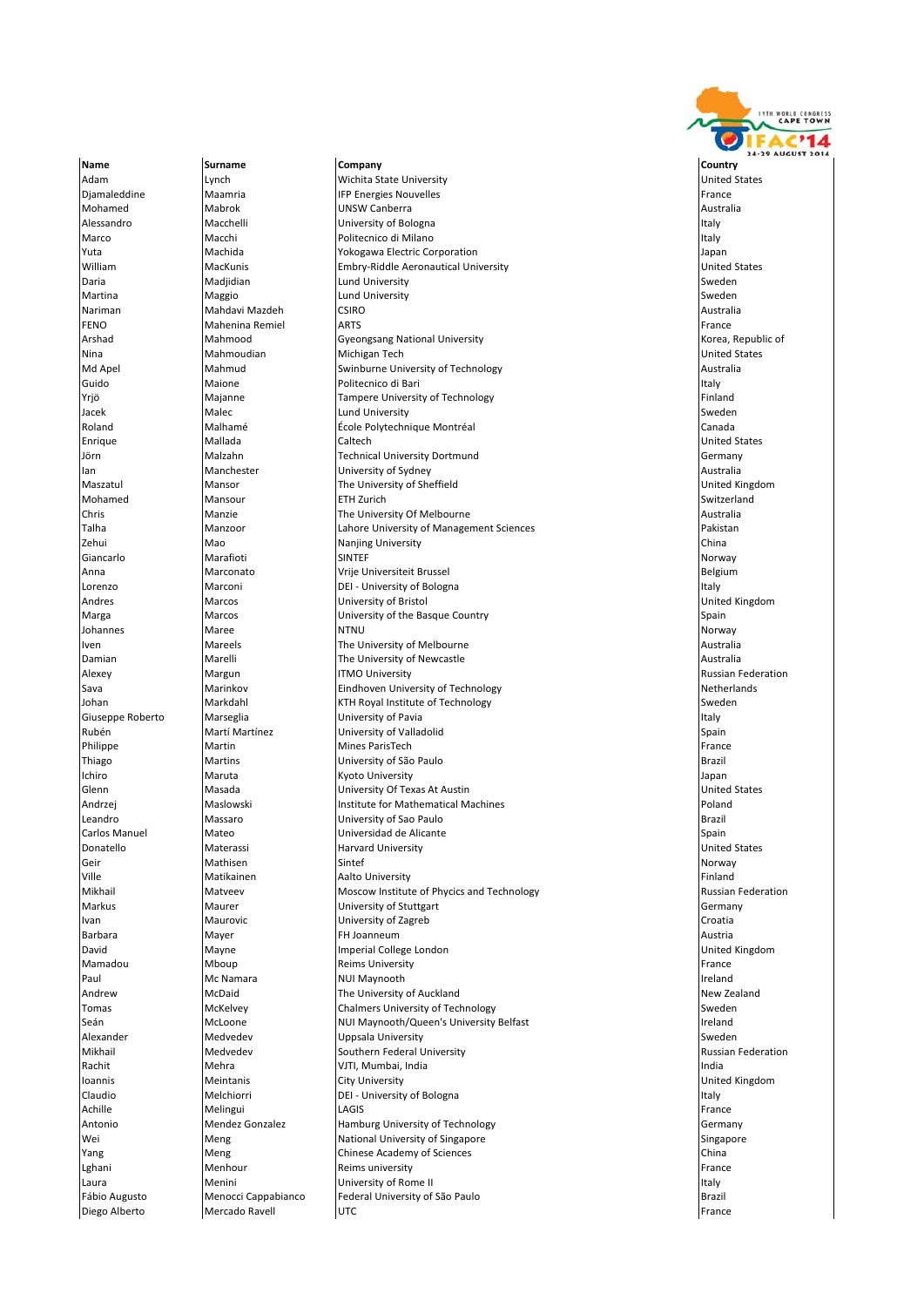

Name **Surname Company Company Company** Country Country Nacim Meslem GIPSA‐Lab France Gipse and Gipse and Gipse and Gipse and Gipse and Gipse and Gipse and Gipse and G **Mirko Messori** Messori **University of Pavia** Italy **Mirko Italy Italy** Italy Italy Italy Italy Italy Italy Italy Italy Italy Italy Italy Italy Italy Italy Italy Italy Italy Italy Italy Italy Italy Italy Italy Italy Italy Thomas Meurer University of Kiel Germany Laurent Mevel Inria France Jonathan Meyer **Exxaro Resources** South Africa Simon Michalowsky Institute for Systems Theory and Automatic Control Germany Pierre Champion (University of Orléans France Pierre Michel Pierre France Pierre France Pierre France Pierre F Richard Middleton Middleton Duniversity of Newcastle Australia<br>
University of Lorraine Communication of Trance Channel Channel Australia Lahcen **Mifdal** Mifdal **University of Lorraine France France France France** Adriana Simona Mihaita **Mihaita** University of Lorraine **France France** France Yuya **Mikami** Mikami **Tokyo Univ. of Agriculture and Tech.** The Mikapan Mikapan Mikapan Adam Milik Technical University of Gliwice Poland University of Guadalajara Conrado Miranda UNICAMP Brazil Mahmood Mirzaei and Technical University of Denmark Denmark Denmark Denmark Denmark Denmark Denmark Denmark Denmark<br>Berno Misgeld RWTH Aachen University Berno Misgeld RWTH Aachen University Germany Sukumar **Institute Of Technology Delhi** Indian Institute Of Technology Delhi Indian Institute Of Technology Delhi Nikola Miskovic University of Zagreb Croatia Yasunori Mitani Kyushu Institute of Technology Japan Kishalay Mitra IIT Hyderabad India Paulo Miyagi University of Sao Paulo Brazil **The Institute of Statistical Mathematics** Japan Japan Japan Takeshi Mizuno Saitama University Japan Lei Mo Zhejiang University China **Knut Moeller Furtwangen University /ITeM Germany Germany** Germany Martin Moennigmann Ruhr‐University Bochum (Ruhread Martin Moermany Germany Ruhr‐University Bochum Germany (Germany<br>S. O. Reza Moheimani The University of Newcastle The University of Newcastle Concepcion Monje Mondial Mondial Driversity Carlos III of Madrid<br>
Oscar Eduardo Montaño Godinez CICESE / L'UNAM CONTENTING ON MEXIC Oscar Eduardo Montaño Godinez CICESE / L'UNAM Mexico Jan Maximilian Montenbruck Muniversity of Stuttgart University Changes and Duniversity of Stuttgart Germany<br>
Dug Hee Moon Moon Changwon National University Changes and Duniversity Stuttgart Municipal Stuttgart of the M Dug Hee Moon National University Changwon National University Steven Moore The University of Newcastle Australia Ruben Morales and Mexico Mexico Mexico Mexico Mexico Mexico Mexico Mexico Mexico Mexico Mexico Mexico Mexico Mexico Manfred Morari ETH Zurich Switzerland Jaime A. Moreno UNAM Mexico Robert Moroto University of California San Diego United States A Stephen Morse Norse and Morse and Marketing Stephen Morse and Marketing States and Marketing States and Marketing States and Marketing States and Marketing States and Marketing States and Marketing States and Marketing S Jan‐Erik Moseberg Erlangen University Erlangen University Germany Sikandar Moten KU Leuven Belgium Charifa Moussaoui IRCCyN CNRS France Valentin Muenzel The University of Melbourne Australia **Single Muftu** Northeastern University<br>
Muhammad<br>
Lahore University Abubakr **Muhammad** Abubakir Pakistan Muhammad Lahore University **Pakistan Pakistan** Muller Muller **Muller** University of Stuttgart Germany Germany Germany Nelis Muller Sasol South Africa Celso Munaro Federal University of Espirito Santo Brazil Rafael Munoz Tamayo INRA LISBP France Ulrich **Münz** Münz Siemens AG Germany Siemens AG Germany **Roberto Indura** Mura Politecnico di Milano Italy in termina di Milano Italy in termina in termina in termina i Pietro **International Muraca Construction Construction Calabria** Italy **Italy** Italy Masaya **Murata** Murata **Murata** NTT Corporation **Murata** Japan nikolce **Murgovski** Chalmers University of Technology **Sweden** Sweden Sweden Sweden Sweden Sweden Sweden Sweden Sweden Sweden Sweden Sweden Sweden Sweden Sweden Sweden Sweden Sweden Sweden Sweden Sweden Sweden Sweden Swede Fco. Javier **Example 2** Muros Ponce **Music Constructs University of Seville** Spain California Institute of technology<br>Richard Murray Murray California Institute of technology **States** United States Richard Murray California Institute of technology **Ruxandra** Mustata **Nutral Delft University of Technology** Netherlands **Netherlands Ikuma** Muto **Muto** Tokyo Institute of Technology **The Community Community Community** Japan Andreas Myleus Saab Aeronautics Sweden Mylvaganam Imperial College London Wasif **Name Accord National Accord National Contracts** University Belfast **National Contracts Contracts** United Kingdom Masaaki **Nagahara** Kyoto University **Masaaki** Japan Subramanya Nageshrao Delft University of Technology Netherlands Myrin **Naidoo** Naidoo **University of Pretoria** South Africa South Africa Esmaeil Najafi Technical University Delft Netherlands Hisakazu Nakamura Tokyo University of Science Japan Akira Nakashima Nagoya University Japan Nakasuka **The University of Tokyo** Japan Japan Japan Vivek Natarajan Tel Aviv University Israel Sachin Navalkar **Delft University of Technology** Netherlands Netherlands Alexander Nebylov State University of Aerospace Instrumentation Russian Federation Petr **Neuman Neuman Research Republic** Petr Neuman Republic Czech Republic Vaheed Nezhadali **Networkst Sweden** Linköping University Sweden Networkst Sweden AnhTu Nguyen LAMIH France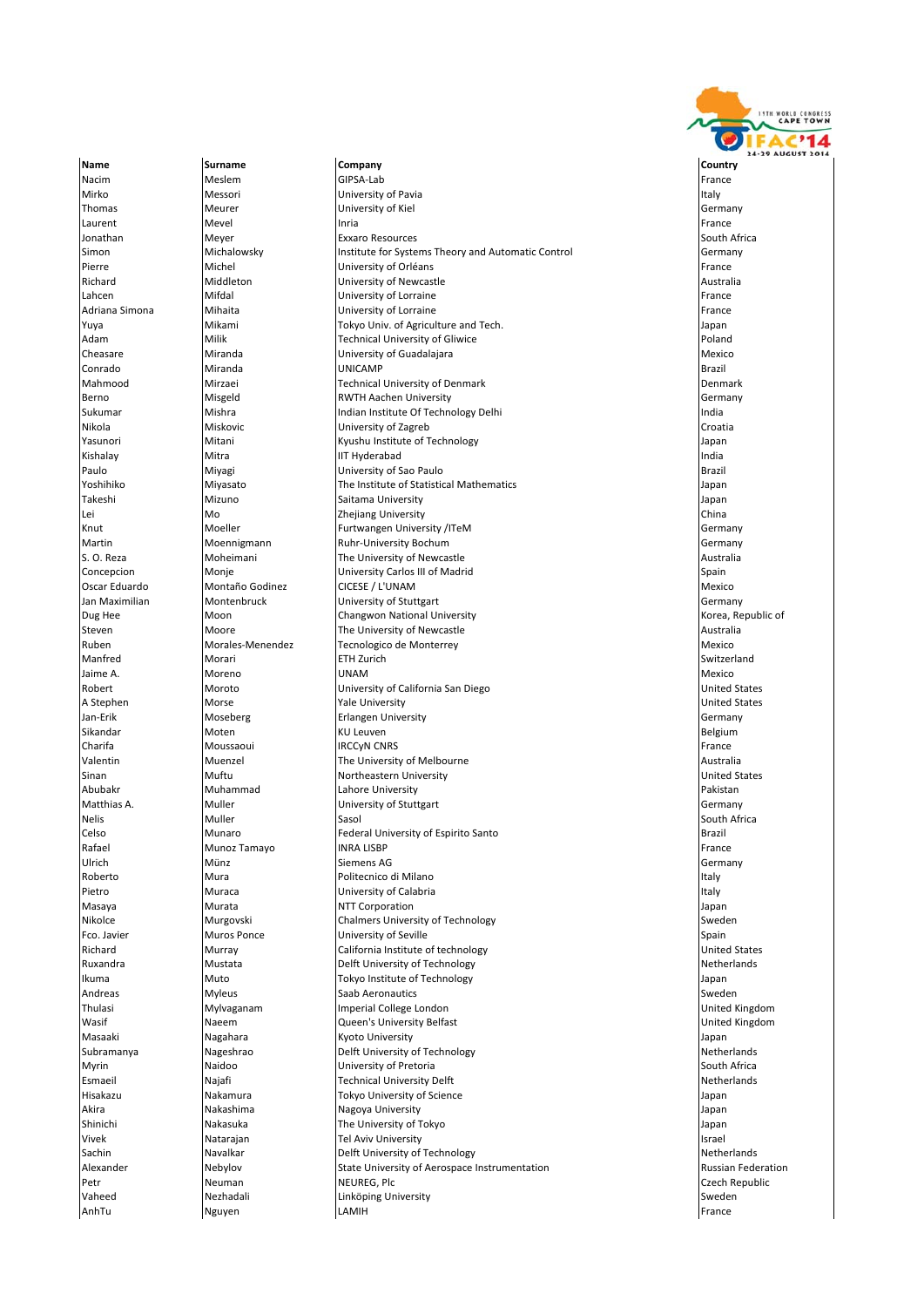

**Binh Minh Nguyen The University of Tokyo Channel Accord Accord Accord Accord Accord Accord Accord Accord Accord** Danh Ngoc Nguyen Nguyen Troyes University of Technology **France** Hoang Nguyen Swinburne University of Technology Australia Ngoc Anh Nguyen SUPELEC France SUPELEC SUPERS AND SUPERS AND SUPERS AND SUPERS AND SUPERS AND SUPERS AND SUPER Thi Bich Lien Nguyen Aix‐Marseille University France Tuan T. Nguyen **Eindhoven University of Technology** Netherlands **Tinga** Nhari **Nang Botswana Diamond Company** Botswana Botswana Botswana Botswana Botswana Botswana Botswana Botswana Marco Maria **Micology (Nicotra Computer Accessite Libre de Bruxelles** Belgium de Belgium (Nicotra Computer Accessive Belgium de La Computer School de La Computer Belgium de La Computer de Bruxelles de La Computer de La Com Maciej **Niedzwiecki** Gdansk University of Technology **Poland** Poland **Isak Nielsen Sweden Linköping University Sweden Sweden** Sweden Sweden Sweden Sweden Sweden Sweden Sweden Sweden Hans Henrik Niemann Technical University of Denmark Denmark Micha<sup>3</sup> Miezabitowski Silesian University of Technology<br>Henk Nimelier Silesian University of Technology Poland Netherlands Eindhoven University of Technology Andreas **Andreas Mikolaou Imperial College London** College and College and College and College and College and Co<br> **Andreas And Andreas Indiana United Kingdom**<br>
In the College College and College London College and College Jonas **Nilsson** Volvo Car Corporation **Vicket Corporation**<br> **Julia** Nilsson **Nilsson** Volvo Car Corporation **Julia Nilsson Volvo Car Corporation Sweden** Sweden Sweden Sweden Sweden Sweden Sweden Sweden Sweden Sweden Sweden Magnus Nilsson Viktoria Swedish ICT Sweden Nilsson Sweden Nilsson Sweden Sweden Sweden Sweden Sweden Sweden Sweden Tomas Nilsson Linköping University Sweden Michael Nimako Kumi Job 33 Company Ghana Ghana Ghana Ghana Ghana Gou Nishida Kyoto University Japan Mistor **Marian Sorin Universität Der Bundeswehr München Germany (Klaren Sorin Sorin Angel Sorin Sorin Sorin Sorin Sorin Sorin Sorin Sorin Sorin Sorin Sorin Sorin Sorin Sorin Sorin Sorin Sorin Sorin Sorin Sorin Sorin Sorin Benjamin** Noack **Karlsruhe Institute of Technology (KIT)** Cermany Germany Shimon Nof Not Purdue University and Development United States Noboru Noguchi Hokkaido University Japan **Ovidium Australia Griffith University** Australia **Australia Australia** Hans Norlander Uppsala University Sweden Morrlöf **Linköping University**<br>Notarstefano **Morres** Università del Salent Giuseppe **Notarstefano** (Università del Salento Italy Italy Italy Italy Italy Italy Italy Italy Italy Italy Italy Italy Italy Italy Italy Italy Italy Italy Italy Italy Italy Italy Italy Italy Italy Italy Italy Italy Italy Rémy **Nouailletas** CEA IRFM **CEA IRFM** France Hossein Nourmohammadi University of Tabriz Iran Carlos Novaes University of Sao Paulo Brazil Petr Novak Vienna University of Technology Austria Politecnico di Torino Marcin **Nowicki** Poznan University of Technology **Poland** Poland **Filipa** Nunes Nogueira **Nunes Internal Automobile Portugal** University Of Porto **Portugal** Portugal Portugal Kameswarie **Nunna** Nunna **Imperial College London Imperial College London Imperial College London United Kingdom** Emmanuel Nuno University of Guadalajara Mexico Otis Tichatonga Myandoro 
Nyandoro 
University of the Witwatersrand

Notis Tichatonga South Africa Peter **Nyberg Sweden** Numberg **Nitrich Sweden** Number 2016 and the University Sweden Number 2016 and Sweden Number Olusayo Obajemu The University of Sheffield United Kingdom Roman Obermaisser University of Siegen Germany aalborg University Babatunde Ogunnaike University of Delaware United States l Seoul National University And Seoul National University And Several Republic of Korea, Republic of Annual Seoul National University Annual Seoul National University Annual Seoul National University Annual Seoul Inc. Annu Sehoon Oh Sogang University Korea, Republic of **Henrik Communisty Communisty Communisty** University of California, Berkeley Lukman Abayomi **Oke Centre for Child Right, Welfare and Social Involvement** Nigeria<br>Beytullah Okur Okur Yildiz Thecnical University Okean American Okean Turkey Okur **Suite Affective Contract University** Turkey Turkey Turkey<br>
Olaru **Turkey Turkey Turkey Trance** Sorin **Inric** Inria ‐ Supélec France France France France France France France Inria ‐ Supélec Tiago Roux (Oliveira State University of Rio de Janeiro November 2011) Brazil<br>South Clivier (Sulth University of Pretoria November 2016) Laurentz **Collume Collume Collume** University of Pretoria **Collume 2016** South Africa Hosam Eldin Omer University of Khartoum Sudan Tom Oomen Eindhoven University of Technology Netherlands Kobus Oosthuizen Mintek South Africa Mathias **Siemens Ag Community Community Community** Siemens Ag Community Community Community Community Community Community Community Community Community Community Community Community Community Community Community Community Fernando Ornelas‐Tellez UMSNH Mexico Romeo Ortega LSS Supelec France Daniel Ossmann German Aerospace Center Germany Quan **Ouyang 2008** 2hejiang University China 2009 2networks and China **Hidetoshi Canadia Community of Tokushima** The University of Tokushima **Japan** Japan Hitay Ozbay Bilkent University Turkey Umit Ozguner The Ohio State University United States Leyla Ozkan Eindhoven University of Technology Netherlands Bülent Özkan TÜBÝTAK SAGE Turkey Mehmet Can **Germany** German Aerospace Center Can Communication Communication of Germany Radhakant **Padhi** Padhi Indian Institute of Science **Indian Institute of Science** Indian Institute of Science Indian Institute of Science Indian Institute of Science Indian Institute of Science Indian Institute of Science Fabrizio Padula University of Brescia Italy Prabhakar **Pagilla** Pagilla **Prabhakar** Pagilla **Communisties Indianal State University Prabhakar** Dirited States Chi Nan Pai University of São Paulo Brazil Pavel **Pakshin** Pakshin **Arzamas Polytechnic Institute Russian Federation** Russian Federation Pasquale Palumbo Iasi‐cnr Iasi‐cnr Italy Iasi‐cnr Italy Italy Iasi‐cnr Italy Italy Italy Italy Italy Italy Italy Italy Italy Italy Italy Italy Italy Italy Italy Italy Italy Italy Italy Italy Italy Italy Italy Italy Italy I wei **Pan Imperial College London** College London College London College London College London College London College London College London College London College London College London College London College London College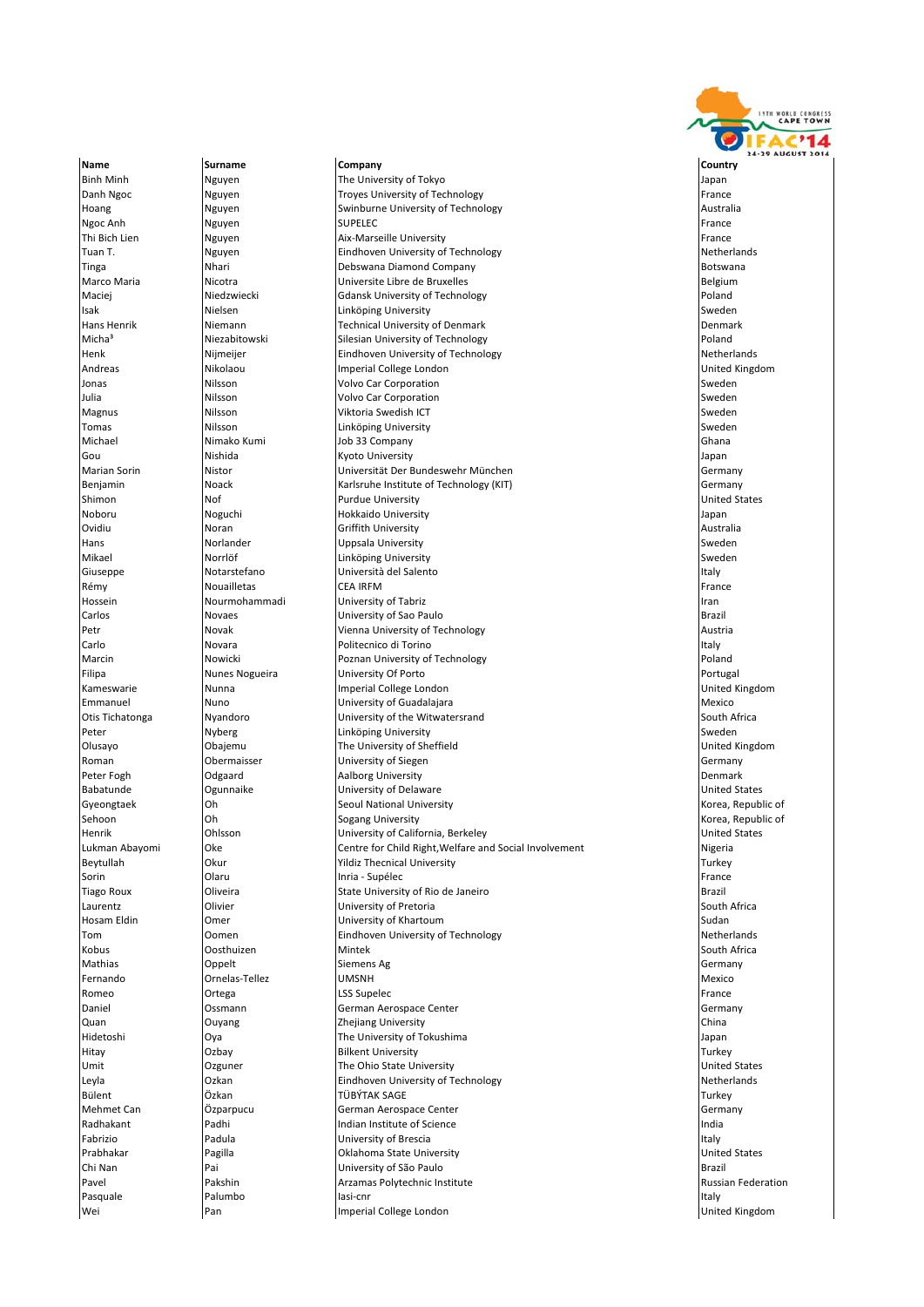

Hervé Panetto University of Lorraine France Alexander **Panferov** Panterov State University Of Aerospace Instrumentation Russian Federation Justin Pang National University of Singapore Singapore Angeliki Pantazi IBM Research Switzerland Alessandro Vittorio (Papadopoulos computado political university computation of the Sweden Sweden of Sweden and The Sweden Sweden Sweden Sweden Sweden and Sweden Sweden Sweden Sweden Sweden Sweden Sweden Sweden Sweden Swed Ioannis Papamichail Technical University of Crete Greece Nicolae Paraschiv Petroleum‐Gas University Romania Alessandra Parisio Kth Royal Institute Of Technology Sweden Chan Gook Park Park Seoul National University Jaehyun Park Inha University Korea, Republic of | Jong‐Bae Park Park Konkuk University Korea, Republic of Republic of Republic of Republic of Republic of Republic of States And Dividence Republic of Republic of Republic of Republic of Republic of Republic of Republic of Gianfranco **International del Parlangeli** Parlangeli Viene del Salento del Salento del Salento del Salento Inter<br>International Districts and Districts of Cambridge Cambridge in the United Kingdom and District Affinition of **University Of Cambridge** Adriane Parraga Uergs ‐ Univ. Estadual Do Rio Grande Do Sul Brazil Boston University Antonio Pascoal Instituto Superior Tecnico Portugal Bozenna Pasik‐Duncan University of Kansas United States Ronald **Rattton** Pattton **Hull University** Portmund<br>Radoslav Paulen Paulen Technical University Dortmund **Pauli District Construction** Germany Paulen **Radonslav Paulen Technical University Dortmund** Communistic Paulen Communistic Document Communistic Dortmund Matej Czech Republic Proolka Czech Technical University in Prague<br>Andreas Sondergaard Pedersen Czech Republical University of Denmark Czech Republic Technical University of Denmark **Rasmus Community Pedersen Community Aalborg University Community Community Community Denmark** Simon **Pedersen Aalborg University Contained Bullet Assembly** Denmark Jimoh Pedro University of the Witwatersrand South Africa Kristiaan Pelckmans Uppsala university Sweden liat peled Technion Israel Jonatan Pena Ramirez University of Tokyo Japan Maxime Penet SUPELEC France Jun Peng Central South University China Li Peng Peng Jiangnan University China and District China China and District China and District China and District<br>Sophie Penning District China and District China and District China and District China and District China a Sophie **Sophie** Penning **Penning Community of Liege** Belgium and the Belgium Belgium Anna Maria **Annie Annie Annie Communist**ic Università politecnica delle Marche **Instituto annie a l'Italy de La Communista e Se**ltaly de La Brazil<br>Iniv. Federal do Rio Grande do Sul de La Communista de Brazil de Brazil de Univ. Federal do Rio Grande do Sul Agustín Pérez Castro UNED Spain Matthieu Perin CEA List France Zdenek Peroutka University of West Bohemia Czech Republic Michel Perrier Ecole Polytechnique Montreal Canada Wilfrid Perruquetti Inria France Sean **Perry Canada Canada Canada Canada Canada** University of New Brunswick Canada Canada Canada Canada Ian **Petersen (Petersen Nunsw Australia**) en en de la provincia en la provincia en la provincia en la provincia e Nicolas Petit Mines ParisTech France Antonella **Petrillo** Petrillo **Petrillo** University of Cassino and Southern Lazio Italy Italy **Ivan Croatia** Petrovic **Croatia** University of Zagreb Croatia Croatia Croatia Croatia Silvia **Pettinari** Pettinari **Pettinari Pettinari University of Camerino** Italy **Italy Italy Italy Italy Italy Italy** Cong Dung Pham **Pham Norwegian University of Life Sciences** Norway Norway Norway<br>
Rhanh Pham **REACT AND AFRICATES** AFRICATES NOTICE AT A PHOTOGRAPH Dunited States Khanh Pham AFRL/RVSV **Channel States** Pham AFRL/RVSV And AFRL/RVSV **United States** | Huynh Nhat Trinh | Phan Norwegian University of Life Sciences | Norway Norway<br>| Giorgio | Picci | Picci | University of Padua Picci **Diorgio Picci Library Picci Library Contracts**<br>Pielmeier **Aalborg University** Ulrike **Pielmeier Aalborg University** Denmark **Primark** Denmark Denmark Francesco Pierri University of Basilicata Italy Roel Pieters ETH Zurich Switzerland (ETH Zurich Switzerland Switzerland Switzerland Switzerland Switzerland Sw **Antoine** Pironet **Pironet** University of Liège **Propriet and Constantine Belgium** Franck Plestan Ecole Centrale de Nantes France Nils Pletschen Technical University Munich Germany Communications of the Communications of Germany Andrew Plummer University of Bath United Kingdom Ilia Polushin Western University Canada Boris Polyak Russian Academy of Sciences Russian Federation Andrey Polyakov Inria France Anake Pomprapa RWTH Aachen University Germany Pons **Pons** University of Lorraine **France** *CONSIDERS EXAMPLE EXAMPLE EXAMPLE EXAMPLE EXAMPLE EXAMPLE EXAMPLE EXAMPLE EXAMPLE EXAMPLE EXAMPLE EXAMPLE EXAMPLE EXAMPLE EXAMPLE EXAMPLE EXAMPLE EXAMPLE EXAMPLE EXAMPLE EXAMPL* Marcella Porru Universita degli Studi di Cagliari Italy Andre **Posch Community Community** Universität Stuttgart Community Community Community Community Community Community Ian 1991 | Postlethwaite | Northumbria University | Northumbria University | Northumbria United Kingdom<br>| Hemanshu | Pota | Pota | The University of New South Wales Pota **The University of New South Wales** Australia **Australia** Niels Kjølstad Poulsen Prough Providen Prechnical University of Denmark Provident Channels (Denmark Providen<br>The Pour Pour Pour Denmark Chalmers university of technology Providen Sweden Sweden Mitra **Pourabdollah** Chalmers university of technology **Sweden** Sweden Charles Poussot‐Vassal Onera ‐ The French Aerospace Lab France Robert **Prabel Prabel Community of Rostock** Cermany Communisty of Rostock Cermany Communisty of Rostock Cermany Maria **International Prandini** Politecnico di Milano Italy in the Maria Italy Italy Italy Italy Italy Italy Italy **Arnold Community Pretorius Community of Cape Town South Africa** South Africa Chris **Pretty Christopher Christ** University of Canterbury **New Zealand** New Zealand Rafael **Priego** Basque Country University **Country Spain** Spain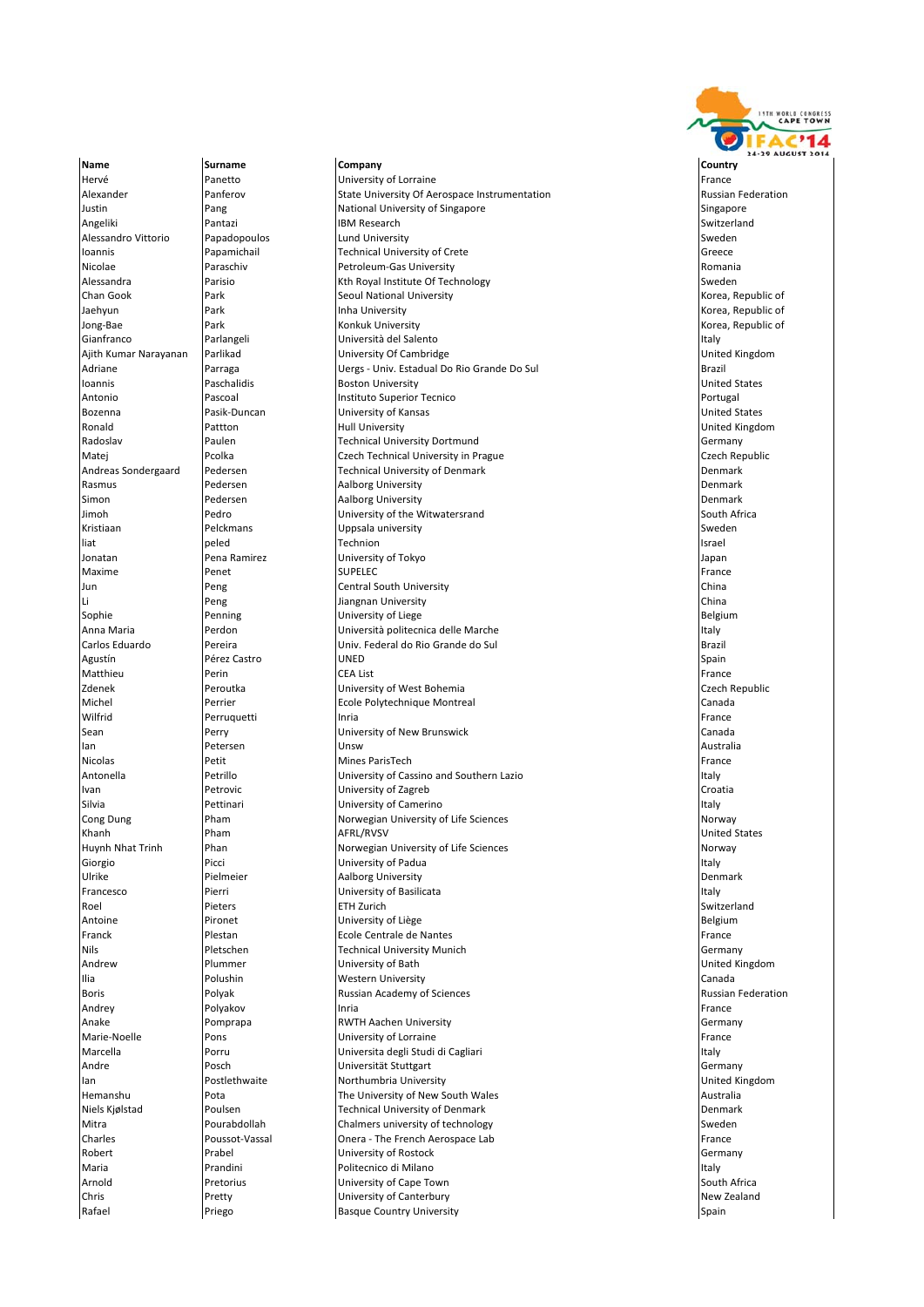

Name **Surname Company Company Company** Country Country Ari Pritchard‐Bell University of Pittsburgh United States Ye Switzerland Pu Ecole Polytechnique Fed. de Lausanne Switzerland Switzerland Vicenc Puig Universitat Politecnica de Catalunya Spain Krzysztof **Puszynski** Puszynski Silesian University of Technology Lorenz **Pyta** RWTH Aachen University **Communisty** Germany Hongsheng Qi Chinese Academy of Sciences China Jin‐Peng Qi Qi Donghua University Bin Qin Hunan University of Technology China University of Science & Technology Jinna Qin Ensam France s loe **Suite Community Community** Direct University/USC Community Output Assessment Community of the United States Luo Qinan Beihang University China Siqi Qiu UTC France Bingbing Qu Wuhan University China Zhihua Qu University of Central Florida United States **Daniel Cuevedo The University of Newcastle Australia** Australia Faran Ahmed Qureshi EPFL Switzerland Michael Remo Palmén Ragazzon Norwegian University of Technology Norway Norway Norway<br>Mustapha Amine Rahmani Rahmani Schneider Electric **Mustapha Amine** Rahmani Schneider Electric France France France Parsa Rahmanpour Norwegian University of Sci. & Tech. Norway Aalborg University **Paula** Raica **Raica** Technical University of Cluj‐Napoca **Romania** Romania Tarek Raissi Conservatoire National des Arts et Métiers France France (France Lala **Institut Mines Telecom** and Communication and Trance in the Rajaoarisoa **Institut Mines Telecom and Canada**<br>Interview Rajaoakse **Institut Mines Telecom and Canada** Athula Rajapakse University of Manitoba Canada Naly Rakoto‐Ravalontsalama Ecole des Mines de Nantes | France | France | France<br>| Pongsathorn | Raksincharoensak | Tokyo Univ. of Agriculture and Tech. Tokyo Univ. of Agriculture and Tech. Pouria **Ramazi** Ramazi **Ramazi** University of Groningen Netherlands Netherlands Hector Ramirez FEMTO‐ST/UFC/ENSMM FRance France Laura Maria **Ramirez Restrepo** (Corraine University **Contained According to the Container According Service According to the Container School (France Lorraine University of Cambridge School (Contained Kingdom Contained Kin Nipat Rasmekomen** University of Cambridge University of Cambridge Hossein Rastgoftar Drexel University United States University of California, Berkeley **Yashren South Africa** Reddi Communication Cape Town South Africa South Africa **Dean** Redelinghuys Doti-Num Solutions South Africa South Africa Daniel **Redmond Redmond** University of Canterbury **New Zealand** New Zealand Francisco Rego EPFL/IST Switzerland Daniel **Institute of Automation and Information Systems** Germany Germany Branislav Rehak UTIA AV CR, v.v.i. Czech Republic Sebastian **Subsettian Rehberger** Institute of Automation and Information Systems Germany Germany Jiri Cachnical University in Prague Cachnical University in Prague Czech Republic<br>
Matthias Cachnical Christian Christian Christian Christian Christian Communism Communism Communism (Germany C RWTH Aachen University Germany Jan Reitinger University of West Bohemia Czech Republic Xiaoqiang Ren Ren Hong Kong Univ. of Science & Tech. The Science Basic Cong Kong Kong Kong Kong Kong Kong Kong Zhang Ren Beihang University China Hao Renjian Beijing Institute of Technology China Johannes Reuter HTWG Konstanz Germany and Cilberto **Reynoso Meza** de Valencia de Valencia de Valencia Espain de Valencia de Valencia de Valencia de Valencia de Valencia de Valencia de Valencia de Valencia de Valencia de Valencia de Valencia de Valencia de Vale Hamed Rezaiee Amirkabir University of Technology Iran Sönke Rhein University Ulm Germany R. Russell **Report Note American** Report Research Collahoma State University **Collahoma State University** United States **Stephan Communist Rhode Communist Communist Communist Communist Communist Communist Communist Communist Communist Communist Communist Communist Communist Communist Communist Communist Communist Communist Communist Communi** Jacques Richalet Consultant France Hanz **Richter** Richter **Cleveland State University Cleveland States** United States **Markus** Richter **Righter Community of Stuttgart Germany Pere** Ridao **Ridao Channais (Spain Library Spain Library Spain Library Spain Library Spain Spain Spain Spain Spain Spain Spain Spain Spain Spain Spain Spain Spain Spain Spain Spain Spain Spain Spain Spain Spain Spain Spai** John **Ringwood** Ringwood National University of Ireland, Maynooth Indiana Ireland Ireland<br>Tobias Ritter International Technical University Darmstadt Technical University Darmstadt Germany Communical University Darmstadt Germany Mauro Riva University of Hanover Germany Gianluca Rizzello Politecnico di Bari Italy Gianfranco Rizzo University of Salerno Italy Geoffrey **Rodgers** Redgers **New Zealand** University Of Canterbury **New Zealand** New Zealand Luis Rodrigues Concordia University Canada Mickael **Rodrigues Research Human Human** Lyon University **France Research Property Research Property** France Carlos **Rodríguez Rodríguez** University of Almería **Spain** Spain Pedro Rodriguez-Ayerbe SUPELEC France Rodriguez-Ayerbe SUPELEC Eric Rogers University of Southampton United Kingdom Raffaele **Raffaele** Romagnoli **Network in the Università Politecnica delle Marche Italy** Italy David **Romero** Romero **Tecnológico de Monterrey de Monterrey de La Contrar de Mexico** Mexico Vanessa Romero Segovia Lund University Sweden Susanne Rösch Technical University Munich Germany Olov **Rosén National Execution Constants Accept Accept Accept Accept Accept Accept Accept Accept Accept Accept**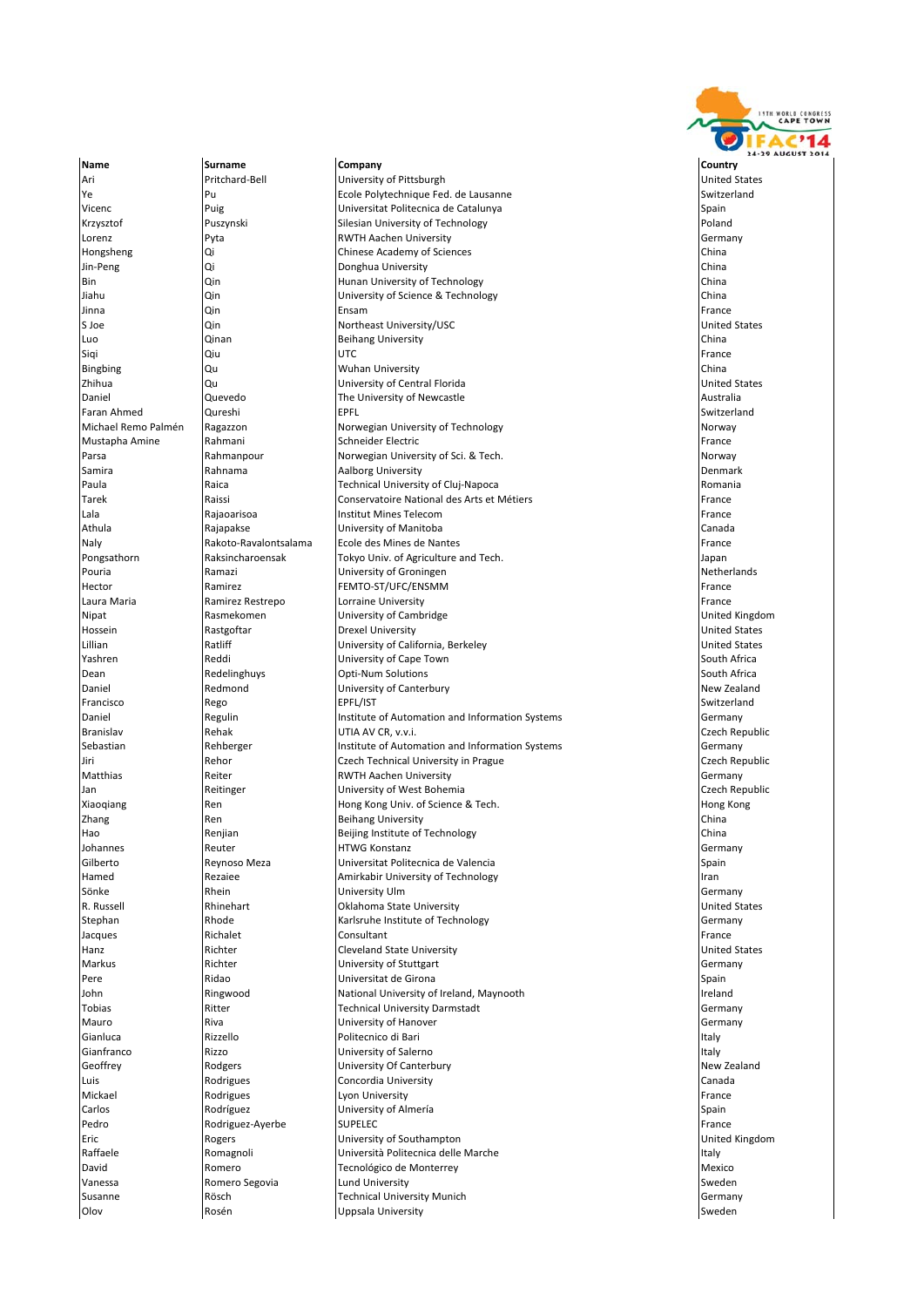

Name **Surname Company Company Company** Country Country John Anthony Rossiter University of Sheffield United Kingdom Mario Rotea UT Dallas United States Damiano **Rotondo** Rotondo **Rotono e Establece e Establece e Establece e Establece e Establece e Establece e Establ** Mark **Rousing Aalborg University Containers And Aalborg University Containers Act and A** Denmark Aymeric **Argonne National Laboratory Rousseau** Argonne National Laboratory **Constants Argonne National Laboratory** Ionel **Ionel** Roventa **Roventa University of Craiova Romania** Romania Abhra **Roy Chowdhury** National University of Singapore Singapore Singapore Singapore Antonio **Ruano** Ruano **Ruano Rupiersity of Algarve** Portugal Portugal Portugal Maria **Ruano Ruano Ruano Ruano Ruan**di University of Algarve **Ruano Ruano Ruano Ruano Ruano Ruano Ruan**o Ruano Ru Philipp Rumschinski Otto‐von‐Guericke University Germany **Michael Communist Ruppert The University of Newcastle Communist Communist Communist Communist Communist Communist Communist Communist Communist Communist Communist Communist Communist Communist Communist Communist Communi** Douglas Russell University of Aberdeen United Kingdom University Campus Bio‐Medico of Rome Italy Italy Italy Italy Italy Italy Italy Italy Italy Italy Italy Italy I Justin Ruths SUTD Singapore Lukasz **Ryba** Ryba CNRS GIPSA‐lab France **France** Lorenzo Sabattini Univ. of Modena and Reggio Emilia Italy Loan Stefan Sacala Sacala Sacala University Politehnica of Bucharest Communical Communication of Bucharest Romania Nicola Sacco Sacco Dividendial Sacco Dividendial Sacco Dividendial Dividendial Sacco Italy Italy Italy Italy I simona in the sacone studies of Genova Italy is the second that the second italy is the second that the second italy Mahdieh Sadat Sad Abadi Sad Ecole Polytechnique Fed. de Lausanne Switzerland Switzerland<br>Tomonori Sadamoto Sadamoto Tokvo Institute of Technology Santi Santi Japan Tokyo Institute of Technology<br>
University of California, Berkeley **Japan States** Japan Junited States **Dorsa** Sadigh Sadigh University of California, Berkeley United States States States States States States States **Doris Saez Chile Chile Chile Chile Chile Chile Chile Chile Chile Chile Chile Chile Chile Chile Chile Chile Chile** Francesca Saglietti Saglietti University of Erlangen-Nuremberg Sermany Germany Mehrdad Saif University of Windsor Canada Tomoki Saka Yokohama National University Japan Tatauya Sakanushi Gunma University Japan **Chandrashekhar Indian Institute of Science**, Bangalore Indian Institute of Science, Bangalore Indian Indian Indian Indian Indian Indian Indian Indian Indian Indian Indian Indian Indian Indian Indian Indian Indian Indian I Metin U. Salamci GaziUniversity Turkey Martha Belem Saldivar Superinten Superinten Superintensity of the Superintensity of the Superintensity of the Superintensity of the Superintensity of the Superintensity of the Superintensity of the Superintensity of the Su Mario Salgado UTFSM Chile Ingrid Salisbury University of Oxford United Kingdom Aurélio Salton PUCRS Brazil **Valerio** Salvucci **Salvucci** The University of Tokyo **Salvucci** Japan Tariq **Samad** Samad Honeywell Automation And Control Solutions **Example 2016** United States Sergey Samokhin Aalto University **Aalto University** Finland Aalto University **Finland** Ricardo Sanchez‐Peña **ITBA | CONICET Argentina** Argentina | Argentina Sneha Sanjeevini **Indian Institute of Technology Madras** Indian Institute of Technology Madras India Pedro J Sanz Sanz Universitat Jaume I Spain Spain Spain Ricardo Sanz Universidad Politecnica de Madrid Spain Ahmed Sarhan University Of Malaya Malaysia Johns Hopkins University **Martin Saska Czech Technical University in Prague Czech Secondic Czech Republic** Masayuki Sato Japan Aerospace Exploration Agency Japan Yasuyuki Satoh Satoh Tokyo University of Science Japan Japan Dominique Sauter University of Lorraine France Sergio Matteo Savaresi (Savaresi Politecnico di Milano Internationale di Milano Italy<br>Intoni Savchenko (Savaresi del Cerro Internationale Diversity Magdeburg del Savaresi Gerro Internationale di G Anton Savchenko **Otto**-von-guericke University Magdeburg Germany Germany **Ketan** Savla Savla **Savia University of Southern California** Communities of Southern California United States Al Savvaris Cranfield University Cranfield University Cranfield United Kingdom<br>Tetsuo Sawaragi Kyoto University Cranfield University Crane and Diplomatic United Kingdom Sawaragi **Sawaragi Kyoto University** Japan Sawaragi Japan Oliver Sawodny University of Stuttgart Germany John‐Eric Saxen Åbo Akademi University Finland s z Sayed Hassen **Sayet Hassen** University of Mauritius and Mauritius Mauritius Mauritius Mauritius Mauritius Mauritius Claudio Scali University of Pisa Italy Giordano Scarciotti Imperial College London United Kingdom Erika Schäfer Schäfer Rolls‐Royce Power Systems AG Schäfer Schäfer Schäfer Schäfer Rolls‐Rolls‐Rolls‐Rolls‐Rolls<br>Rainer Manuel Schaich Schain University of Oxford **University of Oxford** Alexander Schaub Schaub German Aerospace Center (dlr) Schaub Germany Germany Germany Thomas Schauer Schauer Technical University Berlin Communical University Berlin Communication of the Schwany Johannes Schiffer Schiffer Schiffer Control Systems Group, TU Berlin Germany Control Systems Group, TU Berlin Germany Klaus Schilling Schilling University Würzburg Germany Germany Germany Georg Schitter Superina University of Technology Control and Austria Kurt Schlacher IFAC Secretariat Austria Milos Schlegel Schlegel University Of West Bohemia Czech Republic Czech Republic David Schlipf Schlipf University of Stuttgart Communication of Stuttgart Schlipf Schlipf Schlipf Schlipf Schlip Mathias Schmitt German Research Center for Artificial Intelligence Germany Germany Moritz Schneider Technical University Darmstadt Germany Germany René Schneider Schneider RWTH Aachen University Communications of Germany Ernst Scholtz ABB Corporate Research Communications and Dirited States and Dirited States Thomas Schön Schön Uppsala University Sweden Sweden Sweden Sweden Sweden Sweden Sweden Sweden Sweden Sweden Sweden Markus Schörghuber Vienna University of Technology and Austria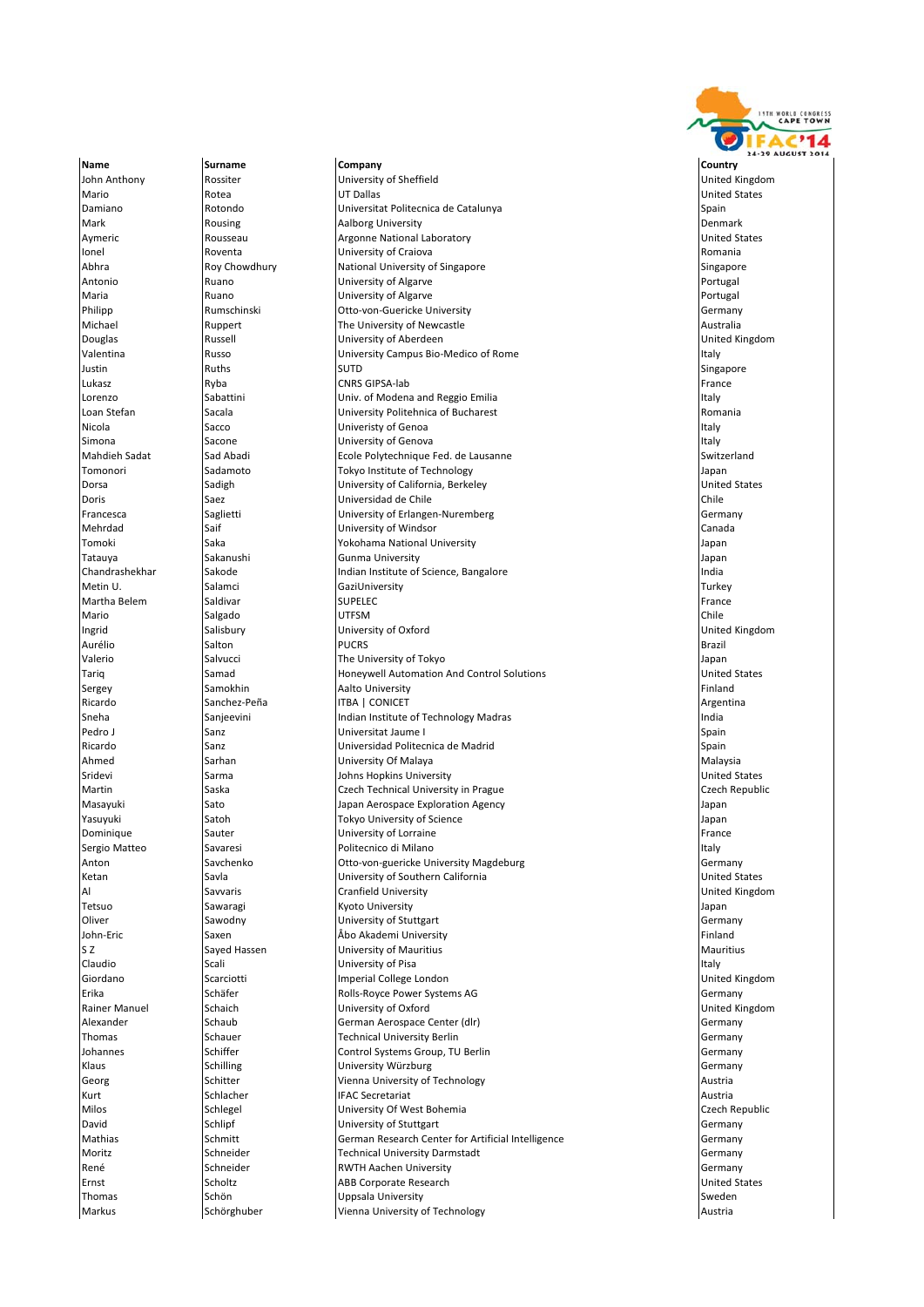

Johan Schoukens Vrije Universiteit Brussel ‐ Department ELEC Belgium Maarten Schoukens Vrije Universiteit Brussel Belgium Belgium Belgium Richard Schroedter Fraunhofer IPM Germany Germany Schroedter Fraunhofer IPM Germany Ann‐Kathrin Schug Schug Hamburg University of Technology Schutz Hamburg University of Technology Horst Schulte HTW Berlin Germany Moritz Schulze Darup Ruhr‐University Bochum Germany Germany Germany eugenio Schuster (Schuster Lehigh University Lehigh University United States (United States Michael Schuster Schware HTWG Konstanz Germany Schuster Germany Galina Schwartz Schwartz **University of California, Berkeley** Chartes and Dunited States Thomas Schwarzgruber Schwarzgruber Schwarzgruber Schwarzgruber Johannes Kepler University Linz Austria Austria Daniel Schwingshackl University of Klagenfurt Austria Austria Austria Valerio Scordamaglia (University of Reggio Calabria Italy and Scordamaglia Italy Italy Italy Italy Italy Italy<br>Inited Scruggs (University of Michigan Italy Italy Italy Italy Italy Italy Italy Italy Italy Italy Italy Italy **Jeffrey Scruggs** University of Michigan Abu Sebastian IBM Research ‐ Zurich Switzerland Switzerland Switzerland<br>Inichael Sebek Sebek Czech Technical University in Prague Switzerland Switzerland Sebek Sepublic Czech Technical University in Prague **Cristian** Secchi **Secchi** Univ. of Modena and Reggio Emilia **Italy** Italy Tabassom Sedighi Cranfield university Cranfield university Cranfield United Kingdom Ivan Sekaj Sekaj Slovak University of Technology Slovakia Slovakia Slovakia Hiroya Seki Tokyo Institute of Technology Japan Hazlina Selamat Universiti Teknologi Malaysia Malaysia **Saint-Petersburg State University Daniela** Selvi Selvi **Italy University of Florence Italy Italy** Italy Italy Italy Min‐Guk Seo Seo KAIST KAIST Seo KAIST Seo KAIST Semblic of Seo Kaise Sepublic of Seo Kaise Sepublic of Seo Kaise S Sari Seppälä Seppälä Tampere University of Technology Champere University of Technology Maria Seron **The University of Newcastle** Australia Étienne Servais Laboratory of Signals and Systems France Istanbul Technical University Sugith Sewdass Superinten University of Technology South Africa South Africa Georg Seyboth Seyboth University of Stuttgart Seven and Community of Stuttgart Seven and Seyboth Seven and Germany Wassif **Shabbir** Shabbir **Imperial College London** Massif extended Kingdom and United Kingdom and United Kingdom<br>Inperior Shafiei Shafiei Aalborg University and Manuel Shafield Denmark Seyed Ehsan Shafiei **Shafiei** Aalborg University **Communisty** Denmark Denmark Sirish Shah University of Alberta Canada Ahmed Shaik Shaik CSIR South Africa Shaik CSIR South Africa Naveen Shamsudhin ETH Zurich Switzerland Zhijiang **Shao** Shao **Zhejiang University China** Zhejiang University China China China (China China Yuri Shardt Shardt Duiversity of Duisburg‐Essen Share Share Share Share Share Share Share Share Share Share Share S Zeeshan Shareef Heinz Nixdorf Institute, University of Paderborn Germany Ankita **Sharma** Sharma **Madras Institute of Technology India** India Shambhu N. Sharma S.V.National Institute of Technology **India** India Jinhua She She Tokyo University of Technology Japan Japan Qing Shen University of Science and Technology China Tielong Shen Sophia University Japan **The China Three Gorges University** China Three Gorges University China Three Gorges University China Three Gorges University China Three Gorges University China Three Gorges University China Three Gorges University China Zhen Shen Shen Chinese Academy of Sciences China China China China China China China China China China China China Hongbo Shi Shi East China University of Sci & Tech China University of Sci & Tech China Ling Shi Shi Hong Kong University of Sci and Tech Hong Kong Hong Kong Hong Kong Lines and Tech Hong Kong Hong Kong Yang Shi Shi University of Victoria Canada (Canada Canada Canada Canada Canada Canada Canada Canada Canada Canada<br>Tuntao Shi Shi North China University Of Technology (China China China China China China China China China C North China University Of Technology Victor **Shia Shia New Ship Containst Containst Containst Contains Contains Contains Contains Contains Contains Contains Contains Contains Contains Contains Contains Contains Contains Contains Contains Contains Contains Con** Tal Shima **Technion Israel Shima Results** to the Shima Israel of Technion Israel Shima Israel Israel Israel Israel Hiroshi Shimizu Kyoto University Japan Hyo‐Sang Shin Shin Cranfield University Shin Cranfield University United Kingdom Yang Woo Shin Changwon National University Korea, Republic of Tsuyoshi Shiota Keio Univ. Japan Mohammad Reza Shoaei Shoaei Chalmers University of Technology Sweden Alexey **Shumsky Far Eastern Federal University Russian Federation** Russian Federation Hardy Siahaan International Research Inst. of Stavanger (IRIS) Norway Norway<br>International Research Inst. of Stavanger (IRIS) Norway Norway Houria Siguerdidjane SUPELEC France J. Reinaldo Silva University of São Paulo Brazil Oscar Salviano Silva Filho CTI Renato Archer Salviano estable a Brazil Emilia Silvas Eindhoven University of Technology Netherlands Miroslav Simandl View Simandl View Simandl University of West Bohemia Czech Republic Silvio Simani Simani (University of Ferrara Italy Simani Italy Italy Italy Italy Italy Italy Italy Italy Italy<br>International Simanski (University of Applied Sciences Italy Italy Italy Italy Italy Italy Italy Italy Italy Simanski **Olaf Simanski** Wisma University of Applied Sciences Germany Germany Enrico Simetti ISME - UNIGE الكتاب ISME - UNIGE التي تقدم المسابق المستخدم المستخدم المستخدم المستخدم المستخدم Daniel Simon Saab Aeronautics Saab Aeronautics Sweden Sweden Sweden Sweden Sweden Sweden Sweden Sweden Sweden Radek Sindelar Sindelar Nienna University of Technology Austria Austria Abhyudai Singh Singh University of Delaware Chambers of Delaware United States Adriano Siqueira University of São Paulo Brazil silvia Siri Siri (University of Genova Italy Indiana Italy Italy Italy Italy Italy Italy Italy Italy Italy Italy Martin Sivertsson **Linköping University** Sweden Sivertes Sweden Sivert Sivert Sivert Sivert Sivert Sivert Sivert Sivert Sivert Sivert Sivert Sivert Sivert Sivert Sivert Sivert Sivert Sivert Sivert Sivert Sivert Sivert Sive Johan Sjöberg Volvo Construction Equipment Sweden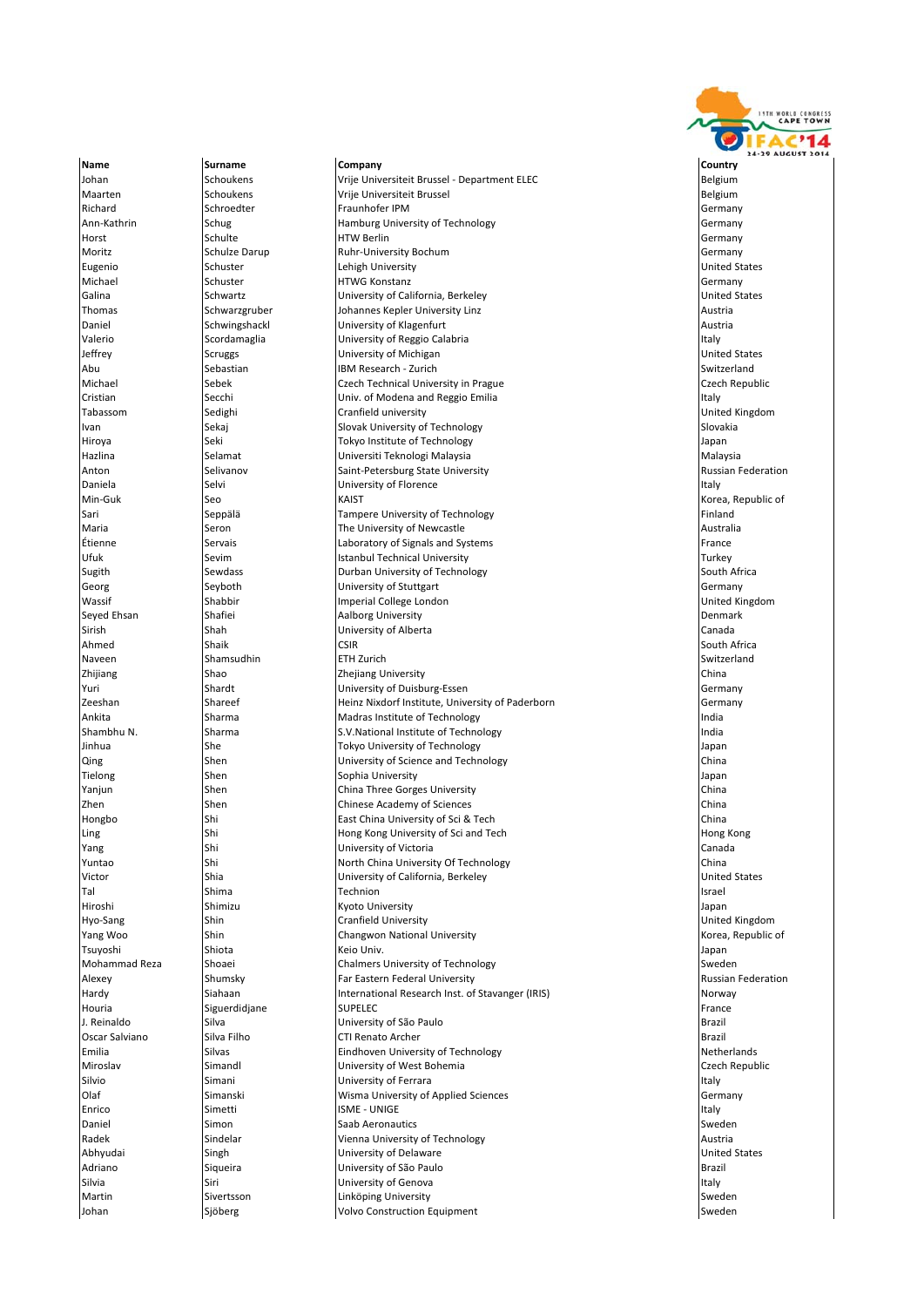

Name **Surname Company Company Company** Country Country **Radek Skarda Skarda University Of West Bohemia** Czech Republic Czech Republic **Igor** Skrjanc Schware Schware University of Ljubljana Slovenia Slovenia Slovenia Christoffer Sloth Sulth Aalborg University<br>
Rahma Smaili Dhité de Recherche Modelisation Analyse et Commande des Systèmes Tunisia Rahma Smaili Smaili Unité de Recherche Modelisation Analyse et Commande des Systèmes Tunisia Ilse Smets Smets RU Leuven Belgium Belgium Belgium Belgium Belgium Belgium Belgium Belgium Belgium Vaclav Smidl Smidl Inst. of Information Theory and Automation Case Czech Republic Ralph Smith Smith North Carolina State University Charolina State University United States Michalis Smyrnakis University of Sheffield United Kingdom Torsten Söderström **Uppsala University** Sueden Sweden Sweden Sweden Sweden Sweden Sweden Sweden Sweden Sweden Sweden Sweden Sweden Sweden Sweden Sweden Sweden Sweden Sweden Sweden Sweden Sweden Sweden Sweden Sweden Sweden Ahmet Sofyali Istanbul Technical University Turkey Henri Sohier CNES/Onera France Mohsen Soltani Aalborg University Denmark Tong Duy Son Son Relations (KU Leuven Belgium Son Relations of Belgium Son Relations of Belgium Noushin Sonbolestan **University of Manchester** Control, Zhejiang University United Kingdom<br>
Chao Song Song Institute of Cyber-Systems and Control, Zhejiang University China Chao Song Institute of Cyber-Systems and Control, Zhejiang University Yujiao Song Song Chalmers University of Technology Sweden Sweden Sweden Sweden Sweden Zhihuan **Song Song National Song China** Zhejiang University China and China China China China China China China Pantelis Sopasakis IMT Institute for Advanced Studies Lucca Italy Olof Sörnmo Lund University Sweden Aki Sorsa University of Oulu Finland Javier Sotomayor M. Pontificia Universidad Catolica del Peru Peru **Harouna** Souley Ali **Souley Ali** University of Lorraine France **France** France Cristian Souza Federal University of Santa Catarina Brazil Umberto Soverini **DEI - University of Bologna** Italy Italy Italy Italy Italy Italy Italy Italy Italy Italy Italy **Mehmet Turan Turkey Istanbul Technical University Communisty Communisty Communisty Communisty Communisty Communisty** Thomas Specker University of Ulm Germany Spong **Mark States II** University of Texas at Dallas Sarah Spurgeon University of Kent United Kingdom Stadlbauer Mannes Kepler University Linz (Stadium and Stadlbauer Austria)<br>Standardi Technical University of Denmark Austria (Denmark Denma Laura Standardi Technical University of Denmark Denmark Brandon Stark Stark University of California, Merced United States States States States States States States S Antonios Stathopoulos National Technical University of Athens Greece Giorgos Stathopoulos Ecole Polytechnique Fed. de Lausanne Switzerland Stathopoulos Alexandru Stefanov University College Dublin Ireland Nikolay **Stefanov** Stefanov **Dundee Precious Metals Inc.** Stefanov Bulgaria Bulgaria Meike Stemmann Lund University Sweden Sweden Stemmann Stemmann Stemmann Stemmann Stemmann Stemmann Stemmann Stemmann **Oleg Stepanov Concern CSRI Elektropribor, JSC** Bussian Federation Russian Federation Juraj Stevek Slovak University of Technology Slovakia Willem Steyn Steyn Steet University of Stellenbosch South Africa Thomas Stockley **Stockley** University of South Wales **Stockley United Kingdom** United Kingdom Cristina Nicoleta Stoica Maniu SUPELEC **France SUPELEC** France Superintensity of the Stoica Maniu Andre Stollenwerk Aachen University Germany Alec Stothert The MathWorks and the States United States United States Stothert The MathWorks and the States United States States and Stothert Intervention of the MathWorks and the States of the States of the States of the **Alexandre** Stotski Chalmers University Sweden Sweden Sweden Sweden Sweden Sweden Sweden Sweden Sweden Sweden Sweden Jakob Stoustrup Pacific Northwest National Laboratory United States Ondrej Straka University of West Bohemia Czech Republic Stefano Stramigioli University of Twente Netherlands David Sturzenegger **ETH Zurich Switzerland Switzerland** Switzerland Switzerland Switzerland Switzerland Switzerland Chun‐yi Su Concordia University Canada Hongye Su Su Su Zhejiang University China and Subsett China and China Jianbo Su Shanghai Jiao Tong University China **Yang Su Nanyang Technological University** Superintendent Singapore Andrea Suardi Imperial College London United Kingdom Suarez **Informatica Suarez Universitat Politecnica De Catalunya** Spain Spain Spain Nina Subbotina Russian Academy of Sciences Russian Federation Willson Sudarsandhari Shibani ETEL SA Switzerland Michio Sugeno Buropean Centre For Soft Computing Computer Spain Spain Spain Spain<br>Toshiharu SUGIE Kyoto University Spain Spain Spann Supen Supen Supen Toshiharu SUGIE Kyoto University Japan Tianju Sui Sui Zhejiang University China and Zhey Zhejiang University China and Zhejiang University China and Zhejiang University China and Zhejiang University China and Zhejiang University China and Zhejiang University Ch Tyler Summers ETH Zurich Switzerland Switzerland Switzerland Switzerland Switzerland Switzerland Switzerland Sw Dehui Sun North China University of Technology China Jing Sun University of Michigan United States Kai Sun Sun University of Tennessee Sunners and Disk and Disk of Tennessee United States<br>United States University University of Tennessee Sunners and Disk of China **Li** Sun Sun Tsinghua University Zhiyong Sun Sun The Australian National University **Sun The Australian National University** Gian Antonio Susto Susto National University of Ireland, Maynooth Italy Italy Martin Svejda University Of West Bohemia Czech Republic Anandh Swaminathan California Institute of Technology Controller States and States Andrzej Swierniak Silesian University of Technology Poland Zoltan Szabo MTA SZTAKI Hungary Ákos Szlávecz Budapest University Of Techn. & Econ. Szlávecz Hungary Budapest University Of Techn. & Econ. Janusz **Szpytko Agh University Of Science And Technology Szpytko** Poland Poland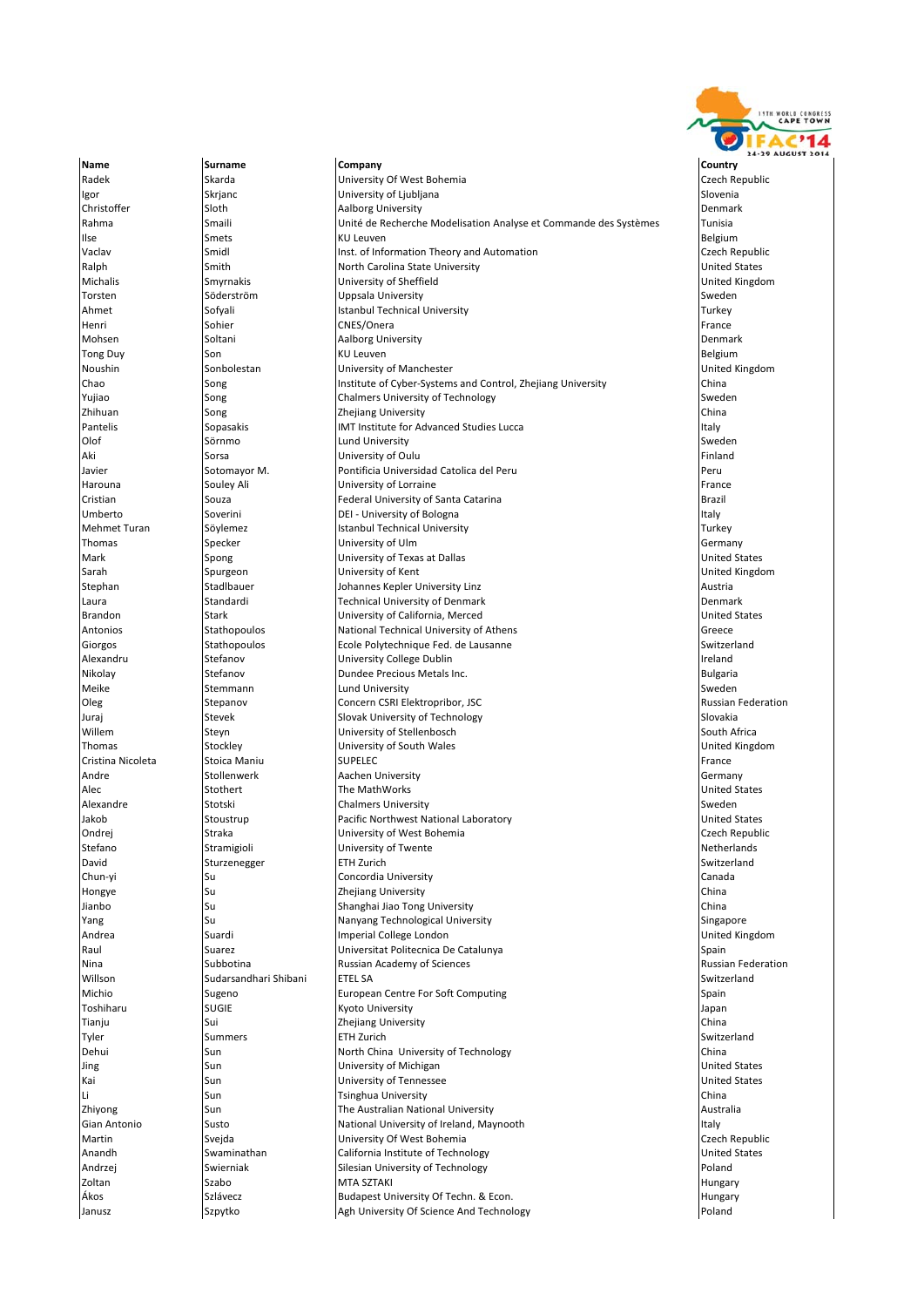

Name **Surname Company Company Company** Country Country Brian **Thompson** Engen Refinery

Seyed Mojtaba Tabatabaeipour Technical University of Denmark Denmark **Fernando Tadeo Tadeo** Universidad de Valladolid **Spain** Spain Gilles Tagne HEUDIASYC France Fateh Taibi Ecole Nationale Polytechnique Algeria Oluwafemi Taiwo Obafemi Awolowo University Nigeria Gergely Takács Slovak University of Technology in Bratislava Slovakia Yuji Nissan Research Center Silicon Valley Nussan Research Center Silicon Valley Nissan Research Center Silicon Valley Nissan Research Center Silicon Valley Nissan Research Center Silicon Valley Nissan Research Center Sili Miassa Amira Taleb SUPELEC France Dr. Reza Talebi‐Daryani Cologne Univetrsity of Applied Sciences Cologne University of Applied Sciences Cologne Shigeru Tamura Meiji University Japan Chee Keong Tan Tan The University of New South Wales Chee Keong Australia Ying Tan Tan The University of Melbourne and the Southeast Australia<br>The University of Melbourne Australia Australia (Alexandre Australia Australia Australia Australia Australia S<br>Tan Tan Shanghai Normal University Tan Shanghai Normal University Zhong–Liang Tang Tang University of Scince and Technology<br>Tang Taniguchi Tokai University China Tokai China Tang Tang Tangan Tokai University Aneel Tanwani INRIA, Grenoble France France France France Indiana Indiana Indiana Indiana Indiana Indiana India Ilker Tanyer Izmir Institute of Technology Turkey Peter Tapak Slovak University of Technology Slovakia Ahmed‐Ali Tarek GREYC CNRS France GREYC CNRS Marian Tarnik Slovak University of Technology Slovakia Escola Politecnica da USP Soma Tayamon Uppsala University Sweden James Taylor University of New Brunswick Canada Hakan **Temeltas** Istanbul Technical University **Turkey** Turkey Roberto Tempo CNR‐IEIIT Italy Robert Tenno Aalto University Finland The University of Newcastle **The University of Newcastle Australia**<br>Terblanche Australia Australia Australia Australia<br>Terblanche Australia Australia Australia Australia Australia Australia Australia Martin Terblanche North-West University Céline Ternon INRA LISBP France Pietro **Tesi** Tesi Diviversity of Groningen<br>
University of Technology<br>
Unian Cermany Germany Julian Theis Hamburg University of Technology Germany Didier Thelliol University of Lorraine France Alfred **Theorin** Communication and Theorin **Lund University** Sweden and Theorin Sweden Stéphane France Thil PROMES‐CNRS France The Trance The Trance Thil Promes‐CNRS France The Trance Doreen Thomas The University of Melbourne Australia Sylvain **Thorel Nines ParisTech France** France France France France France France France France France France Fra Yu-Ping Tian Tian Southeast University China Southeast University Lin China Tie Beihang University China China China China Beihang University China China China China China China Koen **Tiels** Tiels Vrije Universiteit Brussel Belgium Belgium Mayur Tikam CSIR DPSS: TSO, UP South Africa **Dawn** Tilbury **Tilbury Tilbury The University of Michigan The Community of Michigan United States** Hannu Toivonen Abo Akademi University Finland Masayoshi Tomizuka University of California, Berkeley United States Paolino Company in the Company of the Energies Nouvelles Control Processes FEB RAS France France<br>Andrei Company Torgashov Company Institute of Automation and Control Processes FEB RAS Russian Federation Andrei **Institute of Automation and Control Processes FEB RAS** RAS RAS RAS RAS RESERGES Luminita Cristiana Totu **The Community Community** Luminita Cristiana Totu Denmark<br>Ansear **Abbreuge Community Denmark** Germany Denmark Heinz Nixdorf Institute. University of Paderborn Ansgar Traechtler Heinz Nixdorf Institute, University of Paderborn Germany Germany Quang N. Netherlands Tran Tran Eindhoven University of Technology Netherlands Netherlands Louise Travé‐Massuyès LAAS‐CNRS France LAAS‐CNRS France LAGS Extendion of the USA of the Trance Sebastian **Trimpe** Trimpe **Max Planck Institute** Construction Construction of Germany Alexandre Trofino Federal University of Santa Catarina Brazil James Trollope COVENTRY UNIVERSITY United Kingdom **The Election Cheng Kung University** National Cheng Kung University **Ioannis Executive Lancaster University** Lancaster University **Lancaster University Lancaster Lancaster Lancaster Microsoft Constantine Lancaster University** Antonios Tsourdos Cranfield University United Kingdom Marcos Tsuzuki EPUSP Brazil Jim Tung MathWorks United States Biagio Turchiano Politecnico di Bari Italy Alessio Turetta DIBRIS Italy Avi Turgeman Rafael Israel Semiha **Türkay** Türkay **Anadolu University** Turkey Turkey Ivan Tyukin University of Leicester United Kingdom Tzes **Contrasts** University of Patras Contrasts Contrasts Contrasts and Contrasts Contrasts Contrasts Contrasts Contrasts Contrasts Contrasts Contrasts Contrasts Contrasts Contrasts Contrasts Contrasts Contrasts Contrasts Raynitchka **Tzoneva** Tzoneva Cape Peninsula University of Technology **South Africa** Kazuya **Warehor Nigai Narang Karata Prefecture University Camera Accord Accord Accord Accord Accord Accord Accord Accord Accord Accord Accord Accord Accord Accord Accord Accord Accord Accord Accord Accord Accord Accord A** Walter **Internal Community of Triestic Italy** University of Trieste Italy Italy Italy Italy Italy Italy Italy Cihan Ulas Tubitak Turkey Andreas Ulbig ETH Zurich Switzerland **Kenny South Africa** Uren North‐West University South Africa South Africa South Africa Egor **Egor** Nusian Federation Saint Petersburg State University **Russian Federation** Russian Federation **Maria Elena Internal Contract Contract Contract University of Padova Italy Italy Italy** Italy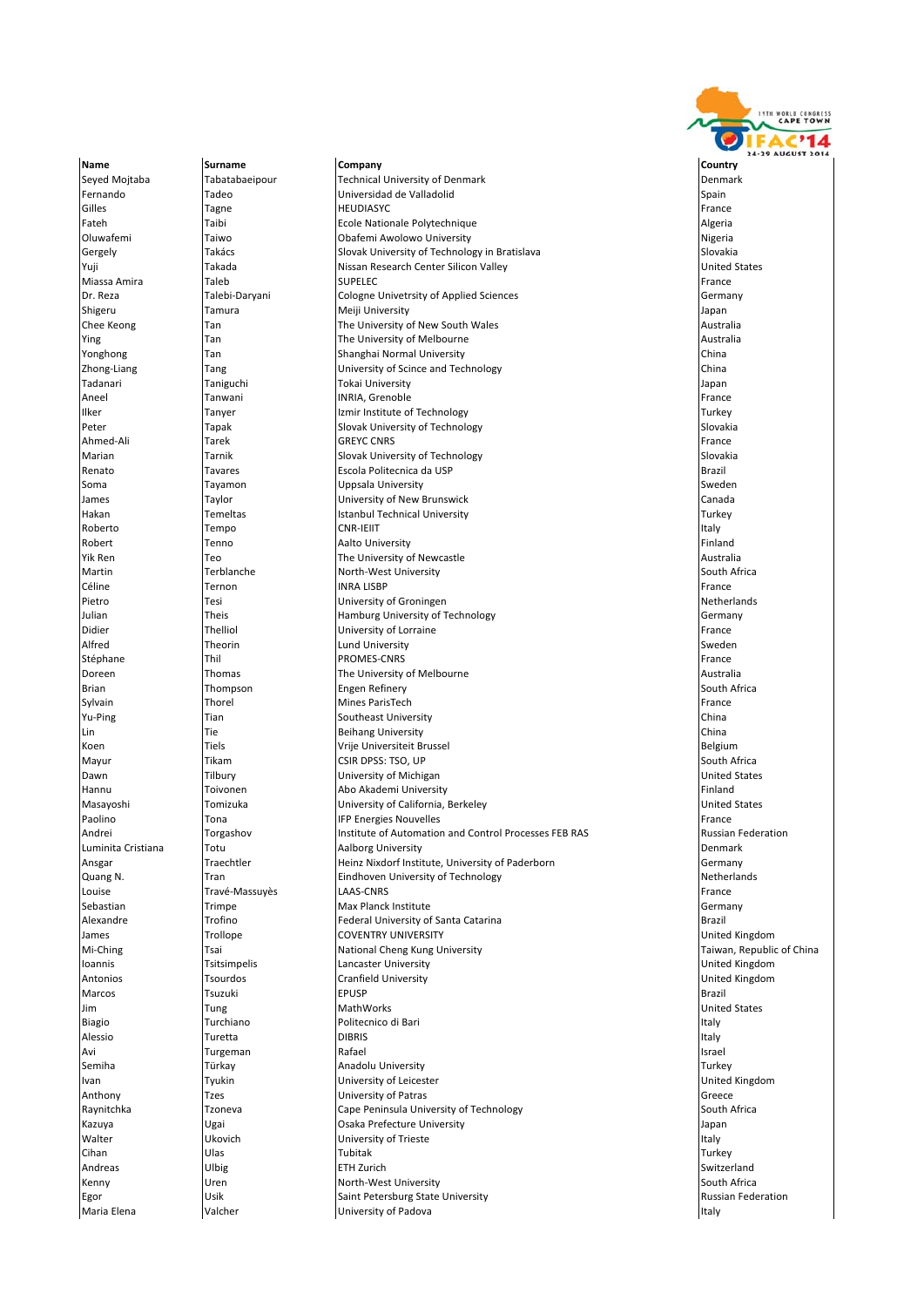

Name **Surname Company Company Company** Country Country Venayagamoorthy Bo Wang Wang University of Pretoria

**Zita Example 2018** Polytechnic of Porto **Property Access 2019** Portugal Portugal Tibor **Wamos** Vámos Hungarian Academy of Sciences **Hungary** Hungary Paul van den Hof **Eindhoven University of Technology** Netherlands Rick van der Maas Eindhoven University of Technology Netherlands Klaske van Heusden University of British Columbia Canada **Eelco** van Horssen **Eindhoven University of Technology Netherlands** Netherlands Thijs **South American Contract Contract Contract Contract Contract Contract Contract Contract Contract Contract Netherlands Netherlands (Netherlands States)** Theo van Niekerk Nelson Mandela Metropolitan University South Africa Ronald van Nooijen **Delft University of Technology** Netherlands Annemiek van Rietschoten Eindhoven University of Technology Netherlands Netherlands Rian van Schalkwyk (Tenova Bateman van South Africa) is de steeds van de steeds van South Africa George van Schoor North‐West University South Africa Technical University Delft Pieter van Vuuren North‐West University South Africa<br>North‐West University South Africa South Africa<br>Norther South Africa South Africa South Africa South Africa South Africa South Africa South Africa van Wyk Florida State University<br>
Vána CTU in Prague, Faculty ( Zdenek Vána CTU in Prague, Faculty of Electrical Engineering Czech Republic Frédéric Vanderhaegen University of Valenciennes France Balint Vanek MTA SZTAKI Hungary Damiano Varagnolo Luleå University of Technology Sweden Andreas Varga German Aerospace Center Germany Universidad Tecnica Federico Santa Maria Lubomir Vasek Tomas Bata University Czech Republic Carlos Vazquez Umea University Sweden Rafael Vazquez Universidad de Sevilla Spain Aleksei Vediakov University ITMO Russian Federation Jesús Velasco Carrau Universitat Politècnica de València Spain Renato Ventura Bayan Henriques Univ. Federal do Rio Grande do Sul Brazil Gentiane **Venture** Venture **Tokyo Univ.** of Agriculture and Tech. **Consumers and Tech** Japan Sandor **Sheffield University** Sheffield University Contact Contact Contact Contact Contact United Kingdom Michel **Nichel Verhaegen** Delft University of Technology **Nichel American**ds Netherlands François Vernadat Supélec France Erik Verriest Georgia Tech United States Matti Vilkko Tampere University of Technology Finland Kris Villez Eawag Switzerland Blas M Vinagre **University of Extremadura** Spain Spain Arto Visala Aalto University Finland Carlos Mexico → Vivas-Lopez Tecnologido de Monterrey Tecnologido de Monterrey Mexico Ljubo Vlacic Griffith University Australia Birgit Vogel-Heuser Technical University Munich Germany Germany Thomas von Wantoch Fraunhofer ISIT Germany Bram Netherlands Nonk **Enexis B.v. / Tu Eindhoven** Netherlands Netherlands Netherlands Robert **Eindhoven University of Technology** Netherlands Netherlands Netherlands Nikolai **Nikolai Russian Federation** Voropai **Energy Systems Institute Australian Construction** Russian Federation David Vos Tebogo LLC United States Ewoud Vos University of Groningen Netherlands Costas Vournas ICCS/NTUA Greece **Daniel Slovak Slovak Slovak University of Technology** Slovakia Slovakia Slovakia Evangelos Vrettos ETH Zurich Switzerland Federico Wadehn ETH Zurich Switzerland Bo Wahlberg KTH Royal Institute of Technology Sweden Wahlström **Linköping University** Sweden Niklas Wahlström Sweden Niklas Sweden Sweden Niklas Sweden Sweden Sweden Olivier Wailly University of Corsica France Masashi Wakaiki Kyoto University Japan **Steffen** Waldherr **Otto‐von**‐Guericke University Magdeburg Germany Germany Matias **Mation Community Aland University of Applied Sciences** Finland Communication of Applied Sciences Finland Claire **State Walton Manual Claire (California, Santa Cruz** Claire et al. 1916)<br>
Vinning Wan Wan Delft University of Technology (Vinning States of Netherlands **Yiming** Wan Wan Delft University of Technology Bing‐Chang Nang Wang Shandong University China<br>Bo South Africa Wang University China China China South Africa Chaoli Wang University of Shanghai for Sci. & Tech. China Fei‐Yue Wang Chinese Academy of Sciences China Hesheng Wang Shanghai Jiao Tong University China Honghai Wang Wang Northeasten University Jiandong Nang Wang Peking University China and Peking University China Jun Wang Tongji University China Jun Nang Wang The Chinese University of Hong Kong Hong Kong Hong Kong Kong Hong Kong Hong Kong Hong Kong Hong Kong Ke Nang Wang China Electric Power Research Institute China China China Electric Power Research Institute Lei Wang Zhejiang University China Limin Wang Liaoning Shihua University China Lin Wang Shanghai Jiao Tong University China **Liuping Community Community** Australia **Community** Australia Australia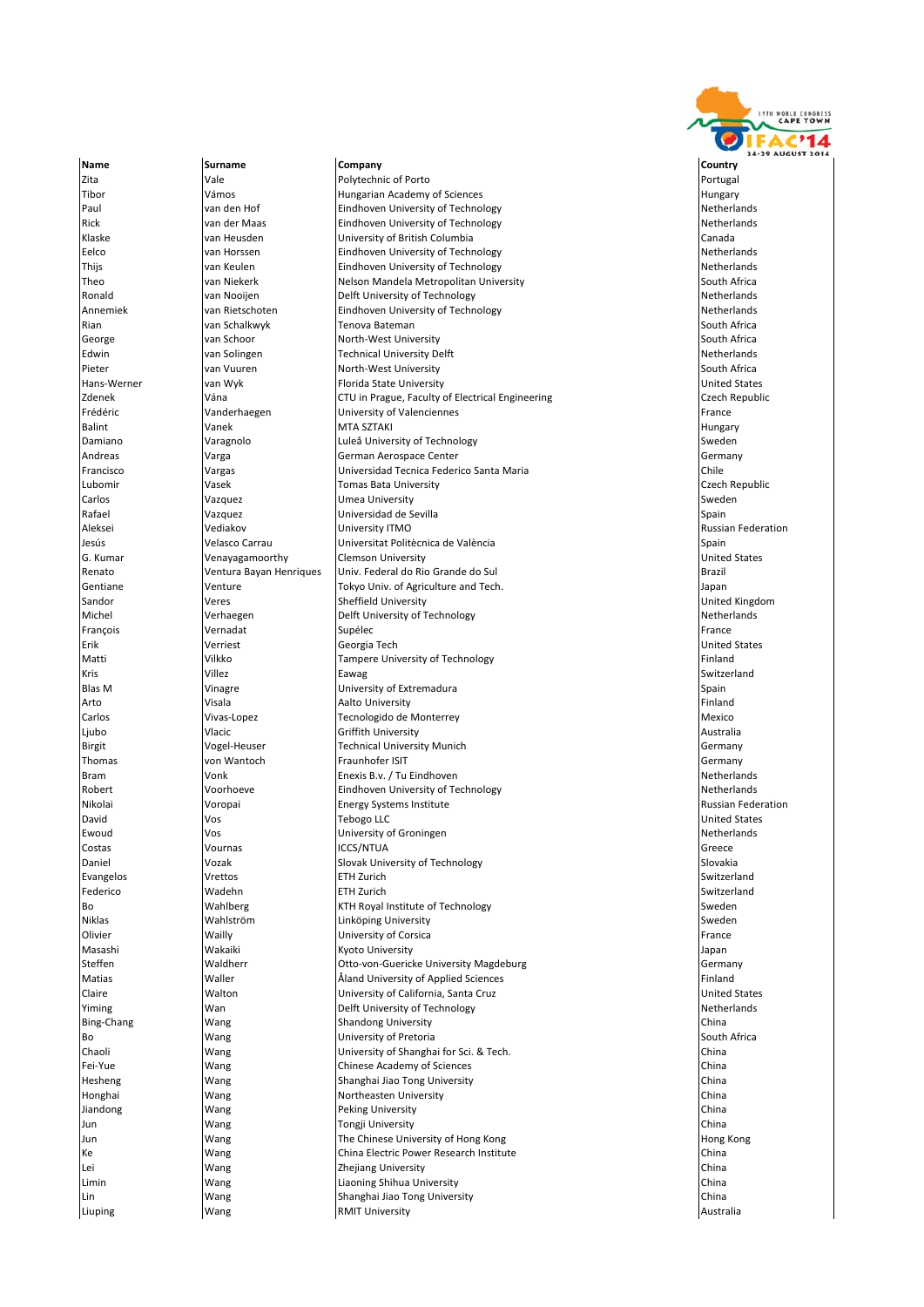

Name **Surname Company Company Company** Country Country Qingfeng Wang Zhejiang University China Qining **Wang Wang Peking University** China China China China China China China China China China China China China China China China China China China China China China China China China China China China China China China Ruihua Wang Southeast University China Shun Wang Wang Harbin Institute of Technology Tao Wang National University of Defense Technology China Wei Wang Peking University (China Number 2016)<br>Number 2016 National Uni. of Def. Tech. Xiangke Wang Wang National Uni. of Def. Tech. Xiaofan Wang Shanghai Jiao Tong University China Xingxuan **Wang** Wang **Fudan University** Yan‐Wu Wang Huazhong Univ. of Science & Tech. China Yatao Wang University of Toronto Canada Yebin Wang Mitsubishi Research Labs. United States Dalian Maritime University Ying Ning Wang Southeast University<br>The Southeast University China<br>The Southeast Physics China (China China) China (China China China China China China China China China China C Huazhong Univ. of Science & Tech.<br>Beijing University of Chemical Technology China Youqing Mang Wang Beijing University of Chemical Technology Yu Wang Yale University **The Contract of States** United States Yuquan Wang Kth Royal Institute Of Technology Sweden Wang Wang Hebei Academy of Sciences Zhiyan Wang North China Electric Power University China University of Alberta **Canada Canada Canada Canada Canada Canada Canada Canada Canada Canada Canada Canada Canad**<br>Canada Canada Canada Canada Canada Canada Canada Canada Canada Canada Canada Canada Canada Canada Canada Can zihao **Wang Wang Zhejiang University** Logan **Ward Ward Aalborg University** Chamber Management Chamber of Denmark Rakesh R **National Warier Community Community** IIT Bombay **India** India and India India India Eric Warner University of Michigan United States Harald Waschl Johannes Kepler University Linz Austria University of Rostock Germany Harm Weerts Eindhoven University of Technology Netherlands William Mehner Mehner (United States and Lehigh University Children and Muslim United States and United States<br>The United States of The University University United States and University China Ling China (Series of the University China University China China China China (China China China China China B<br>China (China China Beijing Jiaotong University China China China China China Beijing Jiaotong University China Xiukun Wei Wei Beijing Jiaotong University Georg Weichhart JKU Linz Austria Steve **Weller** Weller **University of Newcastle** Australia Chenglin Wen Hangzhou Dianzi University China Herbert **Werner** Werner **Technical University Hamburg Germany** Germany David Mestwick Dept. of Electrical & Computer Engineering Canada Canada Michael Weyrich University of Stuttgart Germany James **Whidborne** Cranfield University **Cranfield University** Cranfield University **United Kingdom** Lawrence **Whitman** Wichita State University **Wichita State University United States** Piotr Widlak Center of Oncology ‐ Maria Sklodowska‐Curie Memorial Institute Poland Michael Michael Wiesmueller Austrian Ministry Of Technology And Innovation Austrian Mustrian Ministry Of Technology<br>Torsten Mik Wik Chalmers University of Technology Vik Chalmers University of Technology<br>
Williams<br>
SPDC Almoruf Williams SPDC Nigeria hansell williams debswana Botswana Katharina Willixhofer IFAC Secretariat Austria Jean Michel Winter Univ. Federal do Rio Grande do Sul Brazil Frank Woittennek Technical University Dresden Germany Jingbo Wu University of Stuttgart Germany **The Claude Beat of the Claude Bernard Lyon 1 Claude Bernard Lyon 1 France France** Zhengxing Wu Chinese Academy of Sciences China **Zhou Night Couth Africa** Christ Couth Africa Christ Christ Christ Christ Christ Christ Christ Christ Christ Christ Christ Christ Christ Christ Christ Christ Christ Christ Christ Christ Christ Christ Christ Christ Christ C Ning Xi Michigan State University United States Yugeng Xi Shanghai Jiao Tong University China Tsinghua University Lu Xia Xia University of Melbourne & NICTA Australia Weiguo **Xia Royal Institute of Technology** Character Sweden Sweden Sweden Sweden Sweden Sweden Sweden Sweden Sweden Xiaohua Xia University of Pretoria South Africa Zhongpu **Xia** Xia Chinese Academy of Sciences Ji Xiang Zhejiang University China **Feng** Xiao Xiao **Harbin Institute of Technology** China Barbin Institute of Technology **Lingfei** Xiao **Nanjing University China** Nanjing University China Nanjing University China Nanjing University China Nan Nan Xiao Xiao **East China University of Sci & Tech China** University of Sci & Tech China University of Sci & Tech China Xuan Xiao Beijing Institute of Technology China Liao Xiaozhong Reijing Institute of Technology Wen‐Fang Xie Concordia University Canada Jianbin Maria Xin Netherlands Xin Delft University of Technology Xin Xin Okayama Prefectural University Japan Hao Xing Xing Zhejiang University China and Zhejiang Links and Links and Links and Zhejiang University China and Zhejiang University China and Links and Links and Links and Links and Links and Links and Links and Links and Junlin Xiong University of Science & Technology China Biao Xu Harbin Institute of Technology China **Chao** Xu Xu ZheJiang University **China** Zheliang University **China** Lijia Xu Beijing Institute Of Control Engineering China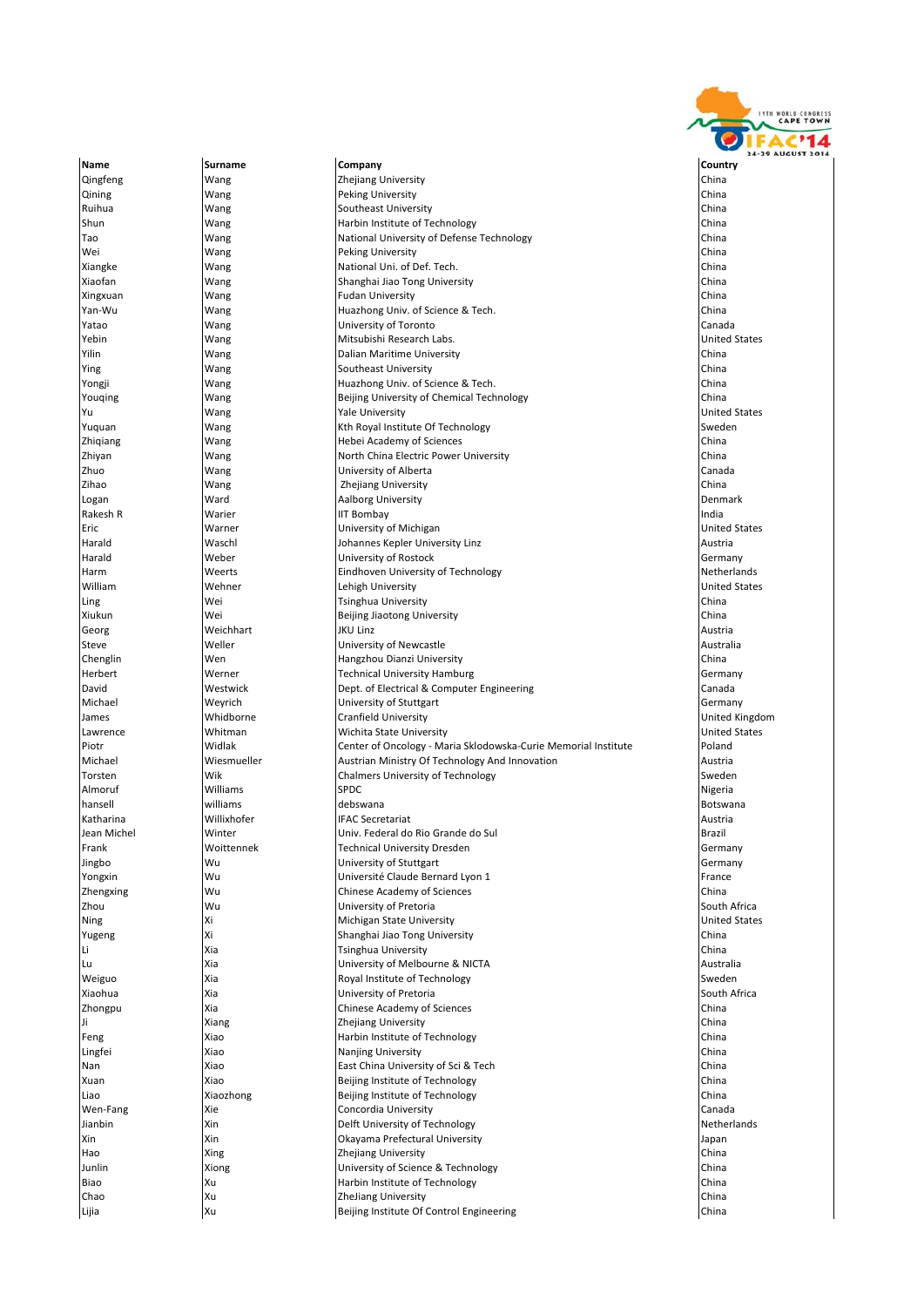

Ridong Zhang Hangzhou Dianzi University China

Name **Surname Company Company Company** Country Country **Yang Surface State State In the University** Sweden Surface State Sweden Sweden Sweden Sweden Sweden Sweden Sweden Zuhua Xu Xu Zhejiang University China Xu China China Xu Zhejiang University China Xu Xu Zhejiang University China Anke Xue Hangzhou Dianzi University China **Tali Xue Tsinghua University** China Rue Tsinghua University Igor Yadykin V.A.Trapeznikov ICS Russian Federation Farouk **Yalaoui Yalaoui** Value **Value Account Value Value Value Value Value Value Value Value Value Value Value Value Value Value Value Value Value Value Value Value Value Value Value Value Value Value Value Value Value** Kou Yamada Gunma University Japan Takashi Yamaguchi Ricoh Co. Ltd. Japan Masaki Yamakita Tokyo Institute of Technology Japan Yutaka Yamamoto Kyoto University Japan Qing China China Central South University China China China China China China China China China China China China China China China China China China China China China China China China China China China China China China Xinggang Yan University Of Kent United Kingdom Yang **Indiana Hangzhou Dianzi University** Fan Yang Tsinghua University China University of California, Berkeley Liangliang Mang Provident Communication of Hokkaido University Communication and the University of the University Qinmin Yang Zhejiang University China Wei Standard (1993) Wei Wei Wang Mang Mang Kumoh National Institute of Technology<br>
Rilin Kang Mang National Cueensland University Of Technology (1996) Australia Yang **Constanting Constanting Constanting Constanting Constanting Constanting Constanting Constanting Constanting Constanting Constanting Constanting Constanting Constanting Constanting Constanting Constanting Constanting** Zhenyu Yang Aalborg University Denmark Southeast University **China**<br>
Zheilang University China<br>
China Bin Yao Zhejiang University China Yuan National Tsing Hua University Taiwan, Republic of China Prince China Library Taiwan, Republic of China Pr Yaprak Turkey | Yaprak Yalcin | Istanbul Technical University Turkey Turkey | Turkey Dan Ye Northeastern University China Hao 1989 | Ye 1989 | Tsinghua University<br>| Hangjian 1989 | Ye 1989 | Ningbo Institute Of Technology, Zhejiang University 1989 | China Ningbo Institute Of Technology, Zhejiang University **Xianming** South Africa **Ye** University of Pretoria **South Africa** South Africa Chun 1991 (The Vin University Of Electronic Science And Technology Of China China China (China 2016)<br>Timo 1991 (The China China China Technology China 2016) (The China China China 2016) Timo San Tampere University of Technology<br>The Muslim Tampere University of Technology Finland Tampere University of Technology Teemu Yli‐Hallila Tampere University of Technology Finland Taiyou Yong China Electric Power Research Institute China Keyou **Times Accounts** You **Transform Times View You** Tsinghua University Changbin Yu ANU & SCSC Australia Chengxia Yu Zhejiang University China Jen-te Yu Yu National Taiwan University Taiwan, Republic of China Number of China Li Yu Zhejiang University China Wen Yu CINVESTAV Mexico Xiaofeng Yuan Zhejiang University China Hong Nue Nue The University of Strathclyde Nue and The University of Strathclyde Nue and The United Kingdom Liu Yufei Hokkaido University Japan Nanjing University of Aeronautics and Astronautics China Eva Zacekova Czech Technical University in Prague Czech Republic Salman **Zaidi Zaidi Zaidi University of Kassel Community of Kassel Cermany Germany** Katarina **Zakova Zakova** Slovak University of Technology **Slovakia** Slovakia Mario Zanon KU Leuven Belgium Mattia Zanon NUIM Ireland Marek Zaremba Université du Québec en Outaouais (UQO) Canada Janan Zaytoon Reims University France Melanie Communication and Melanic Communications and Dunited States and Dunited States and Dunited States and Dunited States and Dunited States and Dunited States and Dunited States and Dunited States and Dunited States an Shen **Shen** Zeng **Zeng Weitersty of Stuttgart** Sheng Community of Stuttgart Sheng Germany Kai **Zenger Aalto University Gramma** Aalto University **Finland Constanting Constanting Constanting Constanting Constanting Constanting Constanting Constanting Constanting Constanting Constanting Constanting Constanting** Enrica Zereik CNR‐ISSIA (National Research Council) Italy Aldo Zgraggen ETH Zurich Switzerland Wenting Zha Southeast University China Chi Zhang Hokkaido University Japan Heng Zhang Zhejiang University China Hongchang Zhang LAGIS France Hongwei Zhang Southwest Jiaotong University China Huaguang **Northeastern University** Zhang **Northeastern University** Jianhua Zhang University of Science and Technology China Jianming Zhang Zhejiang University China Jie Zhang Zhejiang University, China China **Thang Chinese Academy of Sciences**<br> **Southeast University** Kaifeng **Southeast University** China China China China China Southeast University China China China China China Langwen **Zhang** Zhang Shanghai Jiao Tong University China China China China China Liangyin **Example 2** Zhang The University of Hong Kong Hong Hong Kong Hong Kong Hong Kong Hong Kong Hong Kong Hong Kong Lijun **Example 28 South Africa** Chang University of Pretoria South Africa South Africa Lijun **Zhang Northwestern Polytechnical University** China China Lixian Zhang Harbin Institute of Technology China Qiang **Zhang** Zhang China University of Petroleum **China China University of Petroleum** China